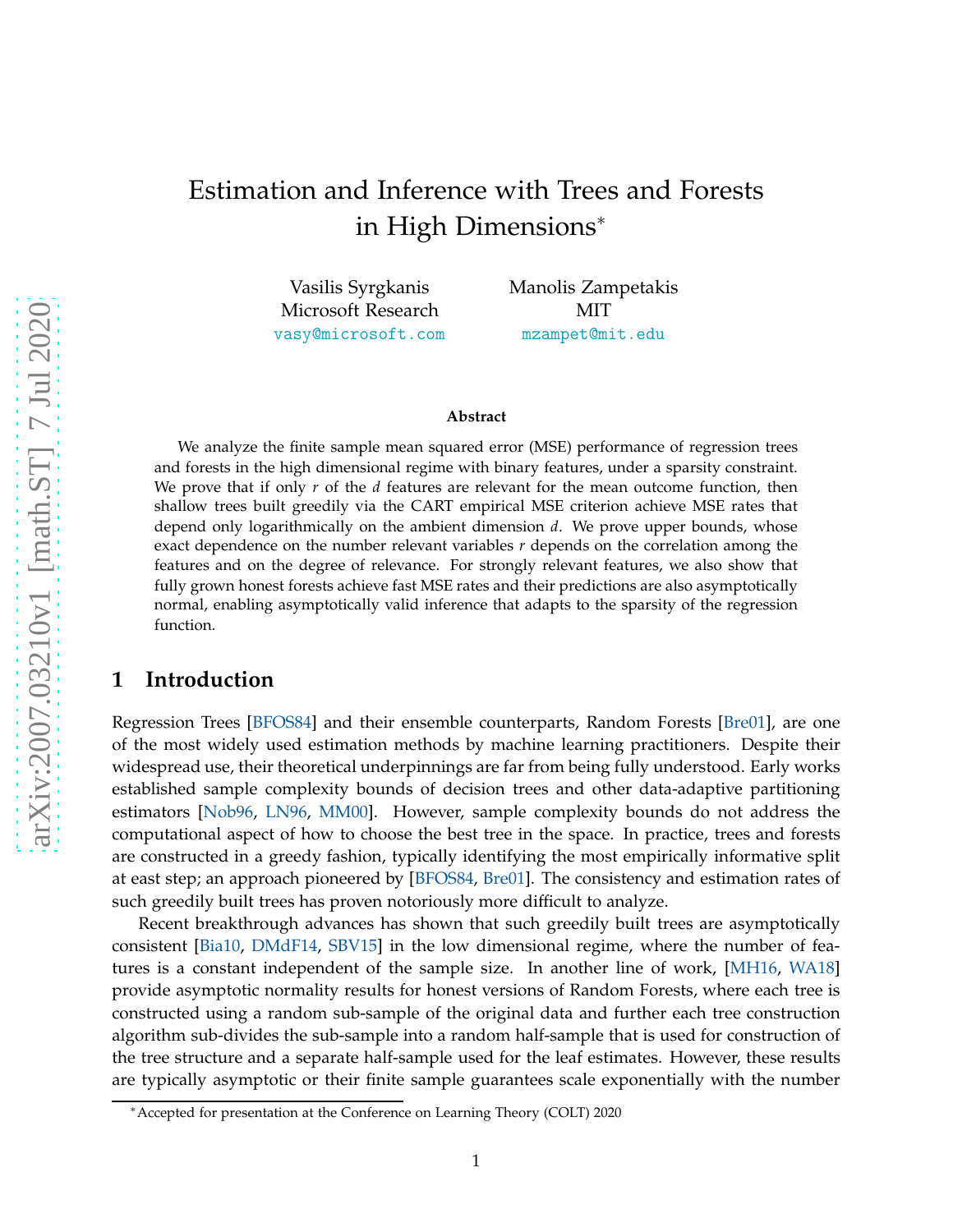of features. Random Forests are used in practice to address estimation with high-dimensional features. Hence, these works, though of immense theoretical importance in our understanding of adaptively built trees and forests, they do not provide theoretical foundations of the finite sample superiority of these algorithms in practice.

In this work, we analyze the performance of regression trees and forests in the high-dimensional regime, where the number of features can grow exponentially with the number of samples. To focus on the high-dimensionality of the features (as opposed to the ability of forests to sub-divide continuous variable spaces), we constrain our analysis to the case when all features are binary.

We show that trees and forests built greedily based on the original CART criterion, provably adapt to sparsity: when only a subset *R*, of size *r*, of the features are relevant, then the mean squared error of appropriately shallow trees, or fully grown honest forests, scales exponentially only with the number of relevant features and depends only logarithmically on the overall number of features. We analyze two variants of greedy tree algorithms: in the level-split variant, the same variable is chosen at all the nodes of each level of the tree and is greedily chosen so as to maximize the overall variance reduction. In the second variant, which is the most popular in practice, the choice of the next variable to split on is locally decided at each node of the tree.

We identify three regimes, each providing different dependence on the number of relevant features. When the relevant variables are "weakly" relevant (in the sense that there is not strong separation between the relevant and irrelevant variables in terms of their ability to reduce variance), then shallow trees achieve "slow rates" on the mean squared error of the order of  $2^r / \sqrt{n}$ , when variables are independent, and  $1/n^{1/(r+2)}$ , when variables are dependent. When the relevant variables are "strongly" relevant, in that there is a separation in their ability to reduce variance as compared to the irrelevant ones, by a constant *β*min, then we show that greedily built shallow trees and fully grown honest forests can achieve fast parametric mean squared error rates of the order of  $2^r/(\beta_{\min} n)$ .

When variables are strongly relevant, we also show that the predictions of sub-sampled honest forests have an asymptotically normal distribution centered around their true values and whose variance scales at most as  $O(2^r \log(n) / (\beta_{\min} n))$ . Thus sub-sampled honest forests are provably a data-adaptive method for non-parametric inference, that adapts to the latent sparsity dimension of the data generating distribution, as opposed to classical non-parametric regression approaches, whose variance would deteriorate drastically with the overall number of features. Our results show that, at least for the case of binary features, forest based algorithms can offer immense improvement on the statistical power of non-parametric hypothesis tests in high-dimensional regimes.

The main crux of our analysis is showing bounds on the decay of the bias of decision trees, constructed via the mean-squared-error criterion. In particular, we show that either a relevant variable leads to a large decrease in the mean squared error, in which case we prove that with high probability it is chosen in the first few levels of the tree or if not then it's impact on the mean squared due to the fact that the algorithm failed to choose it can be controlled. For achieving the fast rates of  $1/n$  for shallow trees, we also develop a new localized Rademacher analysis [\[BBM02,](#page-11-0) [Wai19\]](#page-13-6) for adaptive partitioning estimators [\[GKKW06\]](#page-12-4) to provide fast rates for the "variance" part of the MSE. Our results on honest forests, utilize recent work on the concentration and asymptotic normality of sub-sampled estimators [\[MH16,](#page-13-4) [WA18,](#page-13-5) [FLW18\]](#page-12-5) and combine it with our proof of the bias decay, which for the case of strongly relevant features, as we show, is exponential in the number of samples.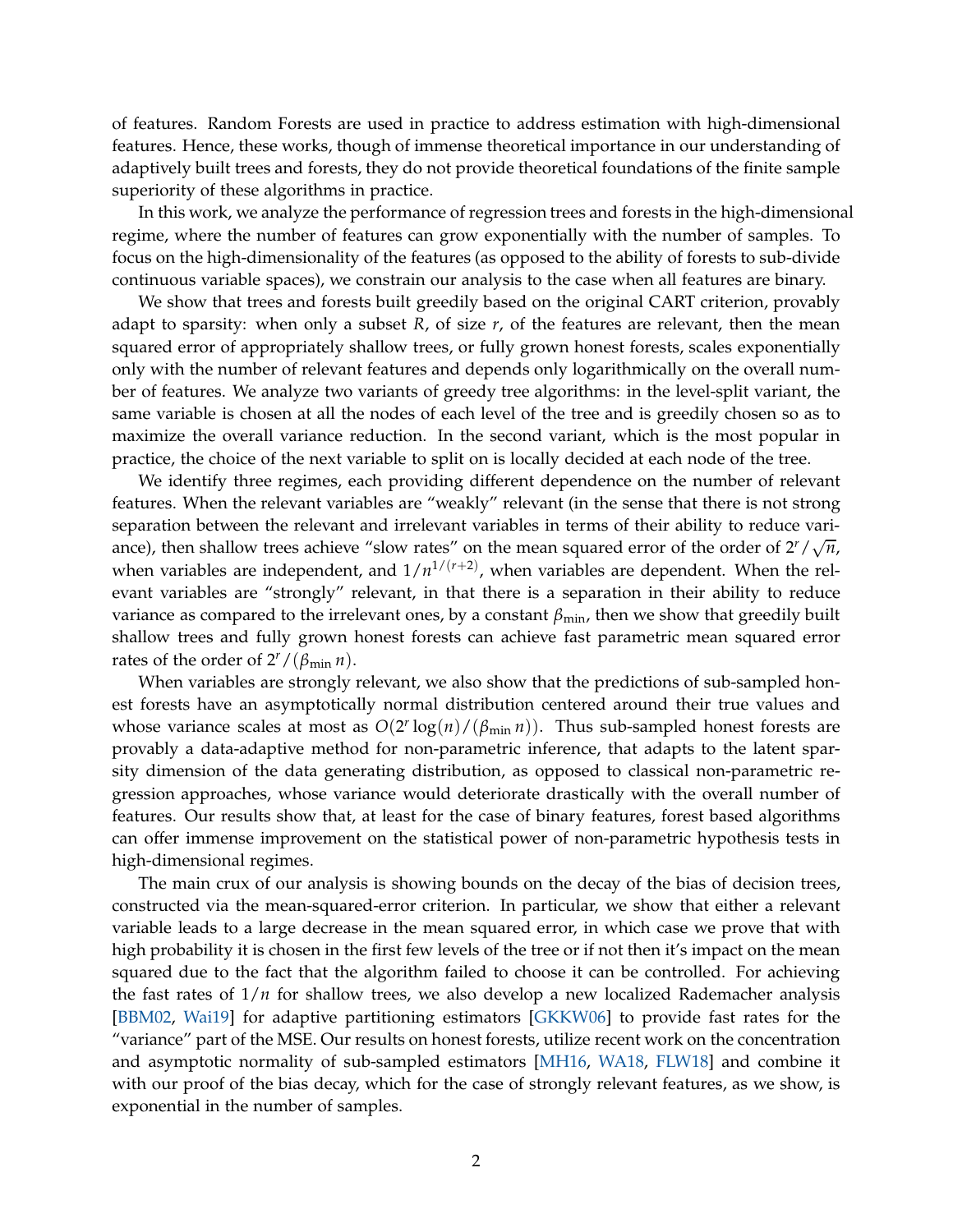Several theoretical aspects of variants of CART trees and forests have been analyzed in the recent years [\[LJ02,](#page-12-6) [Mei06,](#page-13-7) [AG14,](#page-11-1) [Bre04,](#page-12-7) [Sco16\]](#page-13-8). The majority of these works deal with the low dimensional regime and with few exceptions, these results deal with trees built with random splitting criteria or make no use of the fact that splits are chosen to minimize the CART meansquared-error criterion. Arguably, closest to our work is that of [\[WW15\]](#page-14-0), who consider a high dimensional regime with continuous variables, distributed according to a distribution with continuous density and uniformly upper and lower bounded. The main focus of this work is proving a uniform concentration bound on the mean squared error objective locally at every node of the adaptively constructed tree and for this reason makes several assumptions not present in our work: e.g. minimum leaf size constraints, approximately balanced splits. Crucially, their results on random forest consistency require an analogue of our  $\beta_{\text{min}}$  condition, and do not offer results without strong relevance. Moreover, their results on the consistency of forests requires a strong modification of the CART algorithm: split variables are selected based on initial median splits, subject to a lower bound on the decrease in variance, and then only the chosen variables are used in subsequent splits, not based on a CART criterion, but rather simply choosing random median splits; invoking an analysis of such random median trees in low dimensions by [\[DS16\]](#page-12-8). Moreover, they provide no results on asymptotic normality.

Apart from the literature related to Random Forests and the CART criterion, there has been a great amount of work on the sparse non-parametric regression problem that we consider in this paper. A lot of heuristic methods have been proposed such as: *C<sup>p</sup>* and AIC for additive models [\[HTF09\]](#page-12-9), MARS [\[Fri91\]](#page-12-10), Bayesian methods [\[GM97\]](#page-12-11), Gaussian Processes [\[SB01\]](#page-13-9) and more. All these methods are very successful in many practical scenarios but our theoretical understanding of their performance is limited. Our work is closer related to the works of  $[EW^+08,$  [LC09,](#page-12-12) [CD12,](#page-12-13) [YT15\]](#page-14-1) and citations therein, where they propose and theoretically analyze greedy algorithms that exploit the sparsity of the input regression function and hence they provide a way to overcome the curse of dimensionality of high dimensional data in non-parametric regression. The main difference of this line of work with our paper is that we do not propose a new algorithm but instead our goal is to analyze the performance of the heuristically proposed CART trees in the setting of sparse high-dimensional non-parametric regression with binary features.

# **2 Model and Preliminaries**

In this work we consider the non-parametric regression model with binary features. More precisely, we assume that we have access to a training set  $D_n = \{ (x^{(1)}, y^{(1)}), \ldots, (x^{(n)}, y^{(n)}) \}$ , which consists of *n* i.i.d. samples of the form  $(x^{(i)}, y^{(i)})$ , sampled independently from a common distribution  $D$ . Each sample is generated according to the following steps:

- 1.  $x^{(i)}$  is sampled from a distribution  $\mathcal{D}_x$  with support  $\{0, 1\}^d$ ,
- 2.  $\varepsilon^{(i)}$  is sampled from a zero mean error distribution  $\mathcal E$  with support  $[-1/2, 1/2]$ , i.e.  $\mathbb E_{\varepsilon \sim \mathcal E} [ \varepsilon ] =$ 0 and  $\varepsilon^{(i)} \in [-1/2, 1/2]$ ,
- 3.  $y^{(i)} = m(x^{(i)}) + \varepsilon^{(i)}$ , where  $m : \{0, 1\}^d \to [-1/2, 1/2]$ .

The goal of the regression task is to estimate the *target function m*. Observe from the definition of the non-parametric regression model we have that  $y^{(i)} \in [-1,1]$ . Our results apply to any case where both the error distribution and the values of the target function are bounded, i.e.  $\begin{array}{c} \begin{array}{c} \begin{array}{c} \end{array} \\ \begin{array}{c} \end{array} \end{array} \end{array}$  $\left| \mathcal{E}^{(i)} \right| \leq H$  and  $|m(x)| \leq H$ . In this case the sample complexity bounds and the rates should be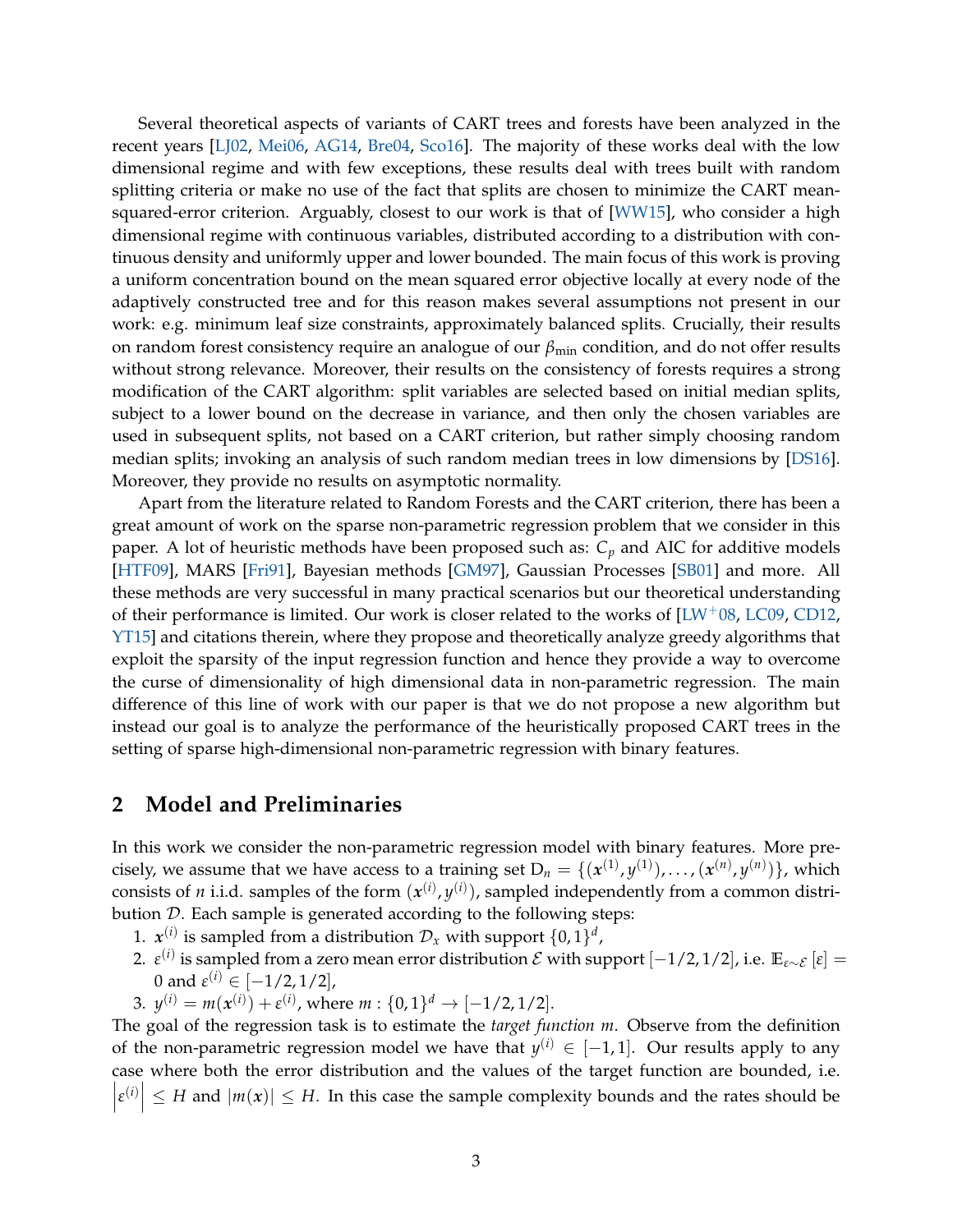multiplied by *H*. For simplicity we present the result for the case  $|y^{(i)}| \leq 1$ .

For any vector  $x \in \{0,1\}^d$  we define the vector  $x_S$  as the sub-vector of *x*, where we keep only the coordinates with indices in  $S \subseteq [d]$ . Additionally, we define  $\mathcal{D}_{x,S}$  as the marginal distribution of  $\mathcal{D}_x$  in the coordinates *S*. Also, let  $x^{(K)}$  be an arbitrary  $x^j$  such that  $j \in K$ . For any training set  $D_n$  we define the set  $D_{n,x} = \{x^{(1)},...,x^{(n)}\}$ . For any set  $S \subseteq [d]$  and an index  $i \in [d]$  we sometimes use the notation *S* ∪ *i* to refer to *S* ∪ {*i*}.

All of the results that we present in this paper are in the "high-dimensional" regime, where the number of features is very big but the number of *relevant features* is small. When this is true we say that the function *m* is *sparse* as we explain in the following definition.

**Definition 2.1** (Sparsity). We say that the target function  $m: \{0,1\}^d \to \mathbb{R}$  is *r-sparse* if and only if there exists a set  $R \subseteq [d]$ , with  $|R| = r$  and a function  $h : \{0,1\}^r \to \mathbb{R}$  such that for every  $z \in \{0,1\}^d$  it holds that  $m(z) = h(z_R)$ . The set *R* is called the set of relevant features.

Some of the results that we have in this paper significantly improve if we make the assumption that the feature vector distribution  $\mathcal{D}_x$  is a product distribution. For this reason we define the "independence of features" assumption.

<span id="page-3-0"></span>**Assumption 2.2** (Independence of Features)**.** *We assume that there exist Bernoulli distributions*  $\mathcal{B}_1, \ldots, \mathcal{B}_d$  such that  $x_j^{(i)}$  is distributed independently according to  $\mathcal{B}_j$ .

Now we give some definitions, related to the structure of a binary regression tree, that are important for the presentation of our results.

**Definition 2.3** (PARTITIONS, CELLS AND SUBCELLS). A *partition*  $P$  of  $\{0, 1\}^d$  is a family of sets  $\{A_1,\ldots,A_s\}$  such that  $A_j \subseteq \{0,1\}^d$ ,  $A_j \cap A_k = \emptyset$  for all  $j,k \in [s]$ , and  $\bigcup_{j=1}^s A_j = \{0,1\}^d$ .

Let  $P$  be a partition of  $\{0,1\}^d$ . Every element  $A$  of  $P$  is called a *cell of*  $P$  or just *cell*, if  $P$  is clear from the context. Every cell *A* has two *subcells*  $A_0^i$ ,  $A_1^i$  with respect to any direction *i*, which are defined as  $A_0^i = \{x \in A \mid x_i = 0\}$  and  $A_1^i = \{x \in A \mid x_i = 1\}.$ 

For any  $x \in \{0,1\}^d$  and any partition  $\mathcal{P}$ , we define  $\mathcal{P}(x) \in \mathcal{P}$  as the cell of  $\mathcal P$  that contains  $x$ .

**Definition 2.4** (SPLIT OPERATOR AND REFINEMENT). For any partition  $P$  of  $\{0,1\}^d$ , any cell  $A \in \mathcal{P}$ and any  $i \in [d]$  we define the *split operator*  $S(\mathcal{P}, A, i)$  that outputs a partition with the cell A split with respect to direction *i*. More formally  $\mathcal{S}(\mathcal{P}, A, i) = (\mathcal{P} \setminus \{A\}) \cup \{A_0^i, A_1^i\}$ . We can also extend the definition of the split operator to splits over sets of dimensions  $I \subseteq [d]$ , inductively as follows: if  $i \in I$  then  $\mathcal{S}(\mathcal{P}, A, I) = \mathcal{S}(\mathcal{S}(\mathcal{S}(\mathcal{P}, A, i), A_0^i, I \setminus \{i\}), A_1^i, I \setminus \{i\}).$ 

A partition  $\mathcal{P}'$  is a *refinement* of a partition  $\mathcal P$  if every element of  $\mathcal{P}'$  is a subset of an element of P. Then we say that  $\mathcal{P}'$  is *finer* than  $\mathcal P$  and  $\mathcal P$  is *coarser* than  $\mathcal{P}'$  and we use the notation  $\mathcal{P}' \sqsubseteq \mathcal{P}$ .

# **3 Consistency of Level-Splits Algorithm for Sparse Functions**

In this section we present our analysis for the case when we run *a level split* greedy algorithm to build a tree or a forest that approximates the target function *m*. We start with the necessary definitions to present the algorithm that we use. We refer to Appendix  $A.1$  for a presentation and analysis of the population version of the algorithm, that is useful (though not necessary) to gain intuition on the finite sample proof.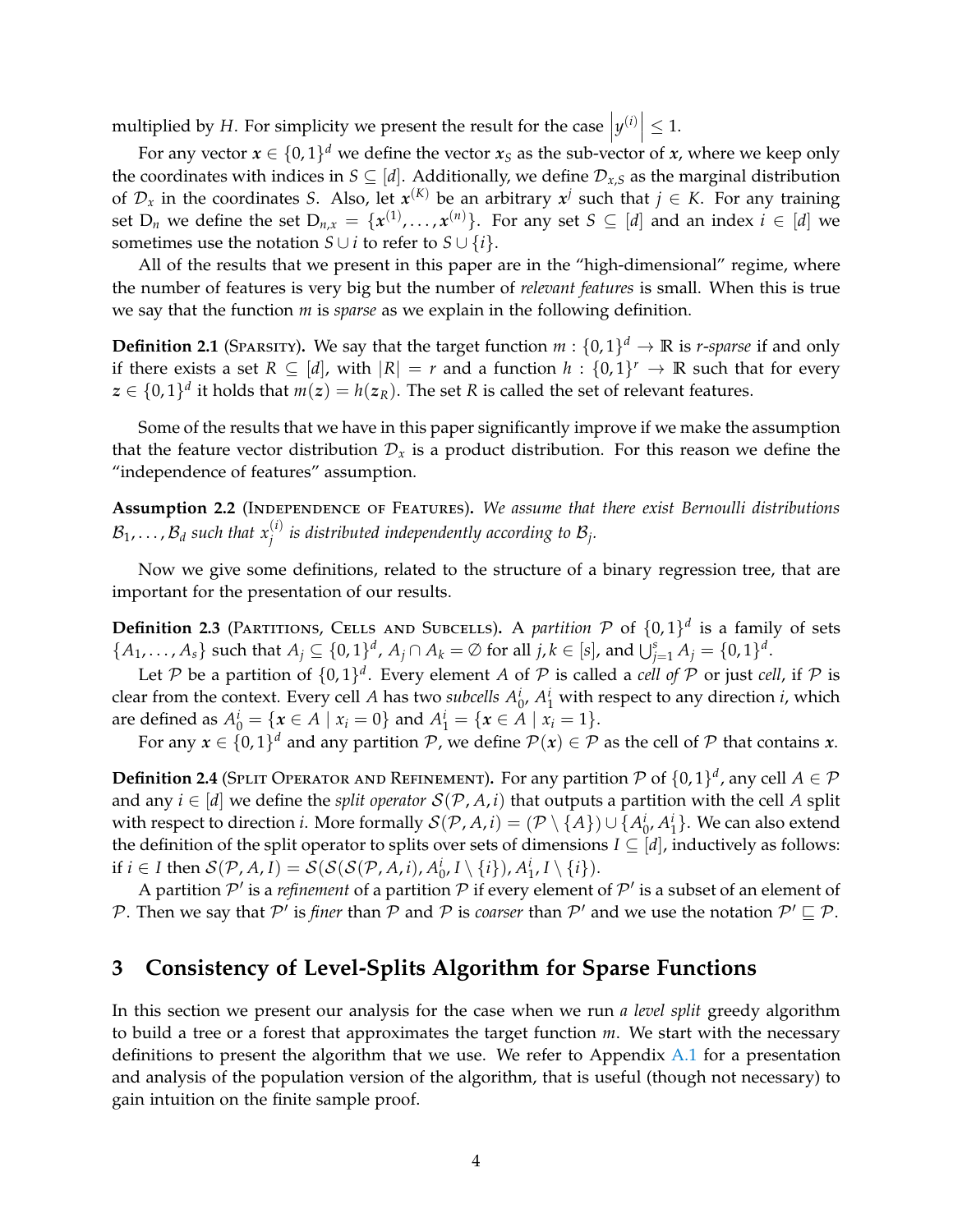Given a set of splits *S*, we define the *expected mean squared error* of *S* as follows:

$$
\overline{L}(S) = \mathop{\mathbb{E}}_{x \sim \mathcal{D}_x} \left[ \left( m(x) - \mathop{\mathbb{E}}_{w \sim \mathcal{D}_x} \left[ m(w) \mid w_S = x_S \right] \right)^2 \right] \tag{3.1}
$$

<span id="page-4-4"></span><span id="page-4-0"></span>
$$
= \mathop{\mathbb{E}}\limits_{x \sim \mathcal{D}_x} \left[ m^2(x) \right] - \mathop{\mathbb{E}}\limits_{z_S \sim \mathcal{D}_{x,S}} \left[ \left( \mathop{\mathbb{E}}\limits_{w \sim \mathcal{D}_x} \left[ m(w) \mid w_S = z_S \right] \right)^2 \right]
$$
  

$$
\triangleq \mathop{\mathbb{E}}\limits_{x \sim \mathcal{D}_x} \left[ m^2(x) \right] - \overline{V}(S).
$$
 (3.2)

It is easy to see that  $\overline{L}$  is a monotone decreasing function of *S* and hence  $\overline{V}$  is a monotone increasing function of *S*.  $\overline{V}$  can be viewed as a *measure of heterogeneity* of the within-leaf mean values of the target function *m*, from the leafs created by split *S*.

We present results based on either one of two main assumption about  $\overline{V}$ : *approximate submodularity* of  $\overline{V}$  or *strong sparsity*. These assumptions play a crucial role in the analysis of the performance of the random forest algorithm, both in the finite sample regime and the population regime (presented in Appendix [A.1\)](#page-15-0). It is not difficult to see that without any assumption, no meaningful result about the consistency of greedily grown trees in the high dimensional setting is possible, as we illustrate in Appendix  $G$ .

<span id="page-4-2"></span>**Assumption 3.1** (APPROXIMATE SUBMODULARITY). Let  $C \geq 1$ , we say that the function  $\overline{V}$  is C*approximate submodular, if and only if for any T, S*  $\subseteq$  [*d*], such that *S*  $\subseteq$  *T, and any i*  $\in$  [*d*], *it holds that*  $\overline{V}(T \cup \{i\}) - \overline{V}(T) \leq C \cdot (\overline{V}(S \cup \{i\}) - \overline{V}(S)).$ 

<span id="page-4-3"></span>**Assumption 3.2** (STRONG SPARSITY). *A target function m* :  $\{0,1\}^d \rightarrow [-1/2, 1/2]$  *is*  $(\beta, r)$ *-strongly sparse if m is r-sparse with relevant features R and the function*  $\overline{V}$  satisfies:  $\overline{V}(T \cup \{j\}) - \overline{V}(T) + \beta \leq$  $\overline{V}(T \cup \{i\}) - \overline{V}(T)$ , for all  $i \in \mathcal{R}$ ,  $j \in [d] \setminus \mathcal{R}$  and  $T \subset [d] \setminus \{i\}$ .

We next need to define the estimator that is produced by a level-split tree with a set of splits *S*. Given a set of splits *S*, a training set  $D_n$  and an input *x* we can define the estimate  $m(x; S, D_n)$ as follows (for simplicity, we use  $m_n(\cdot;\cdot)$ ,  $N_n(\cdot;\cdot)$ , and  $\mathcal{T}_n(\cdot;\cdot)$  instead of  $m(\cdot;\cdot,D_n)$ ,  $N(\cdot;\cdot,D_n)$ and  $\mathcal{T}(\cdot, \cdot; D_n)$ :

<span id="page-4-1"></span>
$$
m_n(x;S) = \frac{1}{N_n(x; \mathcal{T}_n(S,x))} \sum_{j \in [n]} \mathbb{1} \{x_{\mathcal{T}_n(S,x)}^{(j)} = x_{\mathcal{T}_n(S,x)}\} \cdot y^{(j)}
$$
(3.3)

where  $N_n(\cdot;\cdot)$ ,  $\mathcal{T}_n(\cdot;\cdot)$  are defined as follows

$$
N_n(x;T) = \sum_{j \in [n]} \mathbb{1}\{x_T^{(j)} = x_T\}, \ \ \mathcal{T}_n(S,x) = \underset{T \subseteq S, \ N_n(x;T) > 0}{\text{argmax}} |T|.
$$

In words, the function  $\mathcal{T}_n(S, x)$  returns the subset *T* of the splits *S* that we used to create the leaf of the tree that contains *x*, until the leaf that corresponds to *T* contains at least one training point. The function  $N_n(x; T)$  is the number of training points in the leaf that contains  $x$ , when we split across the coordinates *T*.

For the presentation of the algorithm we also need the definition of the *empirical mean square*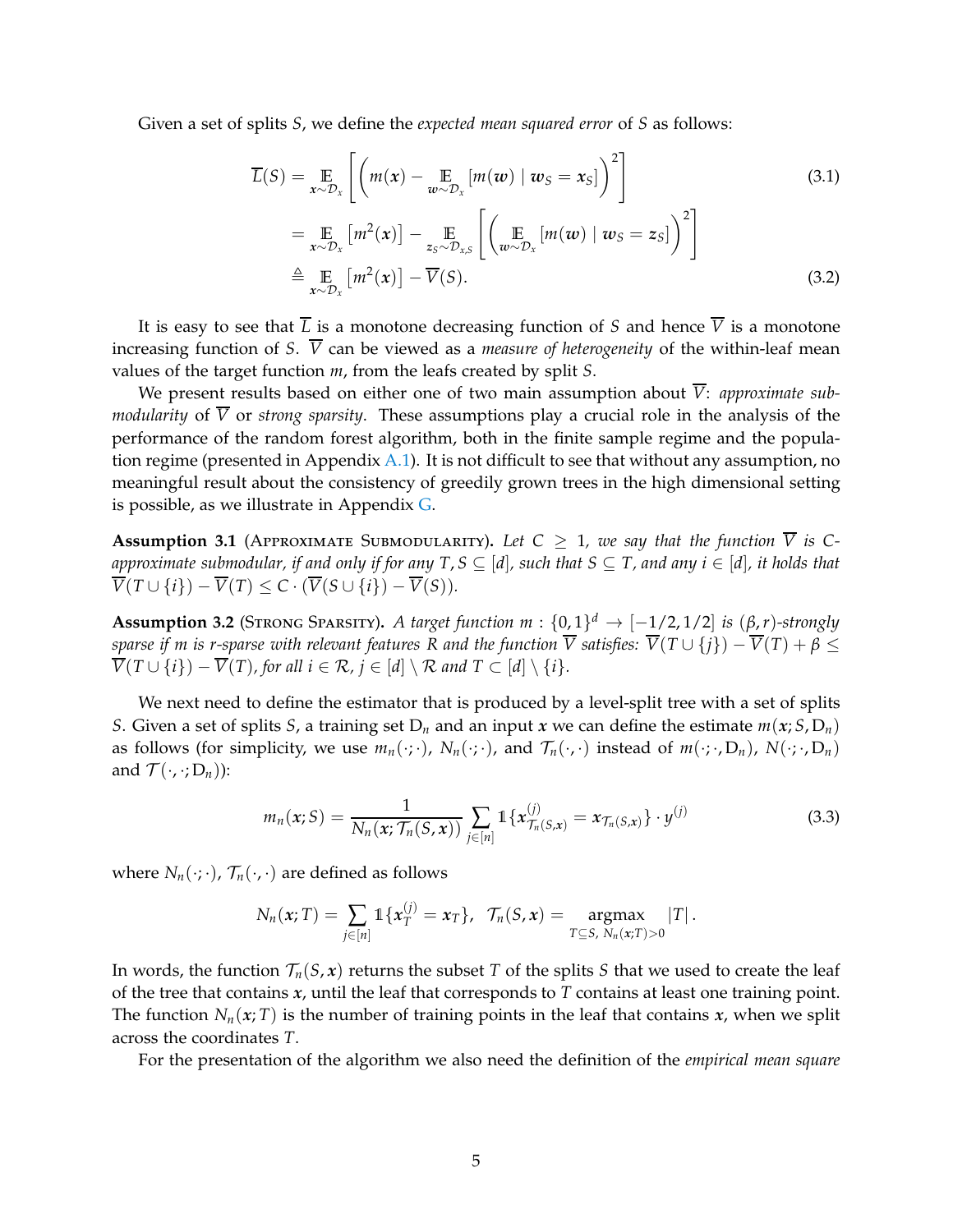*error*, given as set of splits *S*, as follows:

$$
L_n(S) = \frac{1}{n} \sum_{j \in [n]} \left( y^{(j)} - m_n(x^{(j)}; S) \right)^2 = \frac{1}{n} \sum_{j \in [n]} \left( y^{(j)} \right)^2 - \frac{1}{n} \sum_{j \in [n]} m_n^2(x^{(j)}; S) \tag{3.4}
$$

$$
\triangleq \frac{1}{n} \sum_{j \in [n]} \left( y^{(j)} \right)^2 - V_n(S). \tag{3.5}
$$

It is easy to see that  $V_n$  is a monotone increasing function and  $L_n$  is a monotone decreasing function. We are now ready to present the level-split algorithm both with and without honesty. For this we use the honesty flag *h*, where  $h = 1$  means we use honesty and  $h = 0$  means we don't.

<span id="page-5-0"></span>**Algorithm 1:** Level Split Algorithm

**Input:** maximum number of splits  $log(t)$ , a training data set  $D_n$ , honesty flag *h*. **Output:** tree approximation of *m*.

**1**  $V$  ←  $D_{n,x}$ 

```
2 if h = 1 then Split randomly D_n in half, D_{n/2}, D'_{n/2}, set n \leftarrow n/2, set \mathcal{V} \leftarrow D'_{n,x};
```
**3** Set  $\mathcal{P}_0 = \{\{0,1\}^d\}$  the partition associated with the root of the tree.

**4** For all  $1 \leq \ell \leq n$ , set  $\mathcal{P}_{\ell} = \emptyset$ .

**5** level ←  $-1$ ,  $S$  ← ∅.

- **6 while** level  $<$  log(*t*) **do**
- **7**  $\vert$  level  $\leftarrow$  level  $+1$ ,  $\mathcal{P}_{\text{level}+1} = \emptyset$ .
- **8** Select *i* ∈ [*d*] that maximizes *V<sub>n</sub>*(*S* ∪ {*i*}) [*see* [\(3.2\)](#page-4-0)].<br>**6** for all *A* ∈  $\mathcal{P}_{\text{level}}$  do
- **for all**  $A \in \mathcal{P}_{\text{level}}$  **do**
- **10** Cut the cell *A* to cells  $A_k^i = \{x \mid x \in A \land x_i = k\}, k = 0, 1$ .
- 11 **i**  $|\mathcal{V} \cap A_0^i|$  > = 1 *and*  $|\mathcal{V} \cap A_1^i|$  > = 1 then
- 12  $\bigcap_{\text{level}+1} \leftarrow \mathcal{P}_{\text{level}+1} \cup \{A_0^i, A_1^i\}$ **13 else**

**14**  $\left[\begin{array}{c} \mathcal{P}_{\text{level}+1} \leftarrow \mathcal{P}_{\text{level}+1} \cup \{A\} \end{array}\right]$ **15 end 16 end**

 $17 \mid S \leftarrow S \cup \{i\}$ **18 end**

**19 return**  $(\mathcal{P}_n, m_n) = (\mathcal{P}_{level+1}, x \mapsto m_n(x; S))$  [see [\(3.3\)](#page-4-1)].

Now we are ready to state our main result for the consistency of shallow trees with level splits as described in Algorithm [1.](#page-5-0) The proof of this theorem can be found in Appendix [D.](#page-27-0)

<span id="page-5-1"></span>**Theorem 3.3.** Let  $D_n$  be i.i.d. samples from the non-parametric regression model  $y = m(x) + \varepsilon$ , where  $m(x)$  ∈ [−1/2,1/2],  $\varepsilon \sim \mathcal{E}$ ,  $\mathbb{E}_{\varepsilon \sim \mathcal{E}}[\varepsilon] = 0$  and  $\varepsilon \in [-1/2, 1/2]$ . Let also  $S_n$  be the set of splits chosen by *Algorithm [1,](#page-5-0) with input h* = 0*. Then the following statements hold.*

*1. Under the submodularity Assumption [3.1,](#page-4-2) assuming that m is r-sparse and if we set as input the number of splits to be*  $log(t) = \frac{C \cdot r}{C \cdot r + 2} (log(n) - log(log(d/\delta)))$ *, then it holds that* 

$$
\mathbb{P}_{D_n \sim \mathcal{D}^n}\left(\mathbb{E}_{x \sim \mathcal{D}_x}\left[(m(x) - m_n(x; S_n))^2\right] > \tilde{\Omega}\left(C \cdot r \cdot \frac{c \cdot r + 2}{\sqrt{\frac{\log(d/\delta)}{n}}}\right)\right) \leq \delta.
$$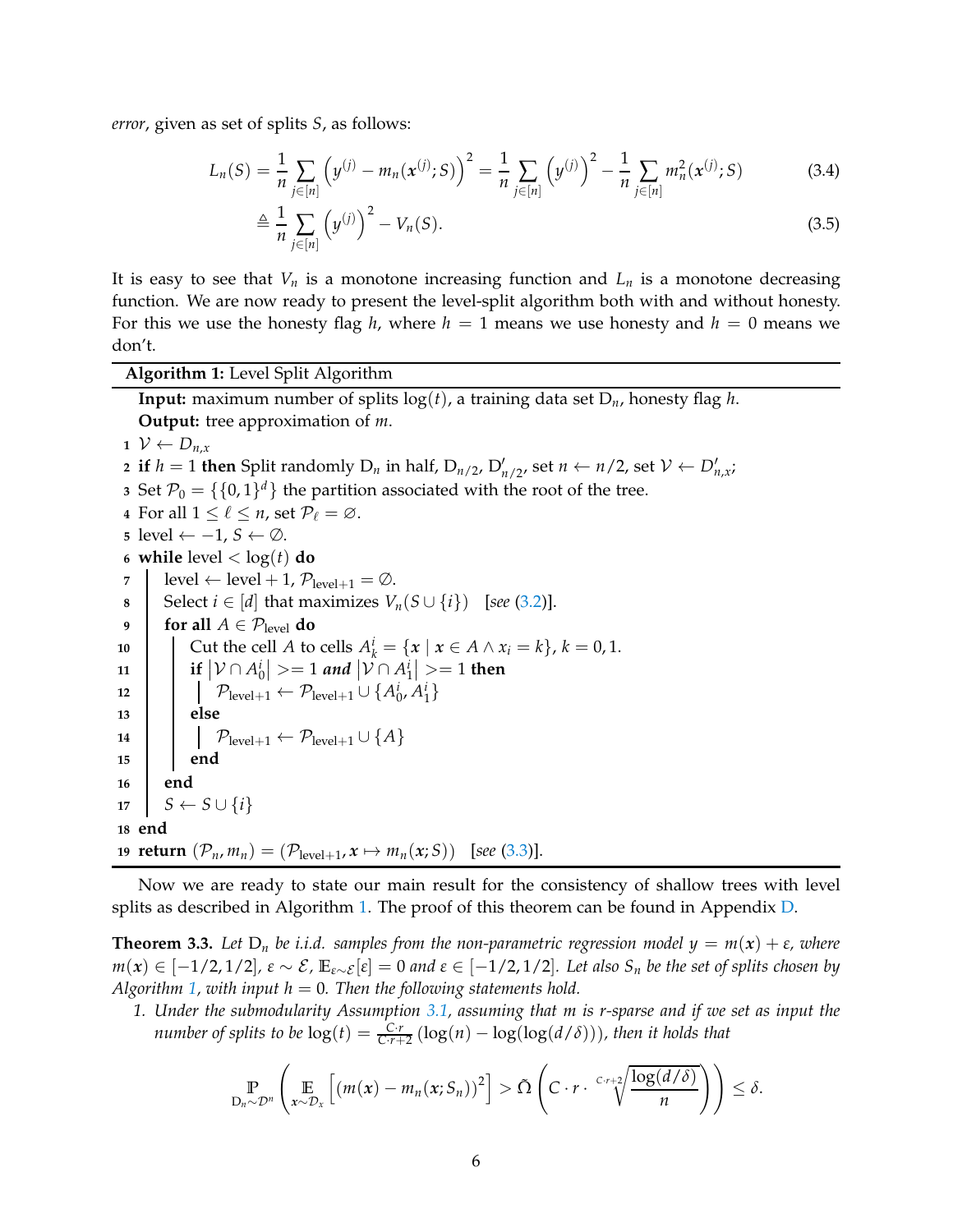*2. Under the submodularity Assumption [3.1,](#page-4-2) the independence of features Assumption [2.2](#page-3-0) and assuming that m is r-sparse, if*  $log(t) = r$  *then it holds that* 

$$
\mathbb{P}_{D_n \sim \mathcal{D}^n}\left(\mathbb{E}_{x \sim \mathcal{D}_x}\left[(m(x) - m_n(x; S_n))^2\right] > \tilde{\Omega}\left(C \cdot \sqrt{\frac{2^r \cdot \log(d/\delta))}{n}}\right)\right) \leq \delta.
$$

*3.* If m is  $(\beta, r)$ -strongly sparse as per Assumption [3.2,](#page-4-3) and  $n \ge \tilde{\Omega} \left( \frac{2^r \log(d/\delta)}{\beta^2} \right)$  $\left(\frac{g(d/\delta)}{\beta^2}\right)$ , and we set  $\log(t) =$ *r, then we have*

$$
\mathop{\mathbb{P}}_{D_n \sim \mathcal{D}^n} \left( \mathop{\mathbb{E}}_{x \sim \mathcal{D}_x} \left[ \left( m(x) - m_n(x; S_n) \right)^2 \right] > \tilde{\Omega} \left( \frac{2^r \log(d/\delta) \log(n)}{n} \right) \right) \leq \delta.
$$

As we can see the rates, naturally, are better as we make our assumptions stronger. The fastest rate is achievable when the  $(\beta, r)$  strong sparsity holds (even without the submodularity or the independence condition), the second fastest rate when the features are independent but only the submodularity holds, and we have the slowest rate when only the submodularity holds and there is arbitrary correlation between the features.

#### **3.1 Fully Grown Honest Forests with Level Splits**

In this section we consider the case of fully grown honest trees. For this case it is necessary to consider forest estimators instead of trees because a fully grown tree has very high variance. For this reason we use the *subsampling technique* and *honesty*. For any subset D*<sup>s</sup>* of size *s* of the set of samples  $D_n$ , we build one tree estimator  $m(\cdot; D_s)$  according to Algorithm [1](#page-5-0) with inputs,  $log(t)$ large enough so that every leaf has two or three samples (fully grown tree), training set D*<sup>s</sup>* and  $h = 1$ . Then our final estimator  $m_{n,s}$  can be computed as follows

$$
m_{n,s}(x) = \frac{1}{\binom{n}{s}} \sum_{\substack{\mathbf{D}_s \subseteq \mathbf{D}_{n,r}|\mathbf{D}_s| = s}} \mathbb{E}[m(x; \mathbf{D}_s)]. \tag{3.6}
$$

Where  $\omega$  is any internal randomness to the tree building algorithm (e.g. the sample splitting). We note that even though we phrase results for the latter estimator, where all sub-samples are being averaged over and the expectation over the randomness  $\omega$  is computed, our results carry over to the monte-carlo approximation of this estimator, where only *B* trees are created, each on a randomly drawn sub-sample and for a random draw of the randomness (see e.g. [\[WA18,](#page-13-5) [OSW19\]](#page-13-11)), assuming *B* is large enough (for our guarantees to hold it suffices to take  $B = \Theta(d n^2)$ ).

For the estimator  $m_{n,s}$  and under the strong sparsity Assumption [3.2](#page-4-3) we have the following consistency and asymptotic normality theorems. The proofs of the theorems are presented in Appendices [D.3](#page-36-0) and [F.](#page-47-0)

<span id="page-6-0"></span>**Theorem 3.4.** Let  $D_n$  be i.i.d. samples from the non-parametric regression model  $y = m(x) + \varepsilon$ , where  $m(x)$  ∈ [−1/2,1/2],  $\varepsilon \sim \mathcal{E}$ ,  $\mathbb{E}_{\varepsilon \sim \mathcal{E}}[\varepsilon] = 0$  and  $\varepsilon \in [-1/2, 1/2]$ *. Let m<sub>n,s</sub> be the forest estimator that is built with sub-sampling of size s from the training set and where every tree m*(*x*; D*s*) *is built using Algorithm* [1,](#page-5-0) with inputs:  $log(t)$  *large enough so that every leaf has two or three samples and h* = 1. *Under the Assumption [3.2,](#page-4-3) if R is the set of relevant features and and for every*  $w \in \{0,1\}^r$  *it holds for the marginal probability that*  $\mathbb{P}_{z \sim \mathcal{D}_x}(z_R = w) \notin (0, \zeta/2^r)$  *and if*  $s = \tilde{\Theta}\left(\frac{2^r(\log(d/\delta))}{\beta^2}\right)$  $\frac{g(d/\delta)}{\beta^2} + \frac{2^r \log(1/\delta)}{\zeta}$ *ζ then it holds that*

$$
\mathbb{P}_{D_n \sim \mathcal{D}^n} \left( \mathop{\mathbb{E}}_{x \sim \mathcal{D}_x} [(m_{n,s}(x) - m(x))^2] \geq \tilde{\Omega} \left( \frac{2^r \log(1/\delta)}{n} \left( \frac{\log(d)}{\beta^2} + \frac{1}{\zeta} \right) \right) \right) \leq \delta.
$$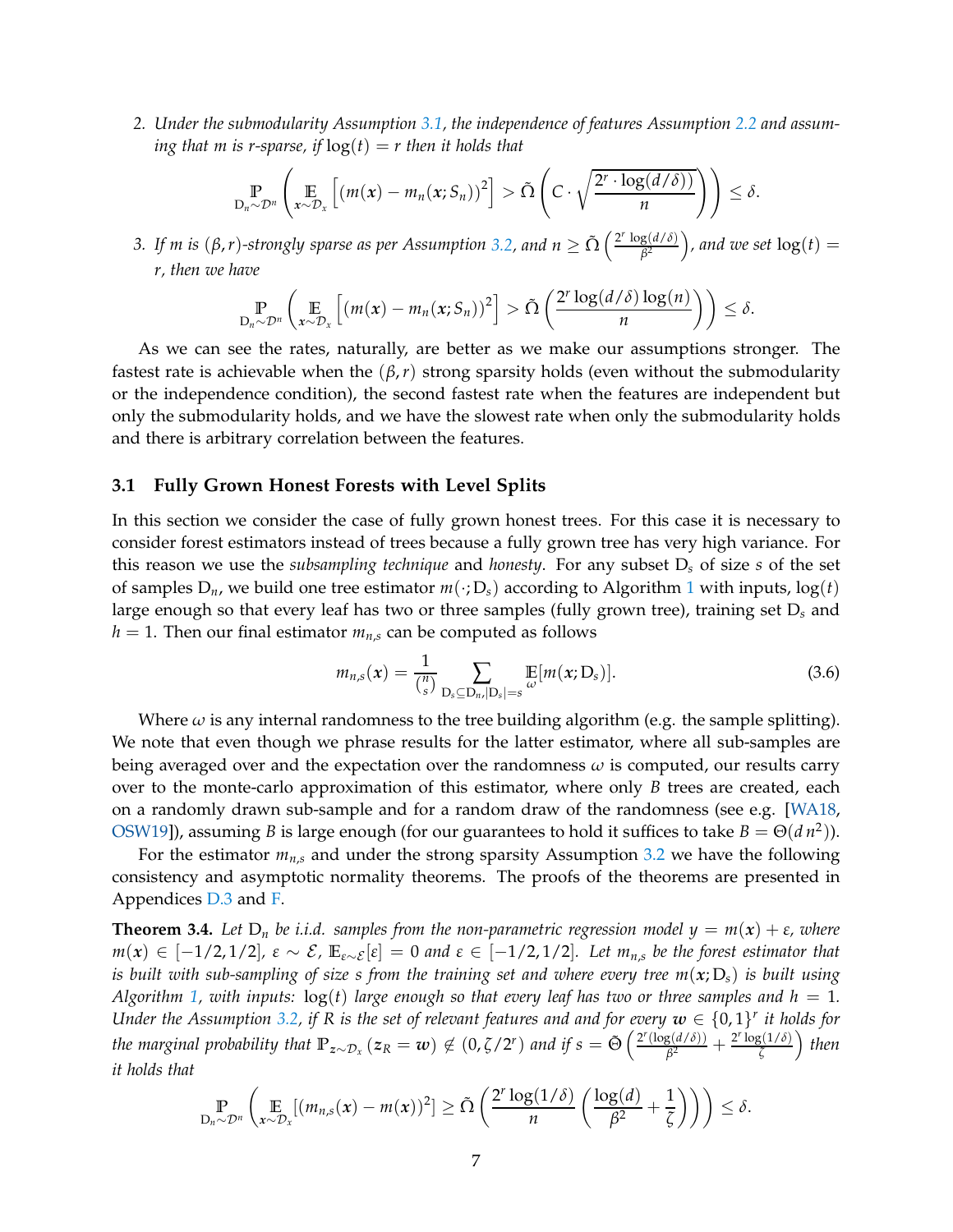Our next goal is to prove the asymptotic normality of the estimate *mn*,*<sup>s</sup>* . To do so we need that our estimation algorithm treats samples, a-priori symmetrically (i.e. the estimate is invariant to permutations of the sample indices). Since for simplicity, we have presented *mn*,*<sup>s</sup>* based on a deterministic algorithm, this might be violated. For this reason, for the normality result, before computing the  $m_{n,s}$  we apply a random permutation  $\tau \in S_n$  in the training set  $D_n$ . The permutation *τ* is part of the internal randomness *ω* of the algorithm. Given the permutation *τ* we denote estimate that we compute by *mn*,*s*,*τ*. Ideally we would like to compute the expected value of *mn*,*s*,*<sup>τ</sup>* over a uniform choice of *τ* which we denote by *mn*,*<sup>s</sup>* . However this is computationally very expensive since we need to repeat the estimate for all the *n*! permutations. Instead we compute a Monte Carlo approximation of  $\overline{m}_{n,s}$  by sampling *B* permutations from  $S_n$  and then taking the empirical average of those. We denote this estimator as *mn*,*s*,*B*.

<span id="page-7-1"></span>**Theorem 3.5.** *Under the same conditions of Theorem [3.4](#page-6-0) and with the further assumption that:*  $\sigma^2(x)$  =  $\text{Var}(y^{(i)} \mid x^{(i)} = x) \geq \sigma^2 > 0$  and that for a priori fixed x it holds  $\mathbb{P}_{z \sim \mathcal{D}_x}(z_R = x_R) \geq \zeta/2^r$ , if we set:  $\tilde{\Theta}$   $\left( \frac{2^r (\log(d) + \log(n))}{\rho^2} \right)$  $\frac{(\gamma)+\log(n)}{\beta^2}+\frac{2^r\log(n)}{\zeta}$  $\left(\frac{\log(n)}{\zeta}\right) \leq s \leq o(\sqrt{n}),$  then for  $\sigma_n^2(x) = O\left(\frac{s^2}{n}\right)$  $\binom{s^2}{n}$ , it holds that:

$$
\sigma_n^{-1}(x) \left( m_{n,s,B}(x) - m(x) \right) \rightarrow_d N(0,1) \tag{3.7}
$$

*where*  $B \geq n^2 \log(n)$ *.* 

The latter asymptotic normality theorem enables the construction of asymptotically valid normal based intervals, using estimates of the variance of the prediction. These estimates can be constructed either via the bootstrap or via methods particular to random forests such as the infinitesimal jacknife proposed in [\[WHE14\]](#page-14-2).

# <span id="page-7-0"></span>**4 Consistency of Breiman's Algorithm for Sparse Functions**

In this section we present our analysis for the case when the tree construction algorithm, at every iteration, chooses a different direction to split on at every cell of the current partition. We start with the necessary definitions to present the algorithm that we use. We refer to Appendix [A.2](#page-17-0) for a presentation and analysis of the population version of the algorithm, that contains some relevant definitions and lemmas used in our main proof.

We define the *total expected mean squared error* that is achieved by a partition  $P$  of  $\{0,1\}^d$ , in the population model, as follows:

$$
\overline{L}(\mathcal{P}) \triangleq \mathop{\mathbb{E}}_{x \sim \mathcal{D}_x} \left[ \left( m(x) - \mathop{\mathbb{E}}_{z \sim \mathcal{D}_x} \left[ m(z) \mid z \in \mathcal{P}(x) \right] \right)^2 \right] \tag{4.1}
$$

$$
= \mathbb{E}_{x} [m^{2}(x)] - \mathbb{E}_{x \sim \mathcal{D}_{x}} \left[ \left( \mathbb{E}_{z \sim \mathcal{D}_{x}} [m(z) \mid z \in \mathcal{P}(x)] \right)^{2} \right]
$$
  

$$
\triangleq \mathbb{E}_{x} [m^{2}(x)] - \overline{V}(\mathcal{P}).
$$
 (4.2)

For simplicity, we use the shorthand notation  $\overline{V}(\mathcal{P}, A, i)$  and  $\overline{L}(\mathcal{P}, A, i)$  to denote  $\overline{V}(S(\mathcal{P}, A, i))$ and  $\overline{L}(\mathcal{S}(\mathcal{P}, A, i))$ . Observe that the function  $\overline{L}$  is *increasing* with respect to  $\mathcal P$  is the sense that if  $\mathcal{P}' \sqsubseteq \mathcal{P}$  then  $L(\mathcal{P}') \leq L(\mathcal{P})$  and hence *V* is *decreasing* with respect to  $\mathcal{P}$ .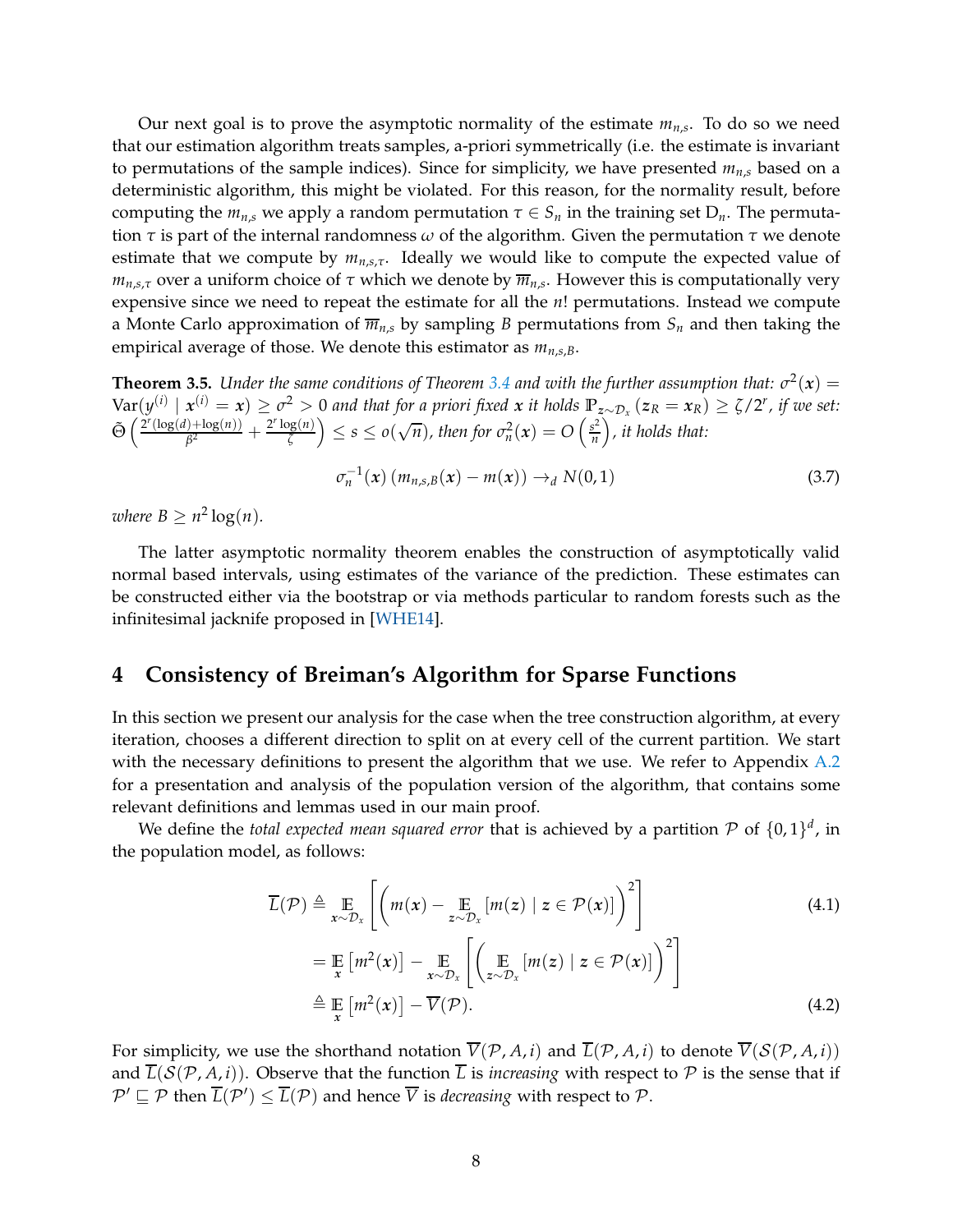In order to define the splitting criterion of our algorithm, we will need to define a local version of the mean squared error, locally at a cell *A*, as follows:

<span id="page-8-4"></span><span id="page-8-3"></span>
$$
\overline{L}_{\ell}(A, \mathcal{P}) \triangleq \mathop{\mathbb{E}}_{x \sim \mathcal{D}_x} \left[ \left( m(x) - \mathop{\mathbb{E}}_{z \sim \mathcal{D}_x} [m(z) \mid z \in \mathcal{P}(x)] \right)^2 \mid x \in A \right]
$$
\n
$$
= \mathop{\mathbb{E}}_{x \sim \mathcal{D}_x} \left[ m^2(x) \mid x \in A \right] - \mathop{\mathbb{E}}_{x} \left[ \mathop{\mathbb{E}}_{z} [m(z) \mid z \in \mathcal{P}(x)]^2 \mid x \in A \right]
$$
\n
$$
\triangleq \mathop{\mathbb{E}}_{x} \left[ m^2(x) \mid x \in A \right] - \overline{V}_{\ell}(A, \mathcal{P}). \tag{4.4}
$$

For shorthand notation, for any P that contains A, we will use  $\overline{V}_{\ell}(A, I) = \overline{V}_{\ell}(A, S(\mathcal{P}, A, I))$ , for any set of directions  $I \subseteq [d]$  (observe that the quantity is independent of the choice of P, as long as it contains *A*). Similarly, we will use the shorthand notation  $\overline{L}_{\ell}(A, I)$ . Finally, we will use the

We now need to define the corresponding property of submodularity and strong sparsity in this more complicated setting. Inspired by the economics literature we call the analogue of submodularity for this setting the *diminishing returns* property. Moreover, we call the analogue of strong sparsity, strong partition sparsity.

shorthand notation:  $\overline{L}_{\ell}(A), \overline{V}_{\ell}(A)$  for  $\overline{L}_{\ell}(A, \emptyset)$  and  $\overline{V}_{\ell}(A, \emptyset)$  correspondingly.

<span id="page-8-0"></span>**Assumption 4.1** (APPROXIMATE DIMINISHING RETURNS). For  $C \geq 1$ , we say that the function  $\overline{V}$  has *the approximate diminishing returns property if for any cells*  $A$ *,*  $A'$ *, any i*  $\in$  [*d*] *and any*  $T \subseteq [d]$  *such that*  $A' \subseteq A$  *it holds that*  $\overline{V}_{\ell}(A', T \cup \{i\}) - \overline{V}_{\ell}(A', T) \leq C \cdot (\overline{V}_{\ell}(A, i) - \overline{V}_{\ell}(A)).$ 

<span id="page-8-2"></span>**Assumption 4.2** (STRONG PARTITION SPARSITY). *A target function m* :  $\{0,1\}^d$   $\rightarrow$   $[-1/2,1/2]$  *is* (*β*,*r*)*-strongly partition sparse if m is r-sparse with relevant features R and the function V satisfies:*  $\overline{V}_\ell(A, T \cup j) - \overline{V}_\ell(A, T) + \beta \leq \overline{V}_\ell(A, T \cup i) - \overline{V}_\ell(A, T)$ , for all possible cells A and for all  $i \in \mathcal{R}$ ,  $j \in [d] \setminus \mathcal{R}$ .

For some of the results in this section we need to assume that the density or the marginal density with respect to *x* is lower bounded by some constant. The reason that we need this assumption is that the greedy decision made by the Algorithm [2](#page-9-0) are separate for every leaf of the tree. Therefore we need to make sure that, at least in the first important splits, every leaf has enough samples to choose the correct greedy option. For this reason we define the following assumption on the lower bound of the marginal density.

<span id="page-8-1"></span>**Assumption 4.3** (MARGINAL DENSITY LOWER BOUND). We say that the density  $\mathcal{D}_x$  is  $(\zeta, q)$ -lower *bounded, if for every set Q*  $\subset$  [*d*] *with size*  $|Q| = q$  *then for every*  $w \in \{0,1\}^q$  *it holds that*  $\mathbb{P}_{x \sim \mathcal{D}_x} (x_Q = w) \ge$ *ζ*/2*<sup>q</sup> .*

We next need to define the estimator that is defined by a tree that produces a partition  $P$  of the space  $\{0,1\}^d$ . Given a training set  $D_n$  and a cell  $A \in \mathcal{P}$ , we define:

$$
g_n(A) = \frac{1}{N_n(A)} \sum_{j \in [n]} y^{(j)} \cdot \mathbb{1}\{x^{(j)} \in A\} = \sum_{j \in [n]} W_n(x^{(j)}; A) \cdot y^{(j)}, \tag{4.5}
$$

where in both the aforementioned definition  $N_n(\cdot)$  and  $W_n(\cdot;\cdot)$  are defined as follows

$$
N_n(A) = \sum_{j \in [n]} 1\{x^{(j)} \in A\}, \ \ W_n(x;A) = \frac{1\{x \in A\}}{N_n(A)}
$$
(4.6)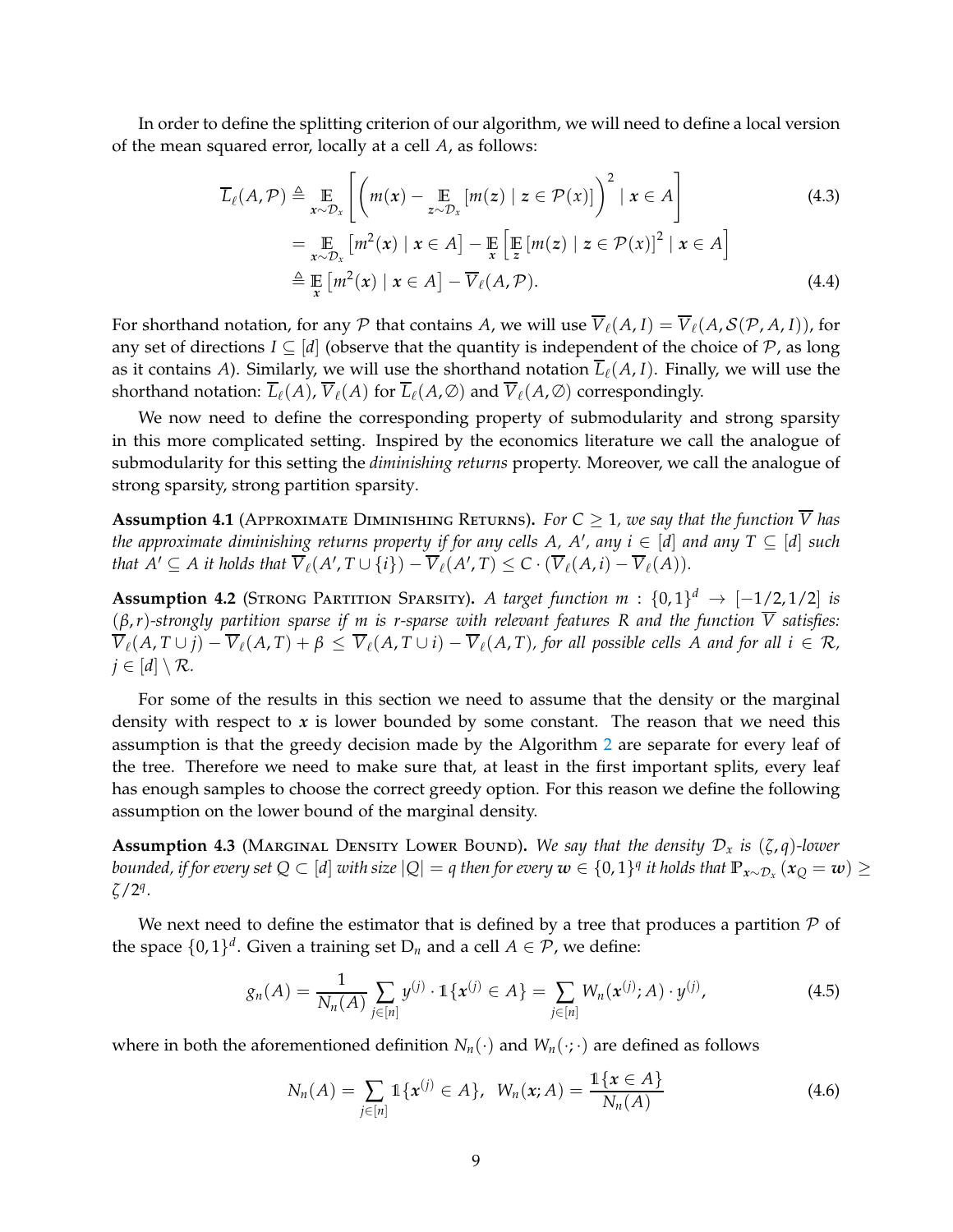In words, the function  $N_n(A)$  is the number of training point in the cell A and  $W_n(x; A)$  is the coefficient of the training points that lie in the cell *A*, when computing the local estimate at *A*. We also define the set  $\mathcal{Z}_n(A)$ , as the subset of the training set  $\mathcal{Z}_n(A) = \{j \mid x^{(j)} \in A\}$ . Based on this we also define the partition  $U_n(\mathcal{P})$  of the training set  $D_n$  as  $U_n(\mathcal{P}) = \{Z_n(A) | A \in \mathcal{P}\}\.$ Given an input *x* we define the estimate  $m(x; P, D_n)$  as follows (for simplicity, we use  $m_n(\cdot; \cdot)$ ,  $N_n(\cdot)$  and  $W_n(\cdot;\cdot)$  instead of  $m(\cdot;\cdot,D_n)$ ,  $N(\cdot;D_n)$  and  $W(\cdot;\cdot,D_n)$ :

<span id="page-9-2"></span><span id="page-9-1"></span>
$$
m_n(x; \mathcal{P}) = g_n(\mathcal{P}(x)), \tag{4.7}
$$

For the presentation of the algorithm we also need the definition of the *empirical mean squared error*, conditional on a cell *A* and a potential split direction *i*, as follows.

$$
L_n^{\ell}(A, i) \triangleq \sum_{z \in \{0,1\}} \frac{N_n(A_z^i)}{N_n(A)} \sum_{j \in \mathcal{Z}_n(A_z^i)} \frac{1}{N_n(A_z^i)} \left( y^{(j)} - m_n \left( x^{(j)} ; \mathcal{P} \left( x^{(j)} \right) \right) \right)^2
$$
\n
$$
= \frac{1}{N_n(A)} \sum_{j \in \mathcal{Z}_n(A)} \left( y^{(j)} \right)^2 - \sum_{z \in \{0,1\}} \frac{N_n(A_z^i)}{N_n(A)} \left( g_n(A_z^i) \right)^2
$$
\n
$$
\triangleq \frac{1}{N_n(A)} \sum_{j \in \mathcal{Z}_n(A)} \left( y^{(j)} \right)^2 - V_n^{\ell}(A, i), \tag{4.9}
$$

We are now ready to present the Breiman's tree construction algorithm both with and without honesty (we use the honesty flag *h*, where  $h = 1$  means we use honesty).

## **Algorithm 2:** Breiman's Tree Construction Algorithm

<span id="page-9-0"></span>**Input:** maximum number of nodes *t*, a training data set D*n*, honesty flag *h*. **Output:** tree approximation of *m*.

1  $V \leftarrow D_{n,x}$ 

**2** if  $h = 1$  then Split randomly  $D_n$  in half,  $D_{n/2}$ ,  $D'_{n/2}$ , set  $n \leftarrow n/2$ , set  $\mathcal{V} \leftarrow D'_{n,x}$ ;

**3** Set  $\mathcal{P}_0 = \{\{0,1\}^d\}$  the partition associated with the root of the tree.

**4** For all  $1 \leq \ell \leq t$ , set  $\mathcal{P}_{\ell} = \emptyset$ .

- **5** level ← 0,  $n_{nodes}$  ← 1, **queue** ←  $P_0$ .
- **6 while**  $n_{\text{nodes}} < t$  **do**
- *7* **if queue**  $=$   $\oslash$  **then**
- **8 e** level  $\leftarrow$  level + 1, **queue**  $\leftarrow$   $\mathcal{P}_{\text{level}}$
- **9** Pick *A* the first element in **queue**
- **<sup>10</sup> if** |V ∩ *A*| ≤ 1 **then**
- **11 dueue** ← **queue**  $\setminus \{A\}$ ,  $\mathcal{P}_{level+1}$  ←  $\mathcal{P}_{level+1} \cup \{A\}$
- **12 else**
- **13** Select  $i \in [d]$  that maximizes  $V_n^{\ell}$ *n* (*A*, *i*) [*see* [\(4.9\)](#page-9-1)]

14 | Cut the cell A to cells 
$$
A_k^i = \{x \mid x \in A \land x_i = k\}, k = 0, 1
$$

15 | queue 
$$
\leftarrow
$$
 queue  $\setminus \{A\}, \mathcal{P}_{level+1} \leftarrow \mathcal{P}_{level+1} \cup \{A_0^i, A_1^i\}$ 

**16 end**

**17 end**

**18**  $\mathcal{P}_{level+1}$  ←  $\mathcal{P}_{level+1}$  ∪ **queue** 

**19 return**  $(\mathcal{P}_n, m_n) = (\mathcal{P}_{level+1}, x \mapsto m_n(x; \mathcal{P}_{level+1}))$  [see [\(4.7\)](#page-9-2)]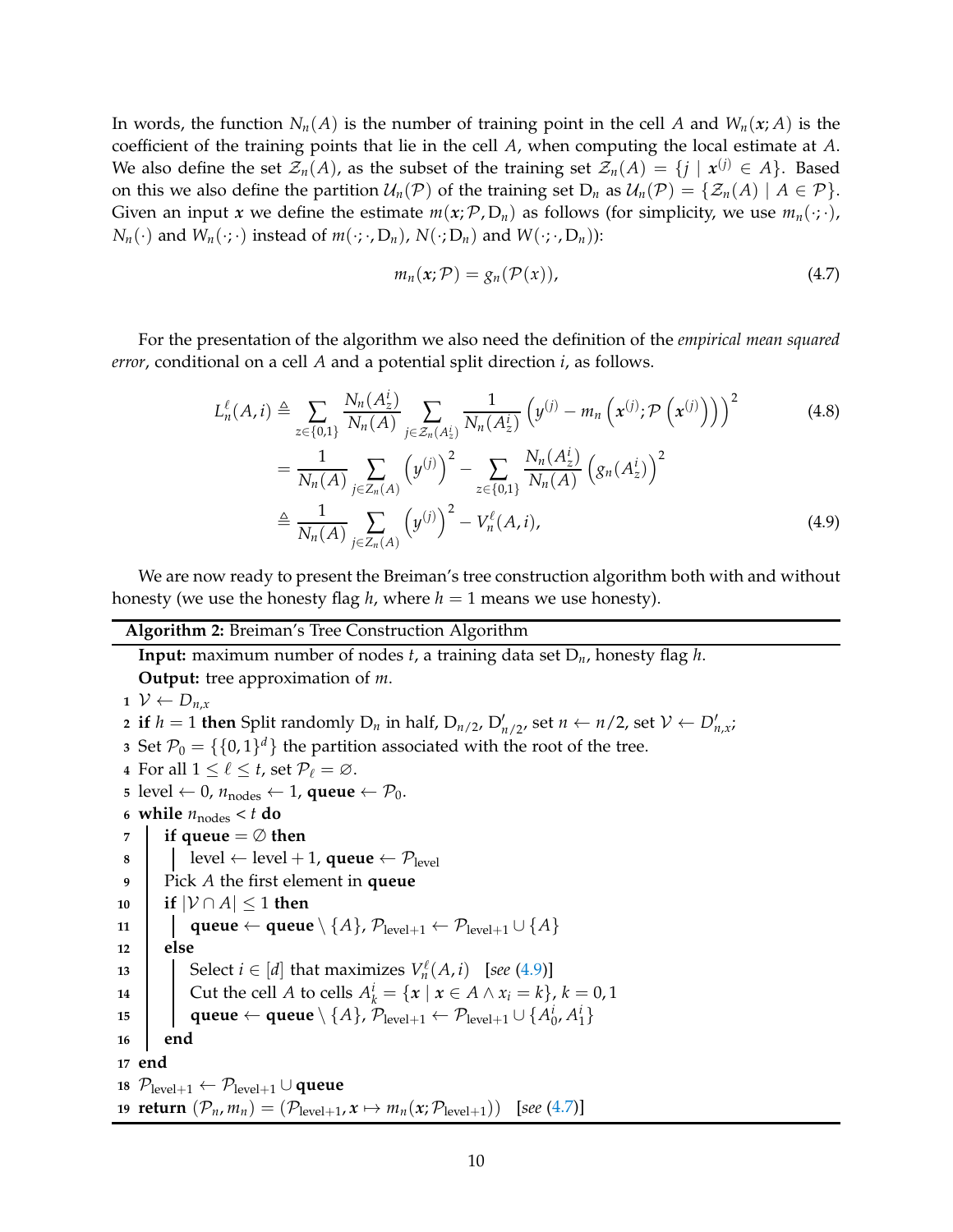We can now state our main result for the consistency of shallow trees with Breiman's splits as described in Algorithm [2.](#page-9-0) The proof of this theorem can be found in the Appendix [E.](#page-37-0) As we can see in Theorem [4.4](#page-10-0) the rates are better as we make our assumptions stronger similar to the results for the level-split algorithm. The main difference between the results in this section and the results for the level-split algorithm is that for the analysis of Breiman's algorithm we need to assume that the probability mass function of the distribution  $\mathcal{D}_x$  is lower bounded by  $\zeta/2^d$ .

<span id="page-10-0"></span>**Theorem 4.4.** Let  $D_n$  be i.i.d. samples from the non-parametric regression model  $y = m(x) + \varepsilon$ , where  $m(x)$  ∈ [−1/2,1/2],  $\varepsilon \sim \mathcal{E}$ ,  $\mathbb{E}_{\varepsilon \sim \mathcal{E}}[\varepsilon] = 0$  and  $\varepsilon \in [-1/2, 1/2]$  with *m* an *r*-sparse function. . Let also  $P_n$  be the partition that the Algorithm [2](#page-9-0) returns with input  $h = 0$ . Then the following statements hold.

*1. Let q* =  $\frac{Cr}{Cr+3}(\log(n) - \log(\log(d/\delta)))$  *and assume that the approximate diminishing returns Assumption* [4.1](#page-8-0) *holds.* Moreover if we set the number of nodes t such that  $log(t) \geq q$ , and if we *have number of samples n*  $\geq \Omega$  (log( $d/\delta$ )) *then it holds that* 

$$
\mathbb{P}_{D_n \sim \mathcal{D}^n}\left(\mathbb{E}_{x \sim \mathcal{D}_x}\left[(m(x) - m_n(x; \mathcal{P}_n))^2\right] > \tilde{\Omega}\left(C \cdot r \cdot \frac{C r + 3}{\sqrt{\frac{\log(d/\delta)}{n}}}\right)\right) \leq \delta.
$$

*2. Suppose that the distribution* D*<sup>x</sup> is a product distribution (see Assumption [2.2\)](#page-3-0) and that the Assumption* [4.1](#page-8-0) *holds.* Moreover if  $log(t) \ge r$ , then it holds that

$$
\mathbb{P}_{D_n \sim \mathcal{D}^n}\left(\mathbb{E}_{x \sim \mathcal{D}_x}\left[(m(x) - m_n(x,\mathcal{P}_n))^2\right] > \tilde{\Omega}\left(\sqrt[3]{C^2 \cdot \frac{2^r \cdot \log(d/\delta))}{n}}\right)\right) \leq \delta.
$$

*3. Suppose that the distribution*  $\mathcal{D}_x$  *is a product distribution (see Assumption [2.2\)](#page-3-0), that is also*  $(\zeta, r)$ -*lower bounded (see Assumption [4.3\)](#page-8-1)* and that the Assumption [4.1](#page-8-0) holds. Moreover if  $log(t) \geq r$ , *then it holds that*

$$
\mathbb{P}_{D_n \sim \mathcal{D}^n} \left( \mathop{\mathbb{E}}_{x \sim \mathcal{D}_x} \left[ \left( m(x) - m_n(x, \mathcal{P}_n) \right)^2 \right] > \tilde{\Omega} \left( C \cdot \sqrt{\frac{2^r \cdot \log(d/\delta)}{\zeta \cdot n}} \right) \right) \leq \delta.
$$

*4. Suppose that m is* (*β*,*r*)*-strongly sparse (see Assumption [4.2\)](#page-8-2) and that* D*<sup>x</sup> is* (*ζ*,*r*)*-lower bounded (see Assumption [4.3\)](#page-8-1). If*  $n \geq \tilde{\Omega} \left( \frac{2^r (\log(d/\delta))}{\zeta \cdot \beta^2} \right)$  $\frac{\log(d/\delta)}{\delta \sqrt{\beta^2}}$ , and  $\log(t) \geq r$ , then we have

$$
\mathbb{P}_{D_n \sim \mathcal{D}^n} \left( \mathop{\mathbb{E}}_{x \sim \mathcal{D}_x} \left[ \left( m(x) - m_n(x, \mathcal{P}_n) \right)^2 \right] > \tilde{\Omega} \left( \frac{2^r \log(d/\delta) \log(n)}{n} \right) \right) \leq \delta.
$$

#### **4.1 Fully Grown Honest Forests with Breiman's Algorithm**

In this section we consider the case of fully grown honest trees. As in the case of level splits we are going to use the subsampling technique and honesty. That is, for any subset D*<sup>s</sup>* of size *s* of the set of samples  $D_n$ , we build one tree estimator  $m(\cdot; D_s)$  according to Algorithm [2](#page-9-0) with inputs,  $log(t)$  large enough so that every leaf has two or three samples, training set  $D_s$  and  $h = 1$ . Then our final estimator  $m_{n,s}$  can be computed as follows

$$
m_{n,s}(x) = \frac{1}{\binom{n}{s}} \sum_{\substack{\mathbf{D}_s \subseteq \mathbf{D}_{n,r}|\mathbf{D}_s| = s}} \mathbb{E}[m(x; \mathbf{D}_s)]. \tag{4.10}
$$

Where  $\omega$  is the internal randomness of the tree building algorithm. For this estimator  $m_{n,s}$ and under the strong partition sparsity Assumption [4.2](#page-8-2) we have the following consistency and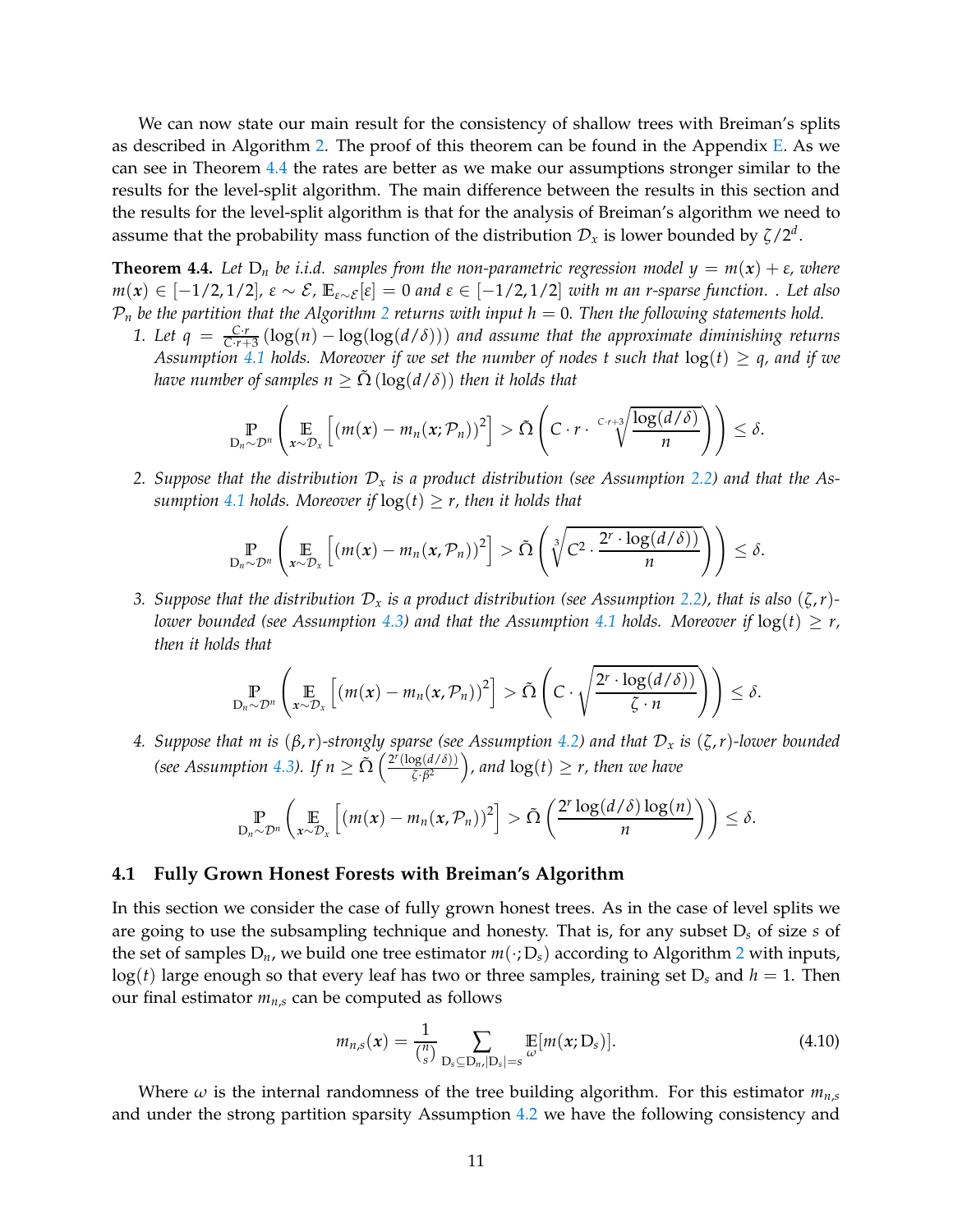asymptotic normality theorems. The proof of the following theorems is presented in Appendices [E.3](#page-47-1) and [F.](#page-47-0)

<span id="page-11-2"></span>**Theorem 4.5.** Let  $D_n$  be i.i.d. samples from the non-parametric regression model  $y = m(x) + \varepsilon$ , where *m*(*x*) ∈ [−1/2, 1/2],  $\varepsilon \sim \mathcal{E}$ ,  $\mathbb{E}_{\varepsilon \sim \mathcal{E}}[\varepsilon] = 0$  and  $\varepsilon \in [-1/2, 1/2]$ . Suppose that  $\mathcal{D}_x$  is (ζ, *r*)-lower bounded *(see Assumption [4.3\)](#page-8-1). Let mn*,*<sup>s</sup> be the forest estimator that is built with sub-sampling of size s from the training set and where every tree m*(*x*; D*s*) *is built using the Algorithm [2,](#page-9-0) with inputs:* log(*t*) *large enough* so that every leaf has two or three samples, training set  $D_s$  and  $h=1$ . Then using  $s=\tilde{\Theta}\left(\frac{2^r(\log(d/\delta))}{7\cdot\beta^2}\right)$ *ζ*·*β* 2 *and under Assumption [4.2:](#page-8-2)*

$$
\mathbb{P}_{D_n \sim \mathcal{D}^n} \left( \mathop{\mathbb{E}}_{x \sim \mathcal{D}_x} [(m(x) - m_{n,s}(x))^2] > \tilde{\Omega} \left( \frac{2^r \log(d/\delta)}{n \cdot \zeta \cdot \beta^2} \right) \right) \leq \delta.
$$

Our next goal is to prove the asymptotic normality of the estimate *mn*,*<sup>s</sup>* . As we have already discussed for the level-splits algorithm, to prove the asymptotic normality we need that our estimation algorithm treats samples, a priori symmetrically (i.e. the estimate is invariant to permutations of the sample indices). Since for simplicity, we have presented  $m_{n,s}$  based on a deterministic algorithm, this might be violated. For this reason, for the normality result, before computing the  $m_{n,s}$  we apply a random permutation  $\tau \in S_n$  in the training set  $D_n$ . The permutation *τ* is part of the internal randomness *ω* of the algorithm. Given the permutation *τ* we denote estimate that we compute by *mn*,*s*,*τ*. Ideally we would like to compute the expected value of *mn*,*s*,*<sup>τ</sup>* over a uniform choice of *τ* which we denote by *mn*,*<sup>s</sup>* . However this is computationally very expensive since we need to repeat the estimate for all the *n*! permutations. Instead we compute a Monte Carlo approximation of  $\overline{m}_{n,s}$  by sampling *B* permutations from  $S_n$  and then taking the empirical average of those. We denote this estimator as *mn*,*s*,*B*.

<span id="page-11-3"></span>**Theorem 4.6.** *Under the same conditions of Theorem [4.5](#page-11-2) and with the further assumption that:*  $\sigma^2(x)$  =  $\text{Var}(y^{(i)} \mid x^{(i)} = x) \ge \sigma^2 > 0$  and that for a priori fixed x it holds  $\mathbb{P}_{z \sim \mathcal{D}_x}(z_R = x_R) \ge \zeta/2^r$ , if we set:  $\tilde{\Theta}$   $\left( \frac{2^r (\log(d n))}{r^2}\right)$  $\left(\frac{\log(d n))}{\zeta \cdot \beta^2}\right) \leq s \leq o(\sqrt{n})$ , then for  $\sigma_n^2(x) = O\left(\frac{s^2}{n}\right)$  $\left(\frac{s^2}{n}\right)$  *it hold that* 

$$
\sigma_n^{-1}(x) (m_{n,s,B}(x) - m(x)) \to_d N(0,1).
$$
 (4.11)

*where*  $B \geq n^2 \log(n)$ *.* 

# **Acknowledgements**

This research was completed while MZ was a intern at Microsoft Research, New England. MZ is also supported from a Google Ph.D. Fellowship.

# **References**

- <span id="page-11-1"></span>[AG14] Sylvain Arlot and Robin Genuer. Analysis of purely random forests bias. *arXiv e-prints*, page arXiv:1407.3939, Jul 2014.
- <span id="page-11-0"></span>[BBM02] Peter L. Bartlett, Olivier Bousquet, and Shahar Mendelson. Localized rademacher complexities. In Jyrki Kivinen and Robert H. Sloan, editors, *Computational Learning Theory*, pages 44–58, Berlin, Heidelberg, 2002. Springer Berlin Heidelberg.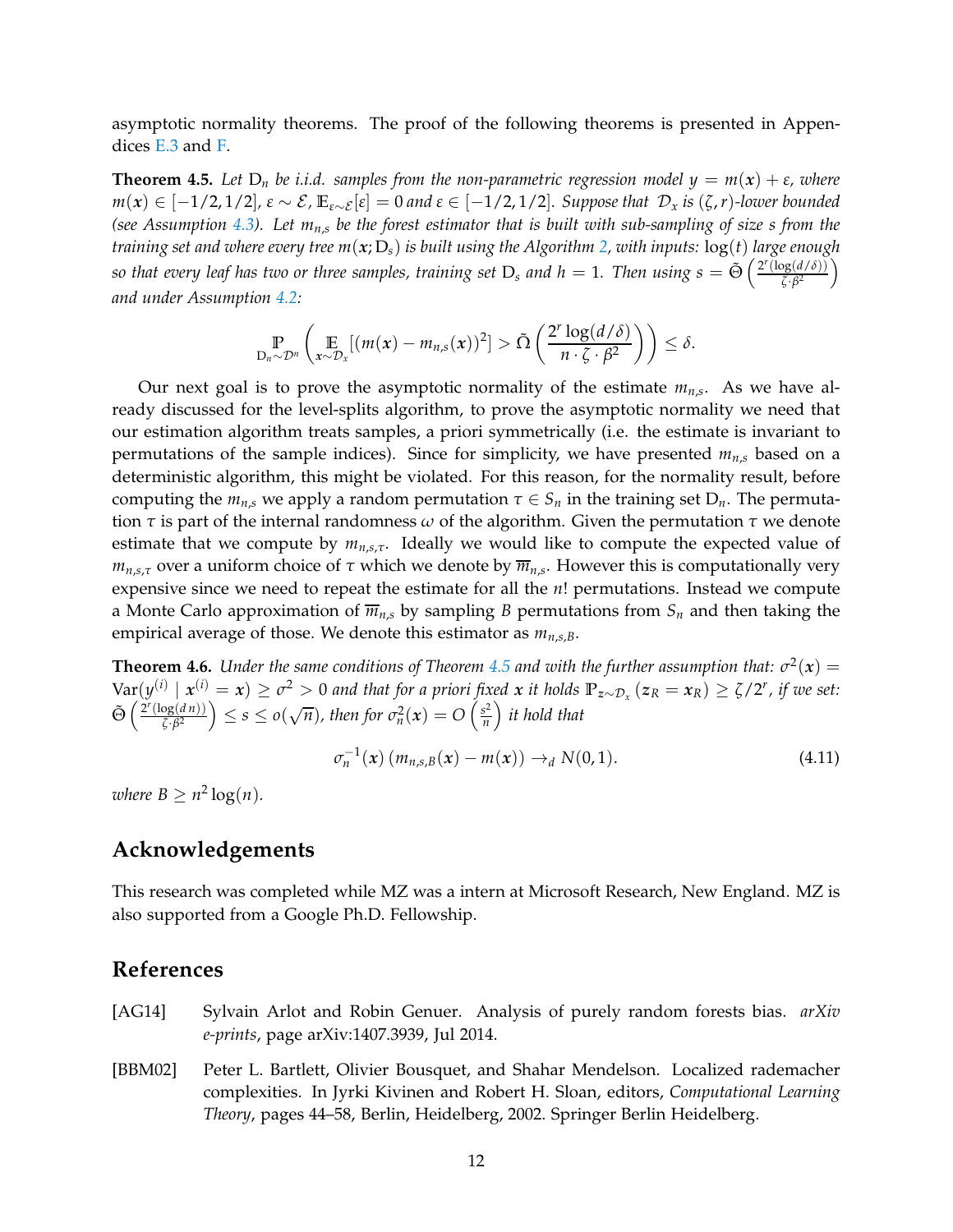- <span id="page-12-0"></span>[BFOS84] Leo Breiman, Jerome Friedman, Richard Olshen, and Charles Stone. Classification and regression trees. wadsworth int. *Group*, 37(15):237–251, 1984.
- <span id="page-12-2"></span>[Bia10] Gérard Biau. Analysis of a random forests model. *Journal of Machine Learning Research*, 13, 05 2010.
- <span id="page-12-1"></span>[Bre01] Leo Breiman. Random forests. *Machine learning*, 45(1):5–32, 2001.
- <span id="page-12-7"></span>[Bre04] Leo Breiman. Consistency for a simple model of random forests. statistical department. *University of California at Berkeley. Technical Report,(670)*, 2004.
- <span id="page-12-13"></span>[CD12] Laëtitia Comminges and Arnak S Dalalyan. Tight conditions for consistency of variable selection in the context of high dimensionality. *The Annals of Statistics*, 40(5):2667–2696, 2012.
- <span id="page-12-3"></span>[DMdF14] Misha Denil, David Matheson, and Nando de Freitas. Narrowing the gap: Random forests in theory and in practice. In *International Conference on Machine Learning (ICML)*, 2014.
- <span id="page-12-8"></span>[DS16] Roxane Duroux and Erwan Scornet. Impact of subsampling and pruning on random forests. *arXiv e-prints*, page arXiv:1603.04261, Mar 2016.
- <span id="page-12-5"></span>[FLW18] Yingying Fan, Jinchi Lv, and Jingbo Wang. DNN: A Two-Scale Distributional Tale of Heterogeneous Treatment Effect Inference. *arXiv e-prints*, page arXiv:1808.08469, Aug 2018.
- <span id="page-12-10"></span>[Fri91] JH Friedman. Multivariate adaptive regression splines (with discussion). *Ann. Statist*, 19(1):79–141, 1991.
- <span id="page-12-14"></span>[FS19] Dylan J Foster and Vasilis Syrgkanis. Orthogonal statistical learning. *arXiv preprint arXiv:1901.09036*, 2019.
- <span id="page-12-4"></span>[GKKW06] László Györfi, Michael Kohler, Adam Krzyzak, and Harro Walk. *A distribution-free theory of nonparametric regression*. Springer Science & Business Media, 2006.
- <span id="page-12-11"></span>[GM97] Edward I George and Robert E McCulloch. Approaches for bayesian variable selection. *Statistica sinica*, pages 339–373, 1997.
- <span id="page-12-15"></span>[Hoe94] Wassily Hoeffding. Probability inequalities for sums of bounded random variables. In *The Collected Works of Wassily Hoeffding*, pages 409–426. Springer, 1994.
- <span id="page-12-9"></span>[HTF09] Trevor Hastie, Robert Tibshirani, and Jerome Friedman. *The elements of statistical learning: data mining, inference, and prediction*. Springer Science & Business Media, 2009.
- <span id="page-12-12"></span>[LC09] Han Liu and Xi Chen. Nonparametric greedy algorithms for the sparse learning problem. In *Advances in Neural Information Processing Systems*, pages 1141–1149, 2009.
- <span id="page-12-6"></span>[LJ02] Yi Lin and Yongho Jeon. Random forests and adaptive nearest neighbors. *JOURNAL OF THE AMERICAN STATISTICAL ASSOCIATION*, pages 101–474, 2002.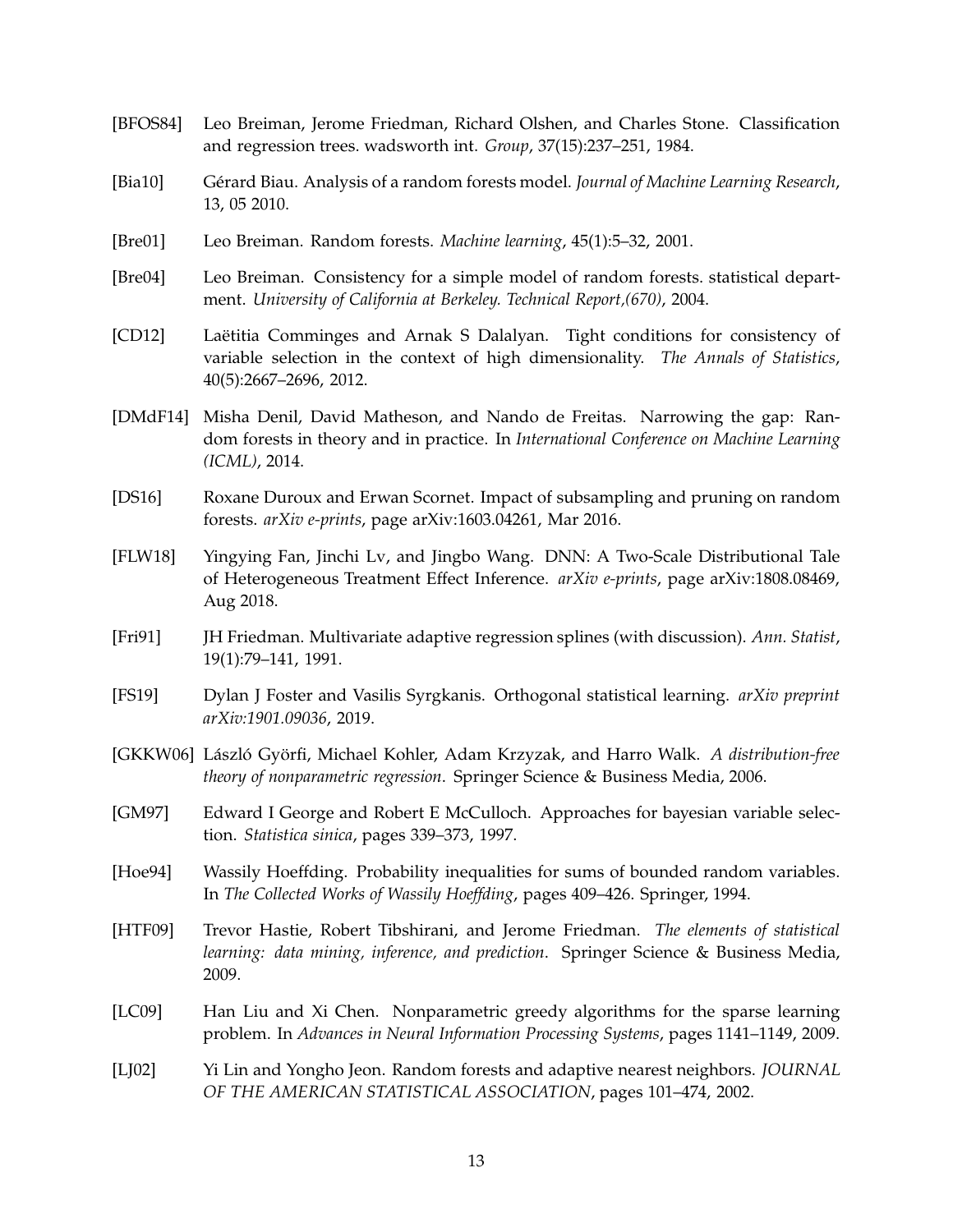- <span id="page-13-1"></span>[LN96] Gábor Lugosi and Andrew Nobel. Consistency of data-driven histogram methods for density estimation and classification. *Ann. Statist.*, 24(2):687–706, 04 1996.
- <span id="page-13-10"></span>[LW+08] John Lafferty, Larry Wasserman, et al. Rodeo: sparse, greedy nonparametric regression. *The Annals of Statistics*, 36(1):28–63, 2008.
- <span id="page-13-7"></span>[Mei06] Nicolai Meinshausen. Quantile regression forests. *Journal of Machine Learning Research*, 7:983–999, 06 2006.
- <span id="page-13-4"></span>[MH16] Lucas Mentch and Giles Hooker. Quantifying uncertainty in random forests via confidence intervals and hypothesis tests. *Journal of Machine Learning Research*, 17(26):1– 41, 2016.
- <span id="page-13-2"></span>[MM00] Yishay Mansour and David A. McAllester. Generalization bounds for decision trees. In *Proceedings of the Thirteenth Annual Conference on Computational Learning Theory*, COLT '00, page 69–74, San Francisco, CA, USA, 2000. Morgan Kaufmann Publishers Inc.
- <span id="page-13-0"></span>[Nob96] Andrew Nobel. Histogram regression estimation using data-dependent partitions. *Ann. Statist.*, 24(3):1084–1105, 06 1996.
- <span id="page-13-11"></span>[OSW19] Miruna Oprescu, Vasilis Syrgkanis, and Zhiwei Steven Wu. Orthogonal random forest for causal inference. In *International Conference on Machine Learning*, pages 4932–4941, 2019.
- <span id="page-13-13"></span>[PAR10] Thomas Peel, Sandrine Anthoine, and Liva Ralaivola. Empirical bernstein inequalities for u-statistics. In *Advances in Neural Information Processing Systems*, pages 1903– 1911, 2010.
- <span id="page-13-9"></span>[SB01] Alex J Smola and Peter L Bartlett. Sparse greedy gaussian process regression. In *Advances in neural information processing systems*, pages 619–625, 2001.
- <span id="page-13-3"></span>[SBV15] Erwan Scornet, Gérard Biau, and Jean-Philippe Vert. Consistency of random forests. *Ann. Statist.*, 43(4):1716–1741, 08 2015.
- <span id="page-13-8"></span>[Sco16] Erwan Scornet. On the asymptotics of random forests. *Journal of Multivariate Analysis*, 146:72 – 83, 2016. Special Issue on Statistical Models and Methods for High or Infinite Dimensional Spaces.
- <span id="page-13-12"></span>[VW96] A. W. Van Der Vaart and J. A. Wellner. *Weak Convergence and Empirical Processes: With Applications to Statistics*. Springer Series, March 1996.
- <span id="page-13-5"></span>[WA18] Stefan Wager and Susan Athey. Estimation and inference of heterogeneous treatment effects using random forests. *Journal of the American Statistical Association*, 113(523):1228–1242, 2018.
- <span id="page-13-6"></span>[Wai19] Martin J. Wainwright. *High-Dimensional Statistics: A Non-Asymptotic Viewpoint*. Cambridge Series in Statistical and Probabilistic Mathematics. Cambridge University Press, 2019.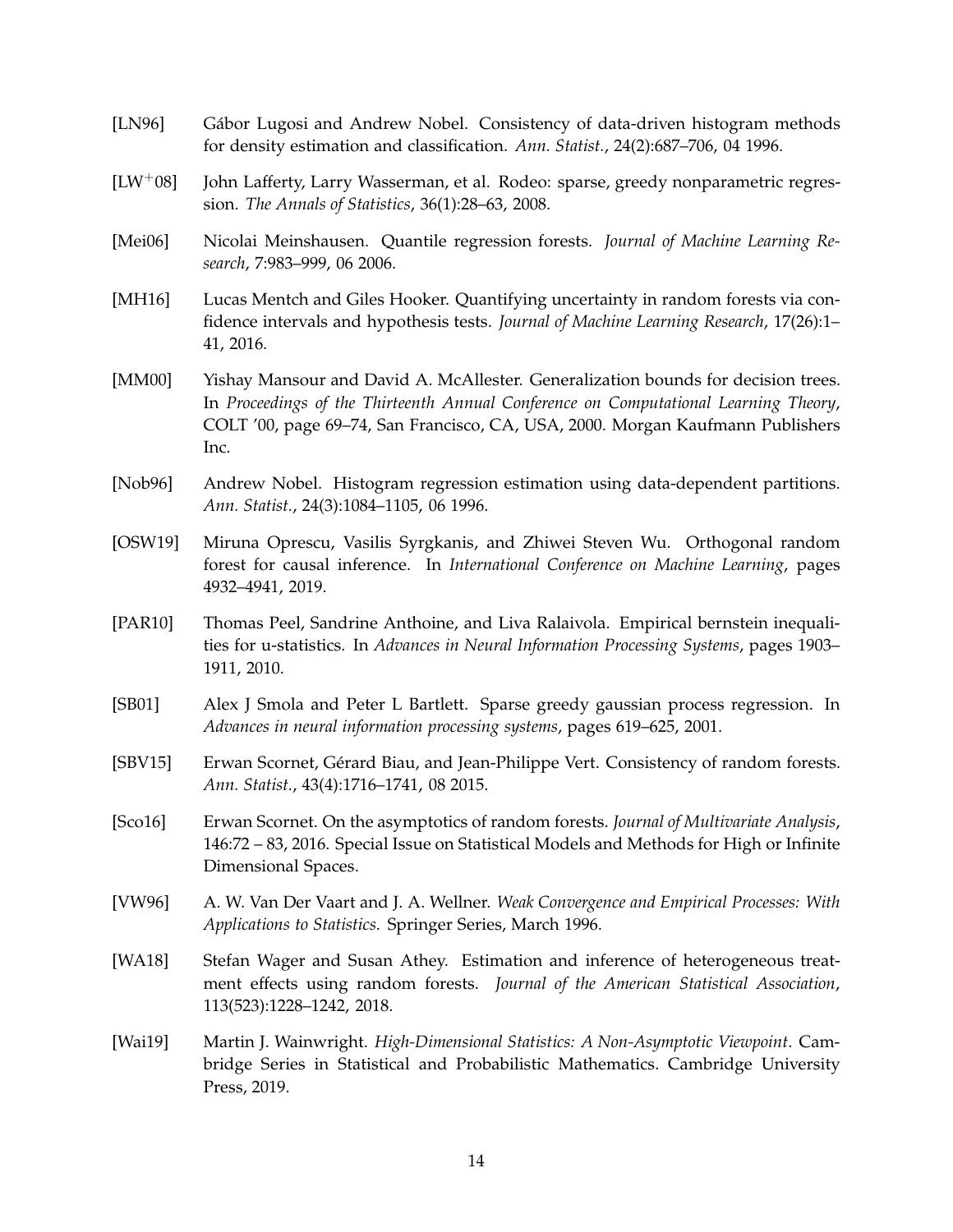- <span id="page-14-2"></span>[WHE14] Stefan Wager, Trevor Hastie, and Bradley Efron. Confidence intervals for random forests: The jackknife and the infinitesimal jackknife. *Journal of Machine Learning Research*, 15:1625–1651, 2014.
- <span id="page-14-0"></span>[WW15] Stefan Wager and Guenther Walther. Adaptive Concentration of Regression Trees, with Application to Random Forests. *arXiv e-prints*, page arXiv:1503.06388, Mar 2015.
- <span id="page-14-1"></span>[YT15] Yun Yang and Surya T Tokdar. Minimax-optimal nonparametric regression in high dimensions. *The Annals of Statistics*, 43(2):652–674, 2015.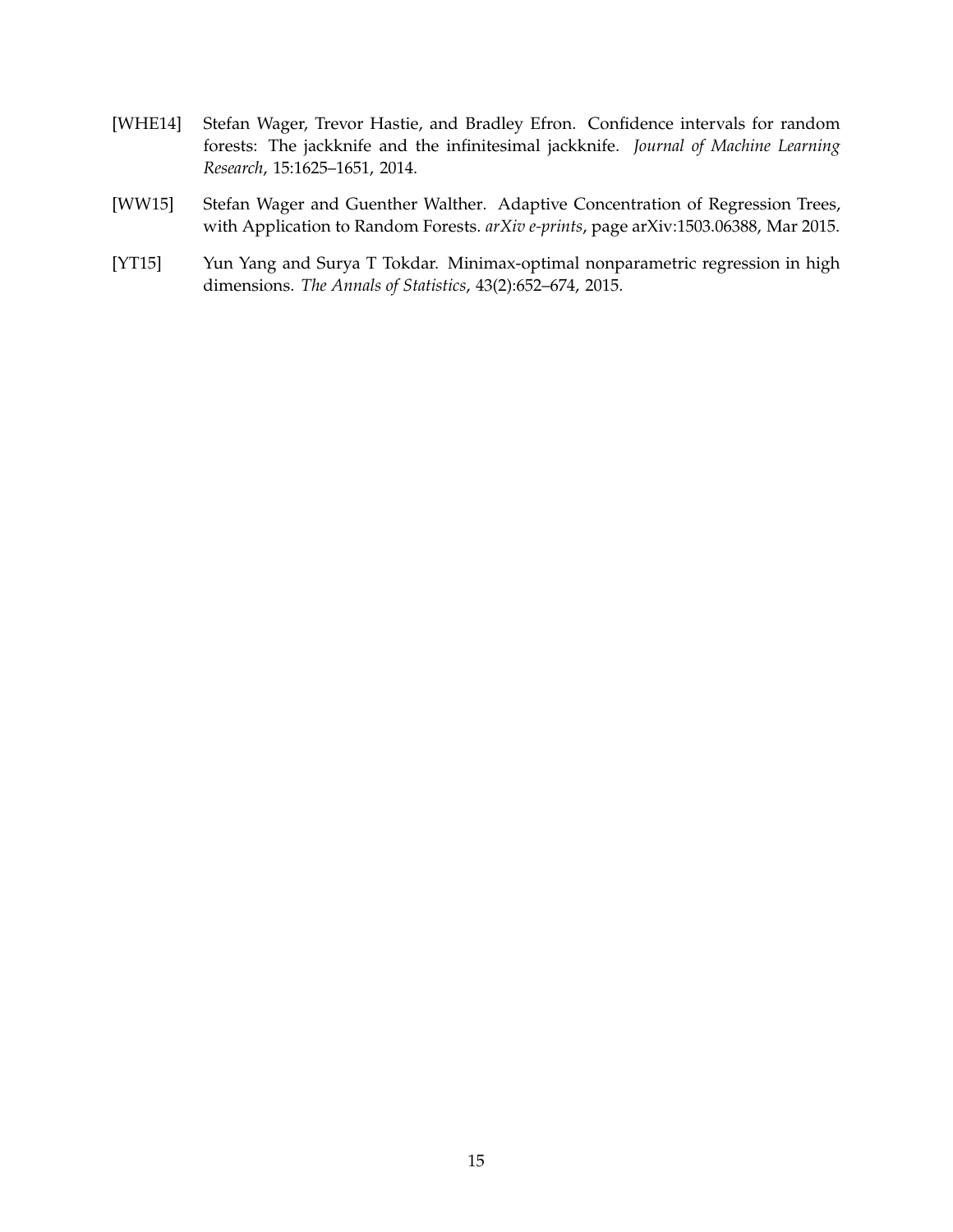# **A Population Models**

In this section we present the population versions of the algorithms that we analyze in the main part of the paper, together with their analysis of convergence. We suggest to the reader to start studying these results first and then read the complete finite sample analysis.

# <span id="page-15-0"></span>**A.1 Population Algorithm using Level-Splits**

We start with the presentation of the level-splits algorithm in the population model.

<span id="page-15-1"></span>**Algorithm 3:** Level Split Algorithm – Population Model **Input:** maximum number of splits  $log(t)$ . **Output:** tree approximation of *m*. **1** Set  $\mathcal{P}_0 = \{\{0,1\}^d\}$  the partition associated with the root of the tree. **<sup>2</sup>** level ← −1, *<sup>S</sup>* ← <sup>∅</sup>. **3 while** level  $\langle \log(t) \rangle$  **do 4**  $\vert$  level  $\leftarrow$  level + 1,  $\mathcal{P}_{\text{level}+1} = \emptyset$ . **5** Select *i* ∈ [*d*] that maximizes  $\overline{V}(S \cup \{i\})$  (*see* [\(3.2\)](#page-4-0)). **6 for all**  $A \in \mathcal{P}_{level}$  **do 7** Cut the cell *A* to cells  $A_k^i = \{x \mid x \in A \land x_i = k\}, k = 0, 1$ . **8**  $\left[ \quad \mathcal{P}_{\text{level}+1} \leftarrow \mathcal{P}_{\text{level}+1} \cup \{A_0^i, A_1^i\} \right]$ **9 end**  $10 \quad S \leftarrow S \cup \{i\}$ **11 end** 12  ${\sf return} \, \left(\overline{\mathcal{P}}, \overline{m}\right) = \left(\mathcal{P}_{\text{level}}, x \mapsto \mathbb{E}_{(z,y) \sim \mathcal{D}}\left[y \mid z \in \overline{\mathcal{P}}(x)\right]\right)$ 

<span id="page-15-3"></span>**Definition A.1** (RELEVANT VARIABLES). Given a set *S*, we define the set of remaining relevant features  $\mathcal{R}(S) = \{i \in [d] \mid \overline{V}(S \cup \{i\}) > \overline{V}(S)\}.$ 

<span id="page-15-2"></span>**Lemma A.2.** For every set  $S \subseteq [d]$ , under the Assumption [3.1,](#page-4-2) if  $\mathcal{R}(S) = \emptyset$ , then for any  $x, x' \in \{0, 1\}^d$ *such that*  $x_S = x_{S'}$  *it holds that*  $m(x) = m(x').$ 

*Proof.* We prove this by contradiction. If there exist  $x, x' \in \{0, 1\}^d$  such that  $x_S = x'_S$  and  $m(x) \neq 0$ *m*(*x*<sup> $′$ </sup>) then obviously there exists an  $\tilde{x}$  ∈ *A* such that  $m(\tilde{x}) \neq \mathbb{E}_{x_{-S}}[m((x_S, x_{-S}))]$ , where *A* is the cell of the input space that contains all vectors *z* with  $z_s = x_s$ . Therefore it holds that  $\overline{L}(S) > \overline{L}([d]) = 0$  and hence  $\overline{V}([d]) > \overline{V}(S)$ . Now let's assume an arbitrary enumeration  $\{i_1, \ldots, i_k\}$  of the set  $S^c = [d] \setminus S$ . Because the function  $\overline{V}$  is monotone and  $\overline{V}([d]) > \overline{V}(S)$ , there has to be a number  $j \in [k]$  such that  $\overline{V}(S \cup \{i_1, \ldots, i_j\}) > \overline{V}(S \cup \{i_1, \ldots, i_{j-1}\})$ . But because of the approximate submodularity of  $\overline{V}$  it holds that  $\overline{V}(S \cup \{i_1, \ldots, i_j\}) - \overline{V}(S \cup \{i_1, \ldots, i_{j-1}\}) \leq C$ .  $(\overline{V}(S \cup \{i_j\}) - \overline{V}(S))$ , which implies that  $\overline{V}(S \cup \{i_j\}) > \overline{V}(S)$  and this contradicts our assumption that  $\mathcal{R}(S) = \emptyset$ . □ that  $\mathcal{R}(S) = \emptyset$ .

**Theorem A.3.** Consider the non-parametric regression model  $y = m(x) + \varepsilon$ , where  $m : \{0,1\}^d \rightarrow$  $\left[-\frac{1}{2},\frac{1}{2}\right]$  $\frac{1}{2}$ ] *is a r-sparse function and* ε ∼ *ε*, with ε ∈  $\left[-\frac{1}{2},\frac{1}{2}\right]$  $\frac{1}{2}$  and  $\mathbb{E}\left[\varepsilon\right]=0$ . Let  $\overline{m}$  be the function that the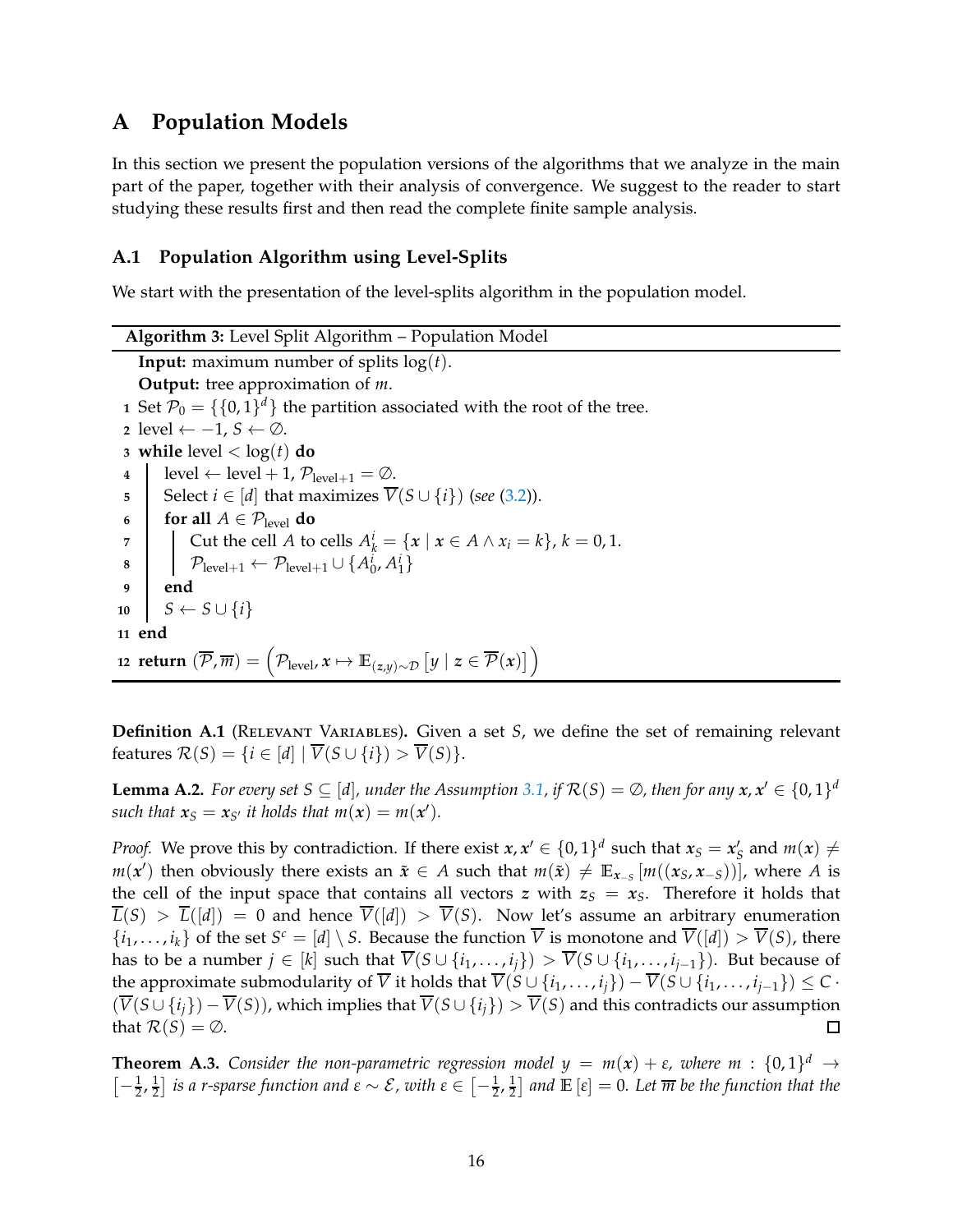Algorithm [3](#page-15-1) returns with input  $t \geq (1/\eta)^{C \cdot r}$ , then under the Assumption [3.1](#page-4-2) it holds that

$$
\mathop{\mathbb{E}}_x\left[\left(m(x)-\overline{m}(x)\right)^2\right] \leq \eta.
$$

*Moreover under the Independence of Features Assumption* [2.2](#page-3-0) *if*  $log(t) \ge r$  *then*  $\overline{m} = m$ *.* 

*Proof.* Let  $R \subseteq [d]$  be the set of size  $|R| = r$  of the relevant features of the target function *m*. Let *S* the set of splits that Algorithm [3](#page-15-1) chooses. Observe that it holds that  $\overline{L}(S \cup R) = 0$  and hence  $\overline{V}(S \cup R) \triangleq V^*$  is maximized. Since  $m(x) \in [-1/2, 1/2]$ , the maximum value of  $\overline{V}$  is 1.

For the first part of the theorem, let  $\{i_1, \ldots, i_r\}$  and be an arbitrary enumeration of *R* and let  $R_i = \{i_1, \ldots, i_i\}$  then by adding and subtracting terms of the form  $\overline{V}(S \cup R_i)$  we have the following equality

$$
(\overline{V}(S \cup R) - \overline{V}(S \cup R_{r-1})) + \cdots + (\overline{V}(S \cup R_2) - \overline{V}(S \cup \{i_1\})) + \overline{V}(S \cup \{i_1\}) = V^*.
$$

From the approximate submodularity of  $\overline{V}$  we hence have that

$$
\left(\overline{V}(S \cup \{i_r\}) - \overline{V}(S)\right) + \cdots + \left(\overline{V}(S \cup \{i_2\}) - \overline{V}(S)\right) + \left(\overline{V}(S \cup \{i_1\}) - \overline{V}(S)\right) \ge \frac{V^* - V(S)}{C}
$$

which implies

$$
\max_{j\in[r]} \left( \overline{V}(S\cup\{i_j\}) - \overline{V}(S) \right) \ge \frac{V^* - \overline{V}(S)}{C\cdot r}.
$$

Let *i*<sup>level</sup> be the coordinate that the algorithm chose to split at level level. Now from the greedy criterion that Algorithm [3](#page-15-1) uses we get that the coordinate *i*<sup>level</sup> that we picked to split was at least as good as the best of the coordinates in *R*, hence it holds that

$$
\overline{V}\left(S \cup \{i^{\text{level}}\}\right) \ge \overline{V}(S) + \frac{V^* - \overline{V}(S)}{C \cdot r}
$$

which in turn using  $L^* \triangleq \overline{L}(S \cup R) = 0$  implies that

$$
\overline{L}\left(S \cup \{i^{\text{level}}\}\right) \le \overline{L}(S)\left(1 - \frac{1}{C \cdot r}\right). \tag{A.1}
$$

Again we fix *S*level to be the set of splits after the step level of Algorithm [3,](#page-15-1) it holds that

$$
\overline{L}\left(S_{\text{level}+1}\right) \leq \overline{L}\left(S_{\text{level}}\right)\left(1 - \frac{1}{C \cdot r}\right).
$$

Inductively and using the fact that  $m(x) \in [-1/2, 1/2]$  implies that

$$
\overline{L}\left(S_{\text{level}}\right) \leq \overline{L}\left(\emptyset\right) \left(1 - \frac{1}{C \cdot r}\right)^{\text{level}} \leq \left(1 - \frac{1}{C \cdot r}\right)^{\text{level}}.\tag{A.2}
$$

Finally from the choice of *t* we have that for level =  $C \cdot r \ln(1/\eta)$  it holds  $\overline{L}(S_{\text{level}}) \leq \eta$  and since  $\overline{L}(S)$  is a decreasing function of *S* the first part of the theorem follows.

For the second part, we observe that for any coordinate  $i \in [d] \setminus R$  and for any  $S \subseteq [d]$  it holds that  $\overline{V}(S \cup \{i\}) - \overline{V}(S) = 0$  and hence the Algorithm [3](#page-15-1) will pick a coordinate in  $[d] \setminus R$  only after it picks all the coordinates in *R*. Hence for  $log(t) \ge r$  we have that  $R(S) = ∅$  and from Lemma A.2 the second part of the theorem follows.  $□$ [A.2](#page-15-2) the second part of the theorem follows.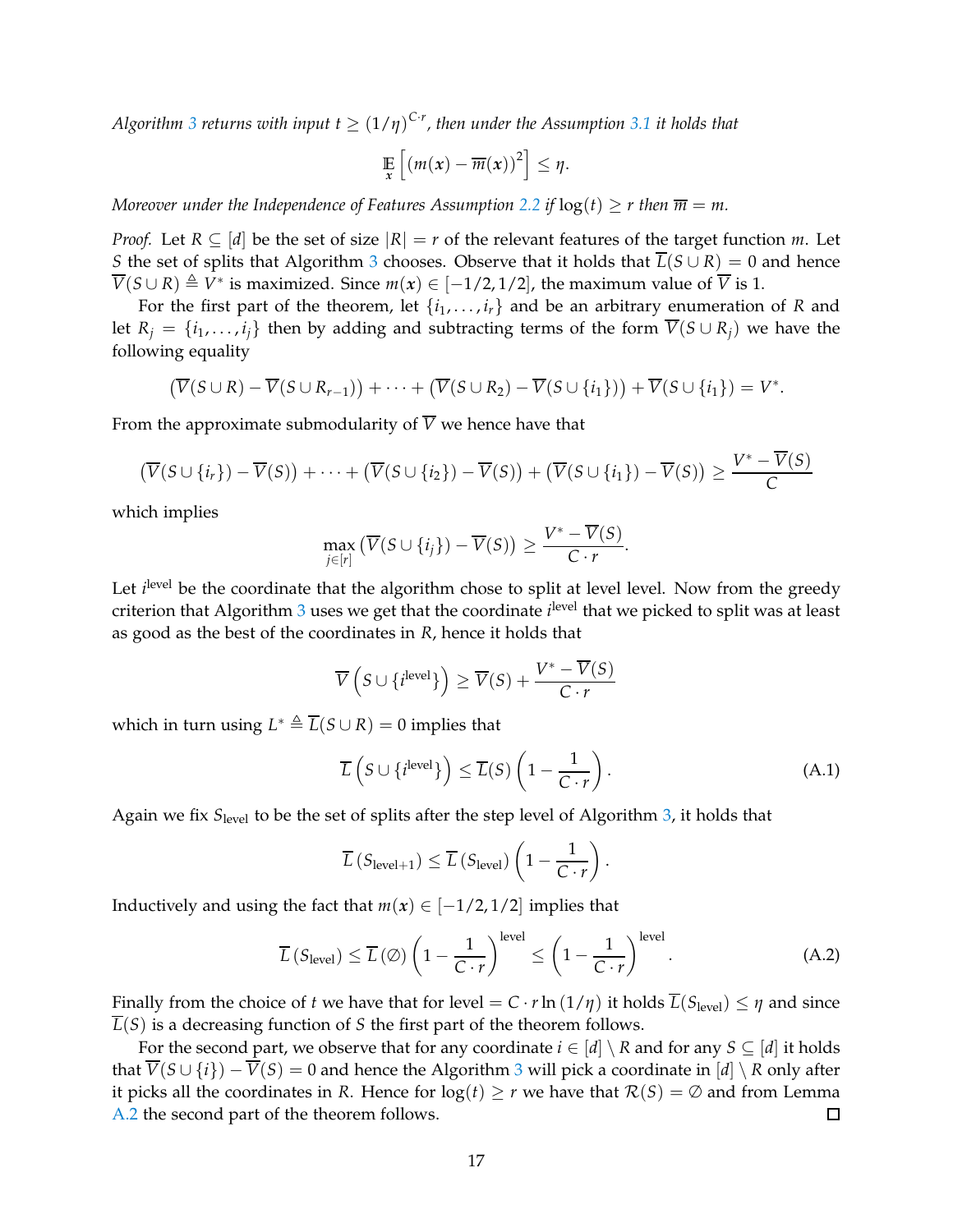## <span id="page-17-0"></span>**A.2 Population Algorithm of Breiman's Algorithm**

In this section we present the analysis of Breiman's algorithm in the population model, defined in Algorithm [4.](#page-17-1)

<span id="page-17-1"></span>

**Input:** maximum number of nodes *t*. **Output:** tree approximation of *m*. Set  $\mathcal{P}_0 = \{\{0,1\}^d\}$  the partition associated with the root of the tree. level ← 0,  $n_{nodes}$  ← 1, **queue** ←  $P_0$ . **while**  $n_{\text{nodes}} < t$  **do if queue**  $=$   $\oslash$  **then**   $\vert$  level  $\leftarrow$  level + 1, **queue**  $\leftarrow$   $\mathcal{P}_{\text{level}}$ **6 end** Pick *A* the first element in **queue** Select  $i \in [d]$  that maximizes  $\overline{V}_\ell(A, i)$  [*see* [\(4.4\)](#page-8-3)] Cut the cell *A* to cells  $A_k^i = \{x \mid x \in A \land x_i = k\}, k = 0, 1$   $\left| \quad \textbf{queue} \leftarrow \textbf{queue} \setminus \{A\}, \, \mathcal{P}_{\text{level+1}} \leftarrow \mathcal{P}_{\text{level+1}} \cup \{A_0^i, A_1^i\}$ **11 end**  $\mathcal{P}_{level+1}$  ←  $\mathcal{P}_{level+1}$  ∪ **queue.**  ${\bf return} \ (\overline{\mathcal{P}}, \overline{m}) = \left( \mathcal{P}_{\text{level}+1}, x \mapsto \mathbb{E}_{(z,y) \sim \mathcal{D}} \left[ y | z \in \mathcal{P}_{\text{level}+1}(x) \right] \right)$ 

We now prove some important properties of the functions *V*, *V*ℓ , *L* and *L*ℓ as presented in Equations  $(3.1)$ ,  $(3.2)$ ,  $(4.3)$  and  $(4.4)$ .

<span id="page-17-2"></span>**Lemma A.4.** *For any partition*  $P$  *and any cell*  $A \in P$  *the following hold* 

- 1.  $\overline{V}(\mathcal{P}) = \sum_{A \in \mathcal{P}} \mathbb{P}_x(x \in A) \cdot \overline{V}_{\ell}(A)$
- 2.  $\overline{L}(\mathcal{P}) = \sum_{A \in \mathcal{P}} \mathbb{P}_x \left( x \in A \right) \cdot \overline{L}_{\ell}(A)$
- 3.  $\overline{V}(\mathcal{P}, A, i) \overline{V}(\mathcal{P}) = \mathbb{P}_x(x \in A) \cdot (\overline{V}_{\ell}(A, i) \overline{V}_{\ell}(A)),$
- 4. Under Assumption [4.1](#page-8-0) for any two partitions  $P' \sqsubseteq P$  and any cells A, A', such that  $A' \subseteq A$  and  $A' \in \mathcal{P}'$ ,  $A \in \mathcal{P}$ , it holds that  $V(\mathcal{P}', A', i) - V(\mathcal{P}') \leq C \cdot (V(\mathcal{P}, A, i) - V(\mathcal{P})).$
- *5. Under Assumption* [4.1](#page-8-0) for any two partitions  $P' \sqsubseteq P$  and any cells A, A', such that  $A' \subseteq A$  and  $A' \in \mathcal{P}'$ ,  $A \in \mathcal{P}$  and for any  $T \subseteq [d]$ ,  $i \in [d]$  it holds that  $V(\mathcal{P}', A', T \cup \{i\}) - V(\mathcal{P}', A', T) \leq$  $C \cdot (\overline{V}(\mathcal{P}, A, i) - \overline{V}(\mathcal{P})).$

*Proof.* The equations (1.), (2.) follow from the definitions of *V*, *V*<sub>ℓ</sub>, *L*, *L*<sub>ℓ</sub>. For equation 3. we have

$$
\overline{V}(\mathcal{P}, A, i) - \overline{V}(\mathcal{P}) = \mathbb{P}_{x} \left( x \in A_{0}^{i} \right) \cdot \overline{V}_{\ell}(A_{0}^{i}) + \mathbb{P}_{x} \left( x \in A_{1}^{i} \right) \cdot \overline{V}_{\ell}(A_{1}^{i}) - \mathbb{P}_{x} \left( x \in A \right) \cdot \overline{V}_{\ell}(A)
$$
\n
$$
\overline{V}_{\ell}(A, i) - \overline{V}_{\ell}(A) = \mathbb{P}_{x} \left( x \in A_{0}^{i} \mid x \in A \right) \cdot \overline{V}_{\ell}(A_{0}^{i}) + \mathbb{P}_{x} \left( x \in A_{1}^{i} \mid x \in A \right) \cdot \overline{V}_{\ell}(A_{1}^{i}) - \overline{V}_{\ell}(A)
$$

and therefore we have that

$$
\overline{V}(\mathcal{P}, A, i) - \overline{V}(\mathcal{P}) = \mathbb{P}_{x} (x \in A) \cdot (\overline{V}_{\ell}(A, i) - \overline{V}_{\ell}(A))
$$

and equation (3.) follows. Now from Assumption [4.1](#page-8-0) we have that

 $\overline{V}_{\ell}(A',i) - \overline{V}_{\ell}(A') \leq C \cdot (\overline{V}_{\ell}(A,i) - \overline{V}_{\ell}(A)) \implies$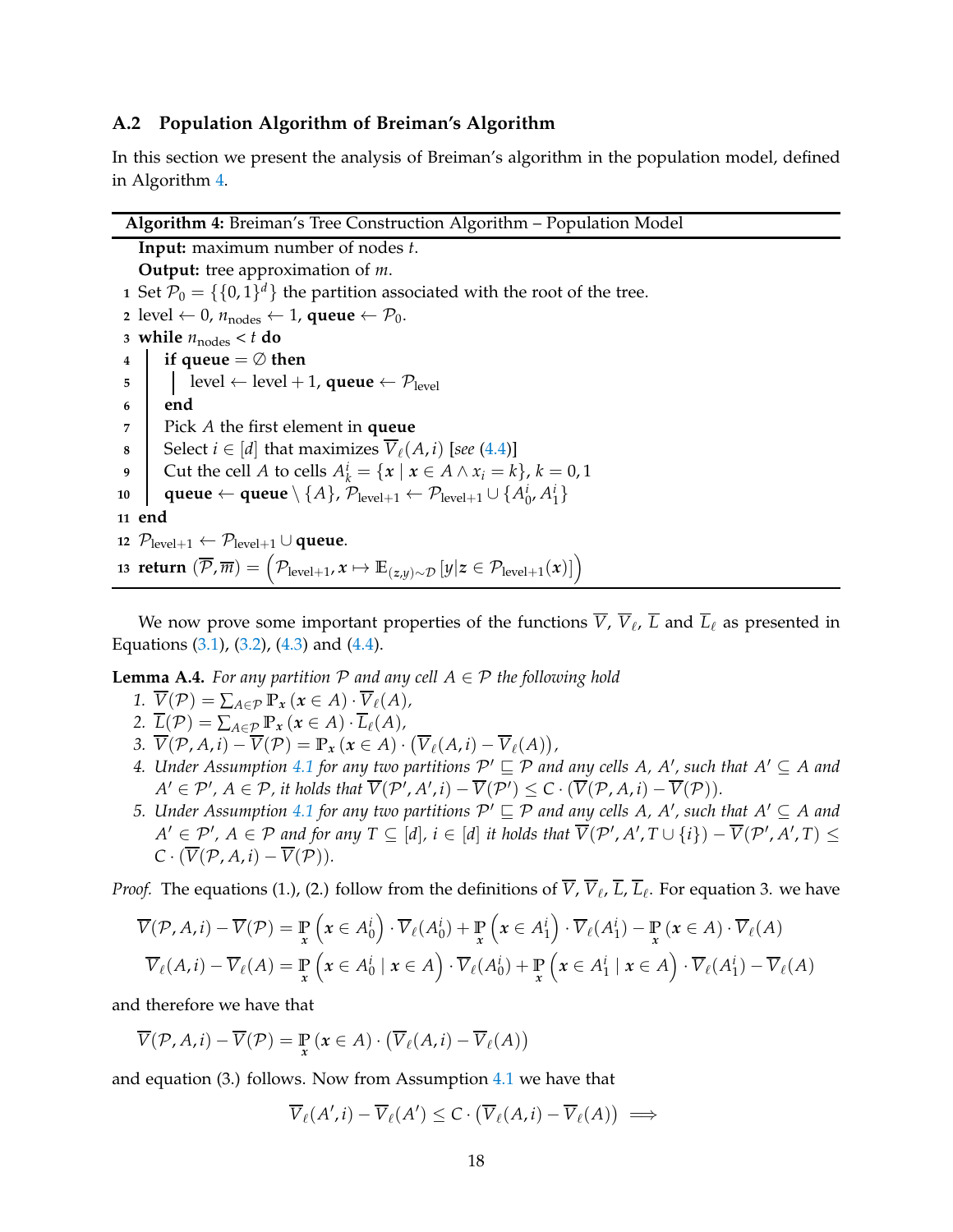$$
\mathop{\mathbb{P}}_{x} (x \in A) \cdot (\overline{V}_{\ell}(A', i) - \overline{V}_{\ell}(A')) \leq \mathop{\mathbb{P}}_{x} (x \in A) \cdot C \cdot (\overline{V}_{\ell}(A, i) - \overline{V}_{\ell}(A))
$$

but now since  $A' \subseteq A$  this implies  $\mathbb{P}_x$   $(x \in A') \leq \mathbb{P}_x$   $(x \in A)$  and hence

$$
\mathop{\mathbb{P}}_{x}\left(x\in A'\right)\cdot\left(\overline{V}_{\ell}(A',i)-\overline{V}_{\ell}(A')\right)\leq\mathop{\mathbb{P}}_{x}\left(x\in A\right)\cdot C\cdot\left(\overline{V}_{\ell}(A,i)-\overline{V}_{\ell}(A)\right)
$$

combining the last inequality with equation 3. we get a proof of equation (4.). The statement in (5.) can be proven in an identical manner to (4.).  $\Box$ 

<span id="page-18-1"></span>**Definition A.5.** Given a cell *A*, we define the set  $\mathcal{R}(A) = \{i \in [d] \mid \overline{V}_{\ell}(A, i) > \overline{V}_{\ell}(A)\}$ . We also define the set  $\mathcal{I}(A) = \{i \in [d] \mid A_0^i \subset A\}$  and  $\mathcal{O}(A) = [d] \setminus \mathcal{I}(A)$ .

<span id="page-18-0"></span>**Lemma A.6.** For every partition  $P$ , under the Assumption [4.1,](#page-8-0) if for every  $A \in P$  it holds that  $R(A) =$  $\emptyset$ , then for any  $B \in \mathcal{P}$ , with  $\mathbb{P}_x(x \in B) > 0$ , and  $x, x' \in B$  it holds that  $m(x) = m(x')$ .

*Proof.* We prove this by contradiction. Let  $B \in \mathcal{P}$ , if there exist  $x, x' \in B$  such that  $m(x) \neq m(x')$ then obviously there exists a  $\tilde{x} \in B$  such that  $m(\tilde{x}) \neq \mathbb{E}_x[m(x)|x \in B]$ . Therefore it holds that  $\overline{L}(\mathcal{P}) > \overline{L}(\mathcal{P}, B, [d])$  and hence  $\overline{V}(\mathcal{P}, B, [d]) > \overline{V}(\mathcal{P})$ . Now let's assume an arbitrary enumeration  $\{i_1, \ldots, i_k\}$  of the set  $\mathcal{I}(B)$ . Because the function  $\overline{V}$  is decreasing with respect to  $\mathcal P$ and  $\overline{V}(\mathcal{P}, B, [d]) > \overline{V}(\mathcal{P})$ , there has to be a number  $j \in [k]$  such that  $\overline{V}(\mathcal{P}, B, \{i_1, \ldots, i_j\}) >$  $\overline{V}(\mathcal{P}, B, \{i_1, \ldots, i_{i-1}\})$ . But because of Assumption [4.1](#page-8-0) of  $\overline{V}_\ell$  and Lemma [A.4](#page-17-2) it holds that

$$
0 < \overline{V}(\mathcal{P}, B, \{i_1, \ldots, i_j\}) - \overline{V}(\mathcal{P}, B, \{i_1, \ldots, i_{j-1}\}) \leq C \cdot (\overline{V}(\mathcal{P}, B, i_j) - \overline{V}(\mathcal{P}, B)).
$$

by Lemma [A.4](#page-17-2) we have that  $\overline{V}_{\ell}(B, i_j) > \overline{V}_{\ell}(B)$  and together with  $\mathbb{P}_{x \sim \mathcal{D}_x}(x \in B) > 0$  these contradict the assumption  $\mathcal{R}(B) = \emptyset$ .

**Theorem A.7.** Consider the non-parametric regression model  $y = m(x) + \varepsilon$ , where  $m : \{0,1\}^d \rightarrow$  $\left[-\frac{1}{2},\frac{1}{2}\right]$  $\frac{1}{2}$ ] *is a r-sparse function and ε* ∼ *E*, with ε ∈  $[-\frac{1}{2},\frac{1}{2}]$  $\frac{1}{2}$  and  $\mathbb{E}\left[\varepsilon\right]=0$ . Let  $\overline{m}$  be the function that the  $A$ lgorithm  $4$  returns with input  $t \geq (1/\eta)^{C \cdot r}$ , then under the Assumption  $4.1$  it holds that

$$
\mathop{\mathbb{E}}_x\left[\left(m(x)-\overline{m}(x)\right)^2\right] \leq \eta.
$$

*Also, under the Independence of Features Assumption [2.2](#page-3-0) if*  $t \geq 2^r$  *then*  $\mathbb{P}_{x \sim \mathcal{D}_x} (\overline{m}(x) = m(x)) = 1$ *.* 

*Proof.* When the value of level changes, then the algorithm considers separately every cell *A* in  $\mathcal{P}_{\text{level}}$ . For every such cell *A* it holds that  $\overline{L}_{\ell}(A,R) = 0$  and hence  $\overline{V}_{\ell}(A,R) \triangleq V^*(A)$  is maximized. Since  $m(x) \in [-1, 1]$  it holds that the maximum value of  $V_{\ell}$  is 1. Now let  $\{i_1, \ldots, i_r\}$ be an arbitrary enumeration of *R* and let  $R_j = \{i_1, \ldots, i_j\}$  then by adding and subtracting terms of the form  $\overline{V}_\ell(A, R_i)$  we have the following equality

$$
(\overline{V}_{\ell}(A,R)-\overline{V}_{\ell}(A,R_{r-1}))+\cdots+(\overline{V}_{\ell}(A,R_2)-\overline{V}_{\ell}(A,i_1))+\overline{V}_{\ell}(A,i_1)=V^*(A).
$$

From Assumption [4.1](#page-8-0) we have that

$$
\left(\overline{V}_{\ell}(A,i_r)-\overline{V}_{\ell}(A)\right)+\cdots+\left(\overline{V}_{\ell}(A,i_2)-\overline{V}_{\ell}(A)\right)+\left(\overline{V}_{\ell}(A,i_1)-\overline{V}_{\ell}(A)\right)\geq \frac{V^*(A)-V_{\ell}(A)}{C}
$$

which implies

$$
\max_{j\in[r]} \left( \overline{V}_{\ell}(A,i_j) - \overline{V}_{\ell}(A) \right) \geq \frac{V^*(A) - V_{\ell}(A)}{C \cdot r}.
$$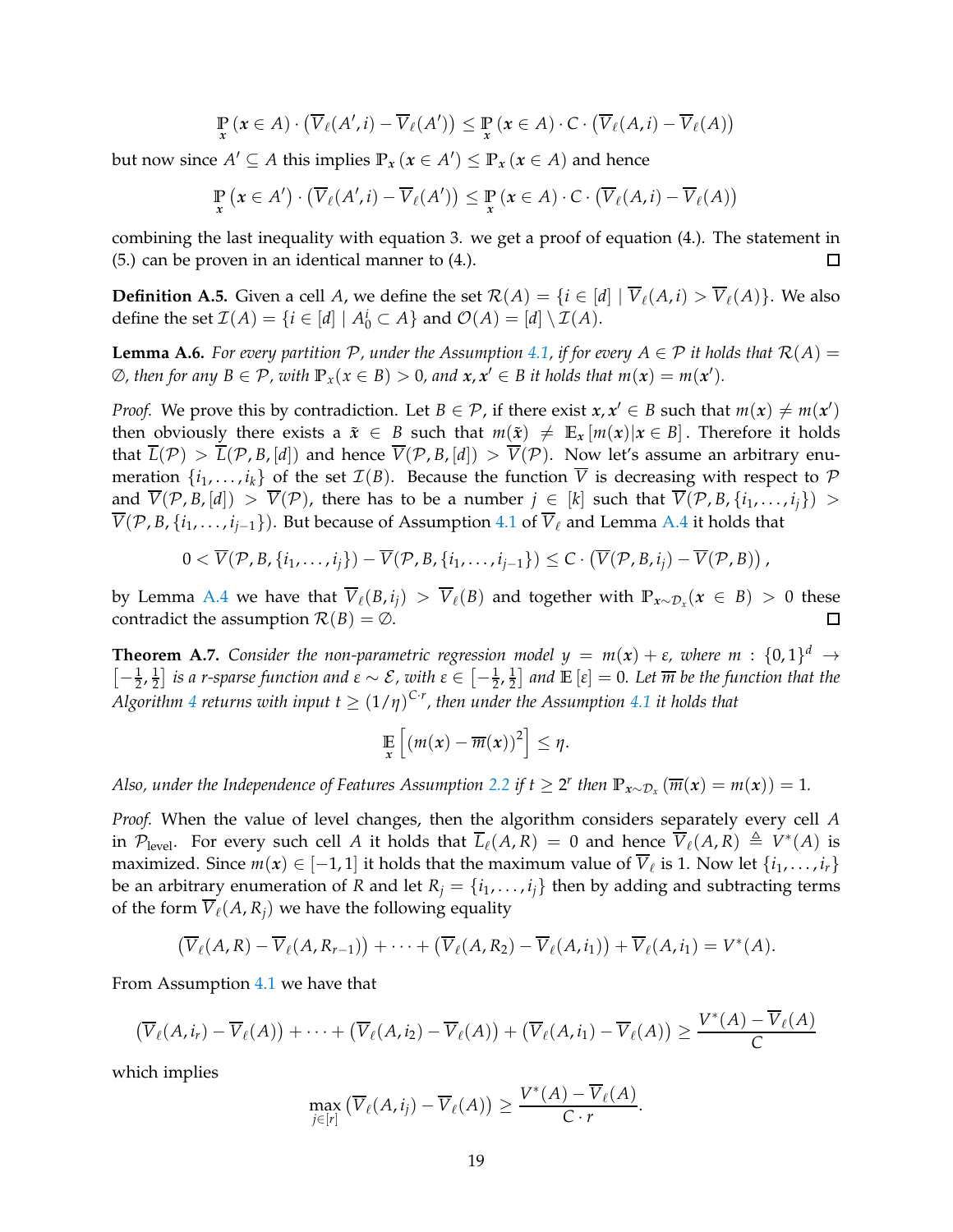Let  $i_A^{\text{level}}$  be the coordinate that the algorithm chose to split cell *A* at level level. Now from the greedy criterion that we use to pick the next coordinate to split in Algorithm [4](#page-17-1) we get that for the coordinate  $i_A^{\text{level}}$  that we picked to split *A* was at least as good as the best of the coordinates in *R*, hence it holds that

$$
\overline{V}_{\ell}\left(A, i_A^{\text{level}}\right) \ge \overline{V}_{\ell}(A) + \frac{V^*(A) - \overline{V}_{\ell}(A)}{C \cdot r}
$$

which in turn because  $L^*(A) \triangleq \overline{L}_{\ell}(A, R) = 0$  implies that

<span id="page-19-0"></span>
$$
\overline{L}_{\ell}\left(A, i_A^{\text{level}}\right) \le \overline{L}_{\ell}(A) \left(1 - \frac{1}{C \cdot r}\right). \tag{A.3}
$$

Again we fix  $\mathcal{Q}_{level}$  to be the partition  $\mathcal{P}_{level}$  when level changed and  $\mathcal{P}_{level}$  is a full partition of  $\{0,1\}^d$ . Then because of [A.3](#page-19-0) and Lemma [A.4](#page-17-2) it holds that

$$
\overline{L}\left(\mathcal{Q}_{\text{level}+1}\right) = \sum_{A \in \mathcal{Q}_{\text{level}}} \Pr_{\mathbf{x}}\left(\mathbf{x} \in A\right) \overline{L}_{\ell}\left(A, i_A^{\text{level}}\right) \le \sum_{A \in \mathcal{Q}_{\text{level}}} \overline{L}_{\ell}\left(A\right)\left(1 - \frac{1}{C \cdot r}\right) \tag{A.4}
$$

$$
= \overline{L} \left( \mathcal{Q}_{\text{level}} \right) \left( 1 - \frac{1}{C \cdot r} \right). \tag{A.5}
$$

Inductively and using the fact that  $m(x) \in [-1, 1]$  implies that

$$
\overline{L}\left(\mathcal{Q}_{\text{level}}\right) \leq \overline{L}\left(\mathcal{P}_0\right) \left(1 - \frac{1}{C \cdot r}\right)^{\text{level}} \leq \left(1 - \frac{1}{C \cdot r}\right)^{\text{level}}.\tag{A.6}
$$

Finally from the choice of *t* we have that level  $\geq C \cdot r \cdot \ln(1/\eta)$  and hence  $\overline{L}(\mathcal{Q}_{\text{level}}) \leq \eta$  and hence the first part of the theorem follows.

For the second part, we observe that for any coordinate  $i \in [d] \setminus R$  and for any cell A it holds that  $\overline{V}_\ell(A, i) - \overline{V}_\ell(A) = 0$  and hence the Algorithm [4](#page-17-1) will pick a coordinate in  $[d] \setminus R$  only after it picks all the coordinates in *R*. Hence for  $t \geq 2^r$  we have that  $\mathcal{R}(A) = \emptyset$  for all the cells *A* in the output partition and from Lemma [A.6](#page-18-0) the second part of the theorem follows.  $\Box$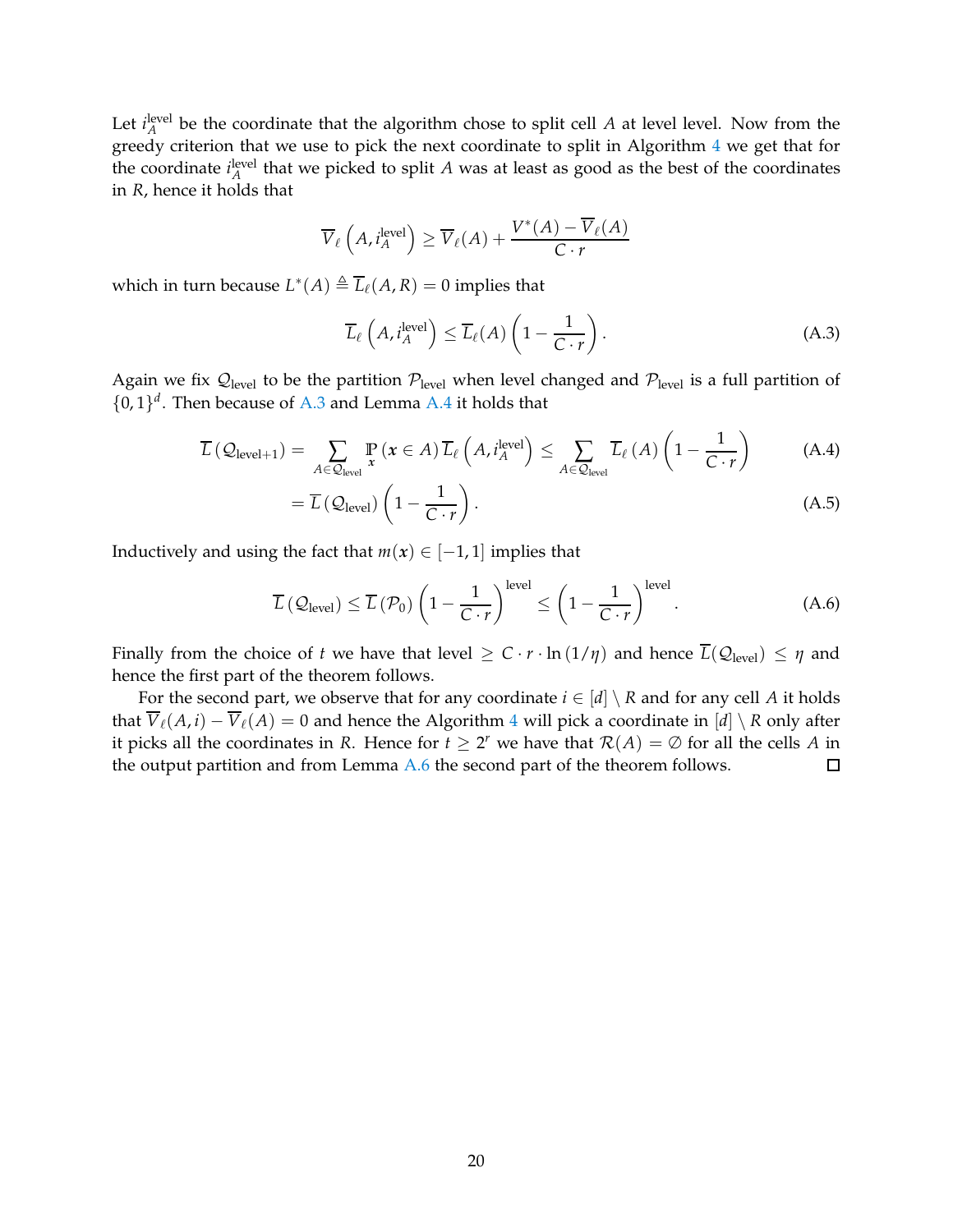# **B Bias-Variance Decomposition of Shallow Trees**

In this section, we prove a bias-variance decomposition of estimators defined via partitions of the function space; a special case of which are tree-based estimators. Moreover, we prove a bound on the variance via an adaptation of the localized Rademacher complexity analysis, to account for partition-based estimators (which are not necessarily global minimizers of the empirical risk).

**Definition B.1.** Given a partition  $\mathcal{P} = \{A_1, \ldots, A_k\}$  of  $\{0, 1\}^d$  we define the set  $\mathcal{F}(\mathcal{P})$  of *piecewise constant* functions that have the value for every set in  $P$ , i.e.

$$
\mathcal{F}(\mathcal{P}) = \{m : \{0,1\}^d \rightarrow [-1,1] \mid \forall A \in \mathcal{P}, \ \forall x, x' \in A, m(x) = m(x')\}.
$$

If  $\mathcal{Z} = \{P_1, \ldots, P_s\}$  is a family of partitions of  $\{0, 1\}^d$ , then we define  $\mathcal{F}(\mathcal{Z})$  to be the union of  $\mathcal{F}(\mathcal{P})$  for all  $\mathcal{P} \in \mathcal{Z}$ .

For any function class  $\mathcal G$ , we define the critical radius as any solution to the inequality:

$$
\mathcal{R}(\delta; \mathcal{G}) \le \delta^2 \tag{B.1}
$$

where  $\mathcal{R}(\delta; \mathcal{G})$  is the localized Rademacher complexity, defined as:

$$
\mathcal{R}(\delta;G) = \mathop{\mathbb{E}}_{D_n \sim \mathcal{D}^n, \ \varepsilon \sim \text{Rad}^n} \left[ \sup_{g \in G: \|g\|_2 \le \delta} \left| \frac{1}{s} \sum_i \varepsilon_i g(x_i, y_i) \right| \right]
$$
(B.2)

where  $\varepsilon_i$  are independent Rademacher random variables taking values equi-probably in  $\{-1,1\}$ . Moreover, we define the star-hull of the function class as:  $star(G) = \{ \kappa g : g \in G, \kappa \in [0,1] \}.$ 

<span id="page-20-0"></span>**Lemma B.2** (Bias-Variance Decomposition). *Consider a mapping*  $\mathcal{P}(D_n)$  *(for simplicity*  $\mathcal{P}_n$ *), that maps* a set of training samples into a partition of the space  $\{0,1\}^d$ . Let  $\overline{\mathcal{P}}$  be the image of this mapping, i.e. the *union of*  $P_n$  *for all possible*  $D_n$ *. Suppose that an estimator*  $\hat{m}$ *, minimizes the empirical mean squared error among all piece-wise constant functions*  $f \in \mathcal{F}(\mathcal{P}_n)$ *, i.e.:* 

$$
\hat{m} = \underset{f \in \mathcal{F}(\mathcal{P}_n)}{\operatorname{argmin}} \sum_{i \in [n]} \left( y^{(i)} - f(x) \right)^2.
$$
\n(B.3)

Let  $\overline{\mathcal{F}} = \mathcal{F}(\overline{\mathcal{P}})$  and let  $\delta_n^2 \geq \Theta\left(\frac{\log(\log(n))}{n}\right)$  $\left(\frac{\log(n)}{n}\right)$  be an upper bound on the critical radius of star  $(\overline{\mathcal{F}} - m)$ . *Moreover, let*  $\tilde{m}_n(\cdot) = \mathbb{E}_{z \sim D_x}[m(z) \mid z \in \mathcal{P}_n(\cdot)].$  *Then for a universal constant C, w.p.*  $1 - \zeta$ *:* 

<span id="page-20-1"></span>
$$
\mathop{\mathbb{E}}_{x \sim \mathcal{D}_x} \left[ \left( \hat{m}(x) - m(x) \right)^2 \right] \le C \left( \left( \delta_n + \sqrt{\frac{\log(1/\zeta)}{n}} \right)^2 + \mathop{\mathbb{E}}_{x \sim \mathcal{D}_x} \left[ \left( \tilde{m}_n(x) - m(x) \right)^2 \right] \right) \tag{B.4}
$$

#### **B.1 Proof of Lemma [B.2](#page-20-0)**

**Notation.** To simplify the exposition we introduce here some notation that we need for our local Radermader complexity analysis. We define  $c(x, y; m)$  to be represent the error of the sample  $(x, y)$  according to the function *m*. In our setting we have that  $c(x, y; m) = (y - m(x))^2$  and we may drop the argument *m* from *c* when *m* is clear from the context. We define  $D<sub>X</sub>$  to be the marginal with respect to *x* of the distribution of *D*. Also we use the notation  $\|m\|_2 =$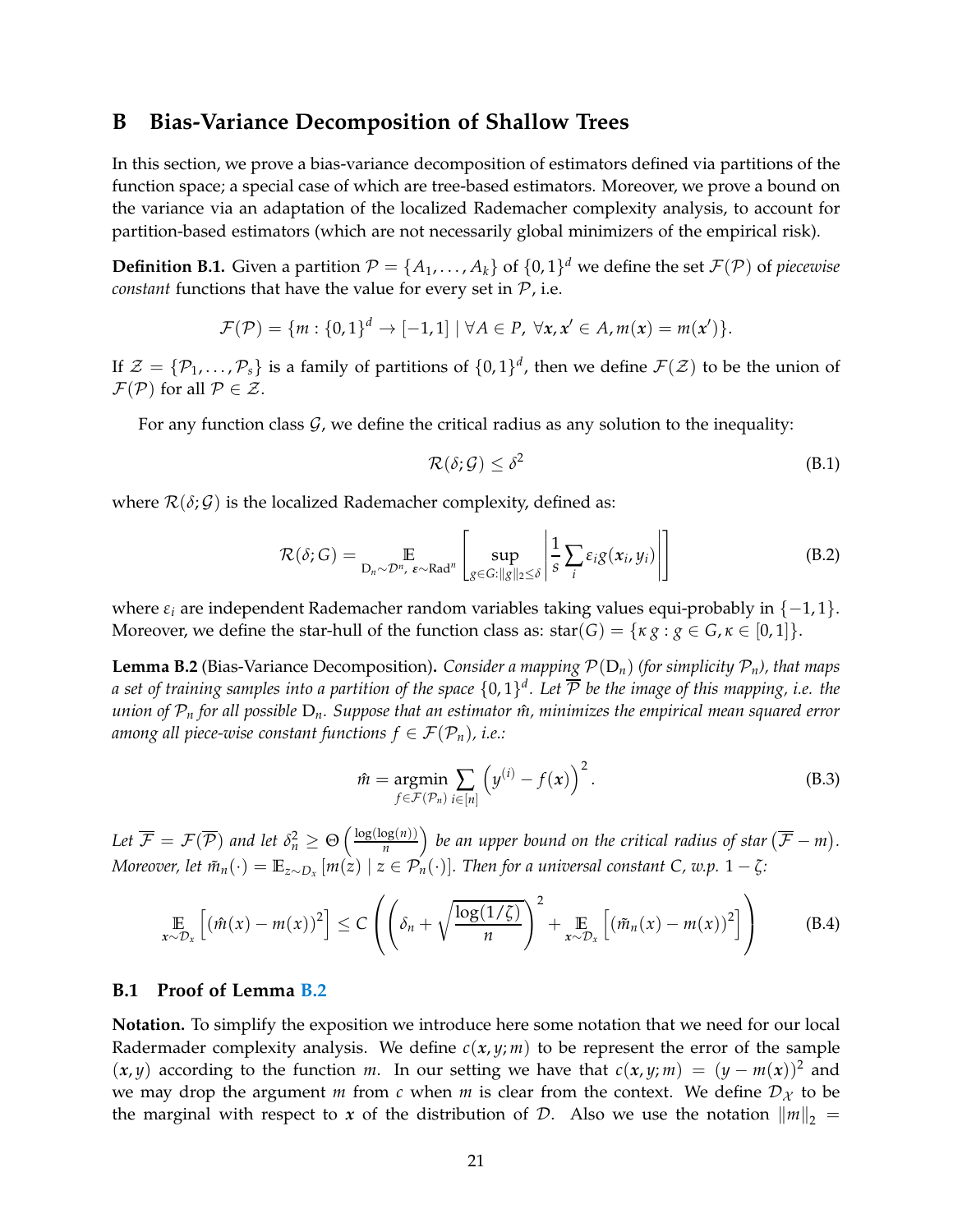$\sqrt{\mathbb{E}_{x \sim \mathcal{D}_x}[m(x)]}$ . In this section we sometimes use  $\hat{m}$  is place for  $m_n$  but they have the same meaning. We next give a formal definition of the set of piece-wise constant functions. Finally, let  $\mathbb{E}_n$  denote the empirical expectation with respect to  $D_n$ .

For simplicity of notation, let  $\mathcal{F}(D_n) = \mathcal{F}_n \triangleq \mathcal{F}(\mathcal{P}_n)$  and  $\overline{\mathcal{F}} \triangleq \mathcal{F}(\overline{\mathcal{P}})$ . From the definition of *m*<sup> $m$ </sup> we have that

$$
\sum_{i \in [n]} \left( y^{(i)} - \hat{m}(x^{(i)}) \right)^2 \le \inf_{f \in \mathcal{F}_n} \sum_{i \in [n]} \left( y^{(i)} - f(x) \right)^2.
$$
 (B.5)

Now for any function  $g: \{0,1\}^d \to \mathbb{R}$  we have that

$$
\mathbb{E}_{(x,y)\sim\mathcal{D}}\left[(y-g(x))^2 - (y-m(x))^2\right] = \mathbb{E}_{(x,y)\sim\mathcal{D}}\left[g^2(x) - m^2(x) - 2y(g(x) + m(x))\right]
$$
\n
$$
= \mathbb{E}_{x\sim\mathcal{D}_x}\left[g^2(x) - m^2(x) - 2\mathbb{E}\left[y \mid x\right](g(x) + m(x))\right]
$$
\n
$$
= \mathbb{E}_{x\sim\mathcal{D}_x}\left[g^2(x) + m^2(x) - 2m(x)g(x)\right]
$$
\n
$$
= \|g - m\|_2^2. \tag{B.6}
$$

If we plug in  $g = \hat{m}$  in [\(B.6\)](#page-21-0) then we get that

$$
\|\hat{m} - m\|_2^2 = \mathop{\mathbb{E}}_{(x,y)\sim\mathcal{D}} [c(x,y;\hat{m}) - c(x,y;m)]
$$
 (B.7)

We define also the following function

$$
\tilde{m}_n = \underset{f \in \mathcal{F}_n}{\operatorname{argmin}} \mathop{\mathbb{E}}_{x \sim \mathcal{D}_X} [(f(x) - m(x))^2]. \tag{B.8}
$$

Observe that the solution to this optimization takes the form:

<span id="page-21-0"></span>
$$
\tilde{m}_n = \mathop{\mathbb{E}}\limits_{z \sim \mathcal{D}_x} [m(z) \mid z \in \mathcal{P}_n]
$$
 (B.9)

Conditional on the training set D*n*, we have:

$$
\|\hat{m} - m\|_2^2 = \mathop{\mathbb{E}}_{(x,y)\sim\mathcal{D}} [c(x, y; \hat{m}) - c(x, y; m)]
$$
  
\n
$$
= \mathop{\mathbb{E}}_{(x,y)\sim\mathcal{D}} [c(x, y; \hat{m}) - c(x, y; \tilde{m}_n)] + \mathop{\mathbb{E}}_{(x,y)\sim\mathcal{D}} [c(x, y; \tilde{m}_n) - c(x, y; m)]
$$
  
\n
$$
= \mathop{\mathbb{E}}_{(x,y)\sim\mathcal{D}} [c(x, y; \hat{m}) - c(x, y; \tilde{m}_n)] + \|\tilde{m}_n - m\|_2^2
$$
 (by (B.6))

Now we can relate the population generalization error with the empirical.

$$
\mathbb{E}_{(x,y)\sim\mathcal{D}}[c(x,y;\hat{m}) - c(x,y;\tilde{m}_n)] = \mathbb{E}_{n}[c(x,y;\hat{m}) - c(x,y;\tilde{m}_n)] + \mathbb{E}_{(x,y)\sim\mathcal{D}}[c(x,y;\hat{m}) - c(x,y;\tilde{m}_n)] - \mathbb{E}_{n}[c(x,y;\hat{m}) - c(x,y;\tilde{m}_n)]
$$

Since by definition  $\hat{m}$  minimizes the empirical loss over  $\mathcal{F}_n$  and since  $\tilde{m}_n \in \mathcal{F}_n$  the first term is non-positive and hence

$$
\mathbb{E}\left[c(x,y;\hat{m})-c(x,y;\tilde{m}_n)\right] \leq \mathbb{E}\left[c(x,y;\hat{m})-c(x,y;\tilde{m}_n)\right] - \mathbb{E}\left[c(x,y;\hat{m})-c(x,y;\tilde{m}_n)\right]
$$
\n
$$
= \mathbb{E}\left[c(x,y;\hat{m})-c(x,y;\hat{m})\right] - \mathbb{E}\left[c(x,y;\hat{m})-c(x,y;\hat{m})\right] + \mathbb{E}\left[c(x,y;\hat{m})-c(x,y;\hat{m})\right] + \mathbb{E}\left[c(x,y;\hat{m})-c(x,y;\hat{m}_n)\right] - \mathbb{E}\left[c(x,y;\hat{m})-c(x,y;\tilde{m}_n)\right]
$$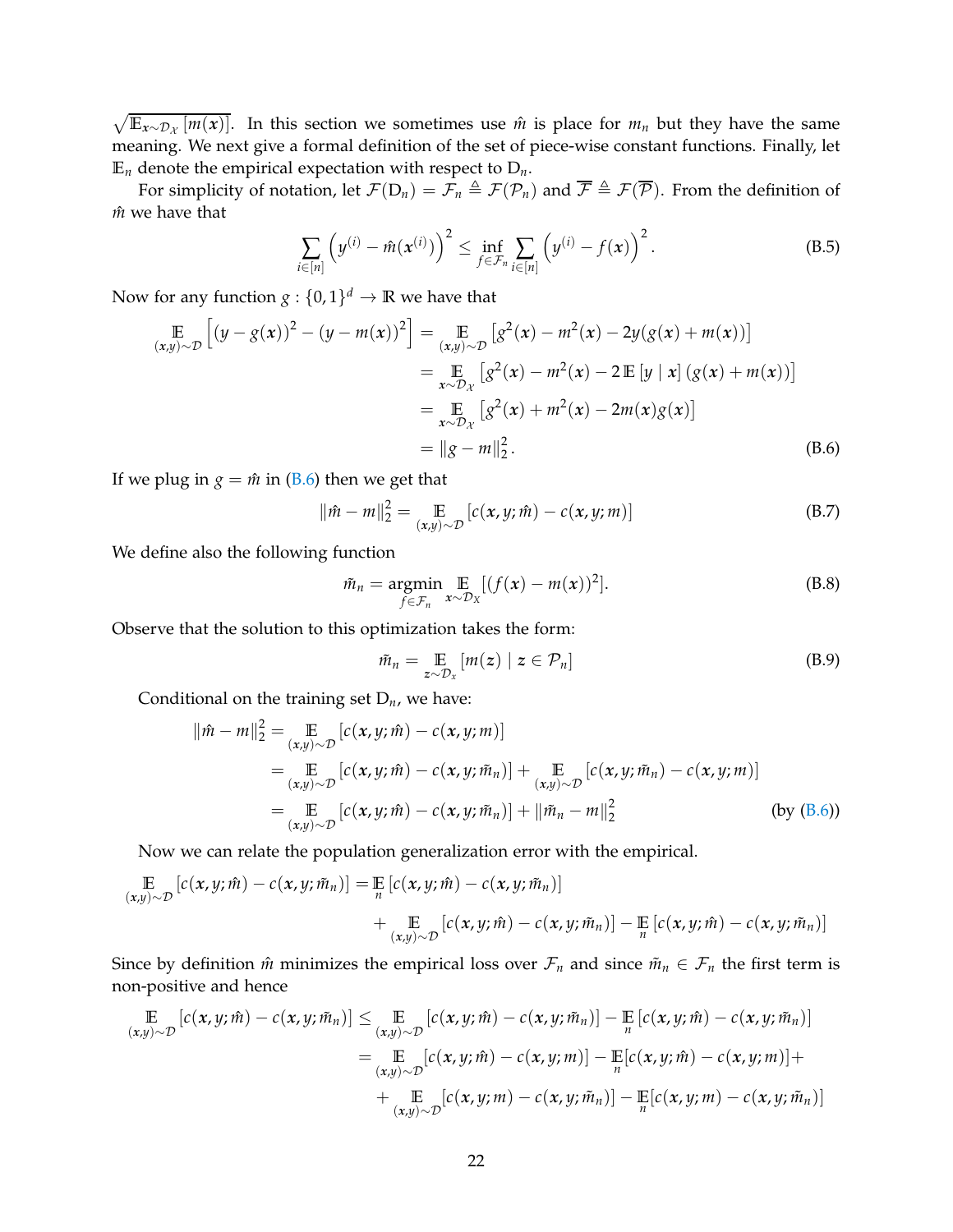Observe that the space of functions  $\mathcal{F}_n$  is a subset of the space of functions  $\overline{\mathcal{F}}$ , which is independent of D*n*. Thus it suffices to prove a uniform convergence tail bound for all functions in the latter space.

By Lemma 7 of [\[FS19\]](#page-12-14), we have that if  $\delta_n^2 \geq \Theta\left(\frac{\log(\log(n))}{n}\right)$  $\left(\frac{\log(n)}{n}\right)$  is any solution to the inequality:

$$
\mathcal{R}(\delta; \text{star}(\overline{\mathcal{F}} - m)) \le \delta^2 \tag{B.10}
$$

then for some universal constant *C*, we have that with probability  $1 - \delta$  for all  $f \in \overline{\mathcal{F}}$  it holds that

$$
\left|\mathop{\mathbb{E}}_{(x,y)\sim\mathcal{D}}[c(x,y;f)-c(x,y;m)]-\frac{1}{n}\sum_{i=1}^n c(x_i,y_i;f)-c(x_i,y_i;m)\right|\leq C(\delta_n+\zeta)\left\|f-m\right\|_2+C(\delta_n+\zeta)^2
$$

for  $\zeta = \sqrt{\frac{\log(1/\delta)}{n}}$ *n* . Applying the same lemma to loss function −*c*, we get

$$
\left|\mathop{\mathbb{E}}_{(x,y)\sim\mathcal{D}}[c(x,y;m)-c(x,y;f)]-\frac{1}{n}\sum_{i=1}^n c(x_i,y_i;m)-c(x_i,y_i;f)\right|\leq C(\delta_n+\zeta)\left\|f-m\right\|_2+C(\delta_n+\zeta)^2.
$$

Applying the first inequality for  $f = \hat{m}$  and the second for  $f = \tilde{m}_n$  and taking a union bound over both events, we have that for  $\zeta = \sqrt{\frac{\log(2/\delta)}{n}}$  $\frac{2}{n}$ , w.p.  $1 - \delta$ :

$$
\mathbb{E}\left[c(x,y;\hat{m})-c(x,y;\hat{m})\right]-\mathbb{E}\left[c(x,y;\hat{m})-c(x,y;\hat{m})\right]\leq C\left(\delta_n+\zeta\right)\left\|\hat{m}-m\right\|_2+C\left(\delta_n+\zeta\right)^2
$$
\n
$$
\mathbb{E}\left[c(x,y;\hat{m})-c(x,y,\tilde{m}_n)\right]-\mathbb{E}\left[c(x,y;\hat{m})-c(x,y,\tilde{m}_n)\right]\leq C\left(\delta_n+\zeta\right)\left\|\tilde{m}_n-m\right\|_2+C\left(\delta_n+\zeta\right)^2
$$

Combining all these we have, w.p.  $1 - \delta$  over the training set:

$$
\|\hat{m} - m\|_{2}^{2} \leq C \left(\delta_{n} + \zeta\right) \left(\|\hat{m} - m\|_{2} + \|\tilde{m}_{n} - m\|_{2}\right) + 2C \left(\delta_{n} + \zeta\right)^{2} + \|\tilde{m}_{n} - m\|_{2}^{2}
$$
  
\n
$$
\leq C \left(C \left(\delta_{n} + \zeta\right)^{2} + \frac{1}{4C} (\|\hat{m} - m\|_{2} + \|\tilde{m}_{n} - m\|_{2})^{2}\right) + 2C \left(\delta_{n} + \zeta\right)^{2} + \|\tilde{m}_{n} - m\|_{2}^{2}
$$
  
\n
$$
\leq C \left(2 + C \right) \left(\delta_{n} + \zeta\right)^{2} + \frac{1}{2} \left(\|\hat{m} - m\|_{2}^{2} + \|\tilde{m}_{n} - m_{0}\|_{2}^{2}\right) + \|\tilde{m}_{n} - m\|_{2}^{2}
$$

Re-arranging the last inequality, yields:

$$
\|\hat{m} - m\|_2^2 \le 2C\left(1 + C\right)(\delta_n + \zeta)^2 + 3\|\tilde{m}_n - m\|_2^2
$$
\n(B.11)

## **B.2 Critical Radius of Shallow Trees**

**VC dimension of**  $\overline{\mathcal{F}}$  We now show that when the partition  $\mathcal{P}_n \triangleq \mathcal{P}(D_n)$  is defined by a tree with *t* leafs, then the function class  $\overline{\mathcal{F}}$  is a VC-subgraph class. Let  $\overline{\mathcal{F}}(\zeta)$  denote the subgraph of  $\overline{\mathcal{F}}$  at any level  $\zeta$  (i.e. the space of binary functions  $\overline{\mathcal{F}}(\zeta) \triangleq \{x \to \mathbb{1}\{f(x) > \zeta\} : f \in \overline{\mathcal{F}}\}$ . To show that  $\overline{\mathcal{F}}$  is VC-subgraph with VC dimension *v*, we need to show that  $\overline{\mathcal{F}}(\zeta)$  has VC dimension at most *v*.

Observe that the number of all possible observationally equivalent functions that the function class  $\overline{\mathcal{F}}(\zeta)$  can output on *n* samples is at most  $(nd)^t 2^t$ . This follows by the following argument: the number of possible functions is equal to the number of possible partitions of the *n* samples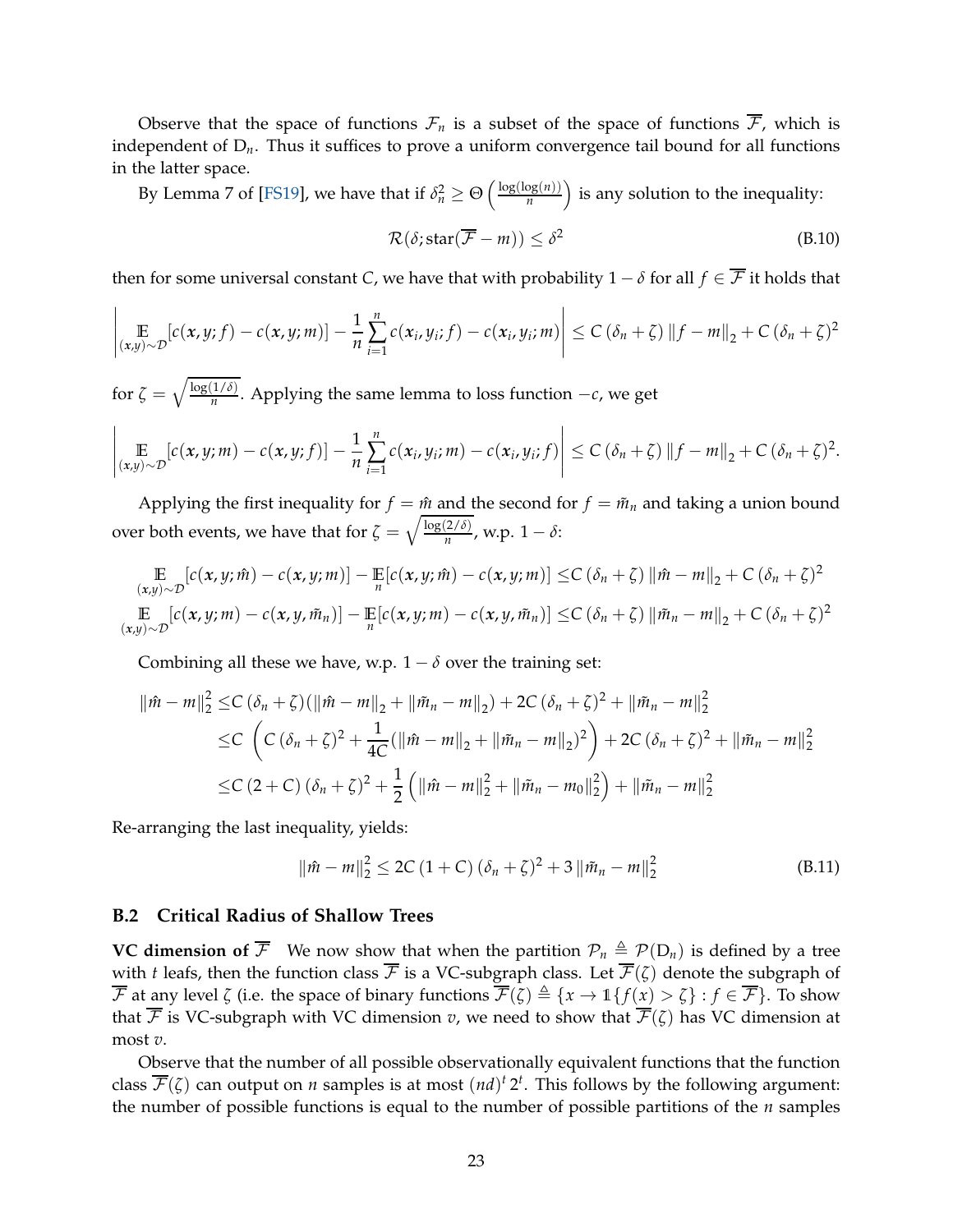that can be induced by a tree with *t* leafs, multiplied by the number of possible binary value assignments at the leafs. The latter is  $2^t$ . The former is at most  $(nd)^{t}$ .<sup>[1](#page-23-0)</sup>

On the other hand, the set of all binary functions on *n* points is 2*<sup>n</sup>* . Thus for the function class  $\overline{F}(\zeta)$  to be able to shatter a set of *n* points, it must be that  $2^n \leq (2 \, n \, d)^t$ . Equivalently:

$$
n \leq t \log(2d) + t \log(n) \Rightarrow m \leq 4t \log(t) + 2t \log(2d) = O(t \log(dt))
$$
 (B.12)

Thus we get that the function class  $\overline{\mathcal{F}}(\zeta)$  has VC dimension at most  $v = O(t \log(dt))$ . Thus  $\overline{\mathcal{F}}$  is a VC-subgraph class of VC dimension  $v = O(t \log(dt))$ .

**Bounding the critical radius** We will use the fact that the critical radius of star  $(\overline{\mathcal{F}} - m)$  is  $O(\delta_n)$ , where  $\delta_n$  is any solution to the inequality (see e.g. [\[Wai19\]](#page-13-6)):

$$
\int_{\delta^2/8}^{\delta} \sqrt{\frac{\mathcal{H}_2(\varepsilon, \text{star}(\overline{\mathcal{F}} - m)_{\delta, n}, z_{1:s})}{n}} \leq \delta^2
$$
\n(B.13)

where  $G_{\delta,n} = \{g \in G : ||g||_n = \sqrt{\frac{1}{n} \sum_i g(z_i)^2} \le \delta\}$  and  $H_2(\varepsilon, G, z_{1:n})$  is the logarithm of the size of the smallest *ε*-cover of *G*, with respect to the empirical  $\ell_2$  norm  $\|g\|_n$  on the samples  $z_{1:n}$ .

First observe that the star hull can only add at most a logarithmic extra factor to the metric entropy, by a simple discretization argument on the parameter  $\delta$ , i.e.:

$$
\mathcal{H}_2(\varepsilon, \operatorname{star}(\overline{\mathcal{F}}-m)_{\delta,n}, z_{1:n}) \leq \mathcal{H}_2(\varepsilon/2, (\overline{\mathcal{F}}-m)_{\delta,n}, z_{1:n}) + \log(2 \sup_{f \in (\overline{\mathcal{F}}-m)_{\delta,n}} \|f\|_{2,n}/\varepsilon)
$$
  

$$
\leq \mathcal{H}_2(\varepsilon, (\overline{\mathcal{F}}-m)_{\delta,n}, z_{1:n}) + \log(2\delta/\varepsilon)
$$

Moreover, observer that the metric entropy of  $(\overline{F} - m)_{\delta,n}$  is at most the metric entropy of  $\overline{\mathcal{F}}$  − *m*, which is at most the metric entropy of  $\overline{\mathcal{F}}$  (since *m* is a fixed function). Thus it suffices to bound the metric entropy of  $\overline{\mathcal{F}}$ .

Theorem 2.6.7 of [\[VW96\]](#page-13-12) shows that for any VC-subgraph class *G* of VC dimension *v* and bounded in  $[-1, 1]$  we have:

$$
\mathcal{H}_2(\varepsilon, G, z_{1:n}) = O(v(1 + \log(1/\varepsilon)))\tag{B.14}
$$

This implies that the critical radius of star( $\overline{F}$  − *m*) is of the order of any solution to the inequality:

$$
\int_{\delta^2/8}^{\delta} \sqrt{\frac{v(1+\log(2/\varepsilon)+\log(2\delta/\varepsilon)}{n}} \leq \delta^2
$$

The left hand side is of order  $\delta \sqrt{\frac{v(1+\log(1/\delta))}{n}}$  $\frac{g(1/v)}{n}$ . Thus the critical radius needs to satisfy for some constant *D*, that:

$$
\delta \ge D\sqrt{\frac{v(1+\log(1/\delta))}{n}}
$$
 (B.15)

<span id="page-23-0"></span><sup>&</sup>lt;sup>1</sup>This can be shown by induction; Let  $S_{s,t}$  be the number of possible partitions induced by a tree with *t* leafs. Then *Ss*,1 = 1 and in order to create a tree with *t* leafs, we need to take a tree with *t* − 1 leafs and expand the leaf that one of the *s* samples belongs to along the dimension of one of the *d* features. Thus we have *d s* total choices, leading to  $S_{s,t} = S_{s,t-1} d s = (ds)^t$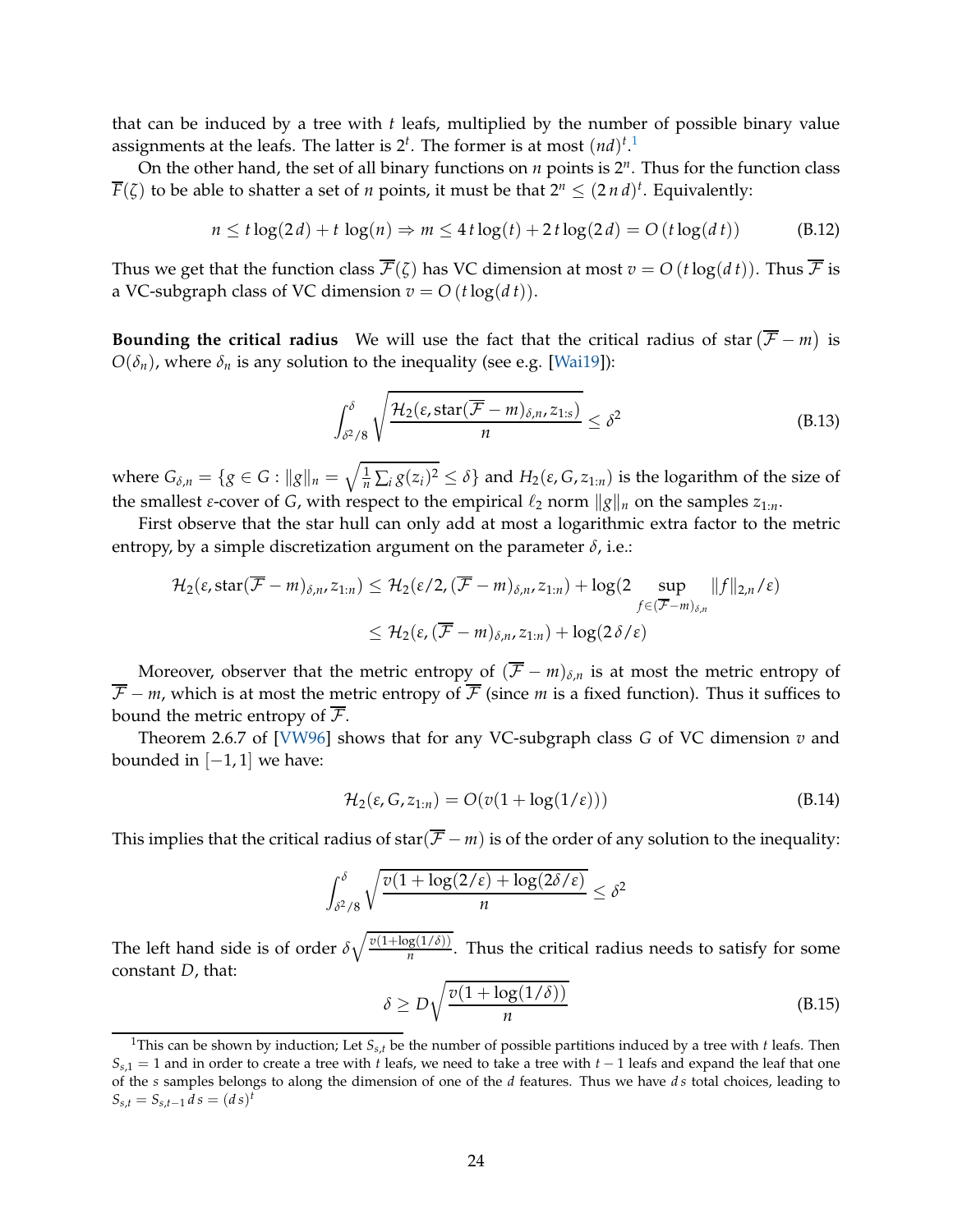This is satisfied for:

$$
\delta = \Theta\left(\sqrt{\frac{v(1 + \log(n))}{n}}\right)
$$
(B.16)

Thus the critical radius of star $(\overline{F} - m)$  is  $\Theta\left(\sqrt{\frac{t \log(dt) (1 + \log(n))}{n}}\right)$ *n* .

<span id="page-24-0"></span>**Corollary B.3** (Critical Radius of Shallow Trees). Let  $\mathcal{P}(D_n)$ , be a function that maps any set of *training samples* D*<sup>n</sup> into a partition of* {0, 1} *d , defined in the form of a binary tree with t leafs. Then the critical radius of star*( $\overline{\mathcal{F}}$  − *m*), *as defined in Lemma [B.2](#page-20-0) is*  $\Theta$   $\Big(\sqrt{\frac{t\log(dt)(1+\log(n))}{n}}$ *n .*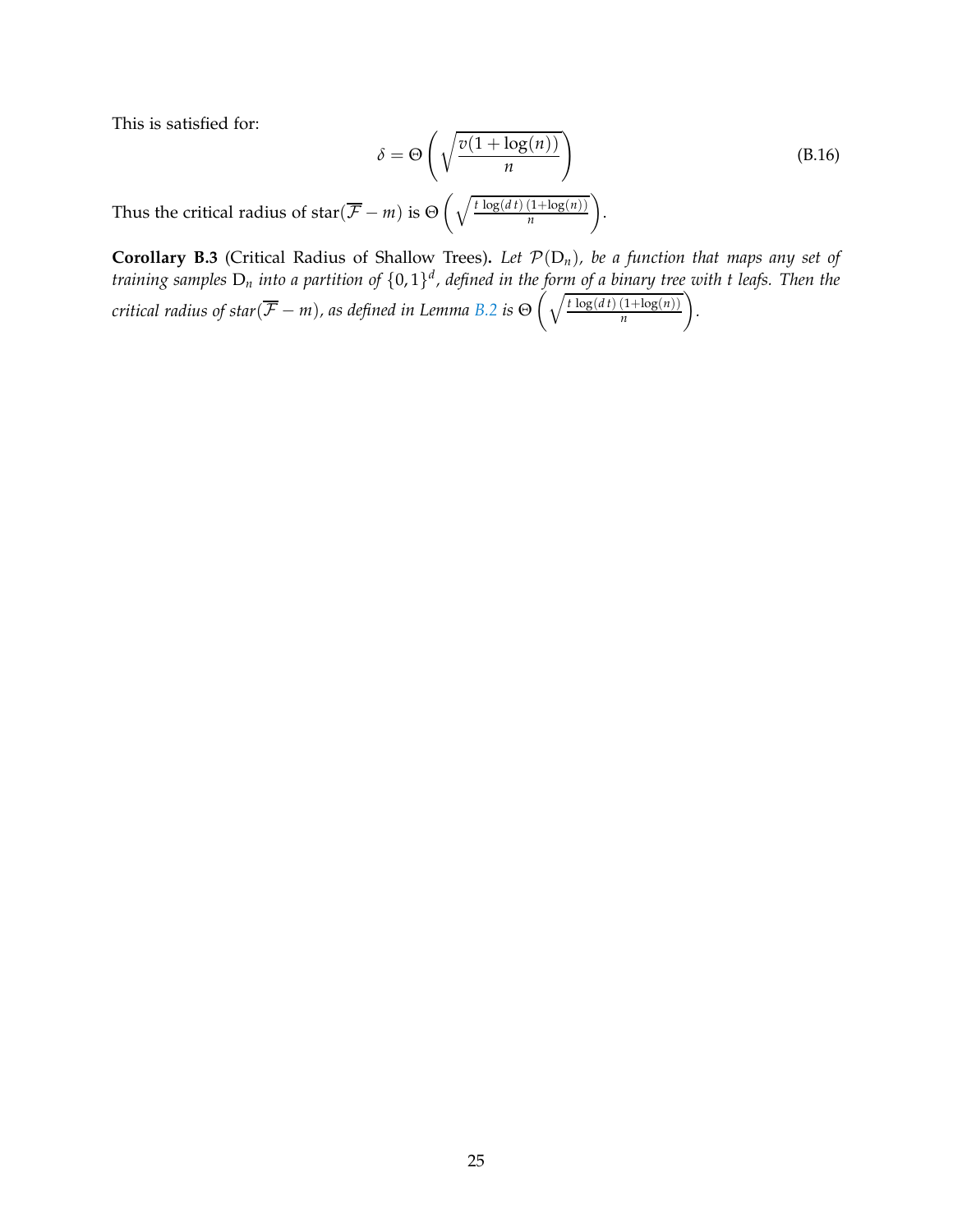# **C Bias-Variance Decomposition of Deep Honest Forests**

We next need the notion of diameter of a cell A with respect to the value of  $m(x)$ .

<span id="page-25-1"></span>**Definition C.1** (Value-Diameter of a Cell). Given set  $B \subseteq \{0,1\}^d$  we define the subset  $\overline{B} \subseteq B$ such that  $x \in \overline{B}$  if and only if  $\mathbb{P}_{z \sim \mathcal{D}_x}(z \in B) > 0$ . The value-diameter  $\Delta(B)$  of *B* to be equal to  $\Delta_m(B) = \max_{x,y \in \overline{B}} (m(x) - m(y))^2$ . For any partition P of  $\{0,1\}^d$  we define the value-diameter of the partition  $\mathcal{P}$  to be  $\Delta_m(\mathcal{P}) = \max_{A \in \mathcal{P}} \mathbb{P}_{x \sim \mathcal{D}_x}(x \in A) \cdot \Delta_m(A)$ .

<span id="page-25-2"></span>**Lemma C.2.** *Consider any forest with B trees, where each tree is built with honesty and on a random sub-sample of size s. Let*  $\varepsilon(s) = \mathbb{E}_{x \sim \mathcal{D}_x, D_s / 2} \left[ \Delta_m(\mathcal{P}_{s/2}(x)) \right]$ *. Then* 

$$
\mathbb{P}_{D_n \sim \mathcal{D}^n} \left( \mathop{\mathbb{E}}_{x \sim \mathcal{D}_x} [(m_{n,s}(x) - m(x))^2] \leq O\left( \frac{s \log(n/\delta)}{n} + \frac{d \log(1/\delta)}{B} \right) + \varepsilon(s) \right) \geq 1 - \delta.
$$

*Proof.* We start with defining the following function

$$
\overline{m}_s(x) = \mathop{\mathbb{E}}_{D_n \sim \mathcal{D}^n} [m_{n,s}(x)] = \mathop{\mathbb{E}}_{D_s \sim \mathcal{D}^s} [m_s(x)]. \tag{C.1}
$$

For mean squared error of  $m_{n,s}$  we have:

$$
\mathop{\mathbb{E}}_{x \sim \mathcal{D}_x, D_n \sim \mathcal{D}^n} [(m_{n,s}(x) - m(x))^2] = \mathop{\mathbb{E}}_{x \sim \mathcal{D}_x, D_n \sim \mathcal{D}^n} [(m_{n,s}(x) - \overline{m}_s(x))^2] + \mathop{\mathbb{E}}_{x \sim \mathcal{D}_x} [(\overline{m}_s(x) - m(x))^2]
$$

The first part we know that it is bounded for every *x* and with exponential tails due to concen-tration of U-statistics [\[Hoe94,](#page-12-15) [PAR10\]](#page-13-13)., i.e. for any fixes *x* with probability  $1 - \delta$  it holds that

$$
(m_{n,s}(x) - \overline{m}_s(x))^2 \le O\left(\frac{s \log(1/\delta)}{n}\right)
$$
 (C.2)

Thus integrating over  $x \sim \mathcal{D}_x$ , we have:

<span id="page-25-0"></span>
$$
\underset{\mathbf{x}\sim\mathcal{D}_{x},\mathcal{D}_{n}\sim\mathcal{D}^{n}}{\mathbb{P}}\left((m_{n,s}(\mathbf{x})-\overline{m}_{s}(\mathbf{x}))^{2}\geq O\left(\frac{s\log(1/\delta)}{n}\right)\right)\leq\delta.
$$
 (C.3)

Let  $T(x) = (m_{n,s}(x) - \overline{m}_s(x))^2$  and  $\varepsilon = \Theta\left(\frac{s \log(1/\delta)}{n}\right)$  $\left(\frac{(1/\delta)}{n}\right)$ . Suppose that with probability more than *n δ* over the training set  $D_n \sim \mathcal{D}^n$ , we had that  $\mathbb{P}_{x \sim \mathcal{D}_x}(T(x) \geq \varepsilon \mid D_n) \geq 1/n$ . Then we have that **<sup>P</sup>***x*∼D*x*,D*n*∼D*<sup>n</sup>* (*T*(*x*) <sup>≥</sup> *<sup>ε</sup>*) <sup>≥</sup> *<sup>δ</sup>*, which contradict [C.3.](#page-25-0) Thus we know that with probability 1 <sup>−</sup> *<sup>n</sup> <sup>δ</sup>* over  $D_n \sim \mathcal{D}^n$  it holds that  $\mathbb{P}_{x \sim \mathcal{D}_x} (T(x) \ge \varepsilon \mid D_n) \le 1/n$ . Hence with probability  $1-n\delta$  over the training set  $D_n \sim \mathcal{D}^n$  it holds that

$$
\mathop{\mathbb{E}}_{x \sim \mathcal{D}_x} [(m_{n,s}(x) - \overline{m}_s(x))^2] \leq \varepsilon + \mathop{\mathbb{P}}_{x \sim \mathcal{D}_x} (T(x) \geq \varepsilon) \leq \varepsilon + \frac{1}{n} = O\left(\frac{s \log(1/\delta)}{n}\right) + \frac{1}{n}
$$

Setting  $\delta' = n \, \delta$ , we have the following

$$
\mathbb{P}_{D_n \sim \mathcal{D}^n} \left( \mathbb{E}_{x \sim \mathcal{D}_x} [(m_{n,s}(x) - \overline{m}_s(x))^2] \le O \left( \frac{s \log(n/\delta')}{n} \right) \right) \ge 1 - \delta'. \tag{C.4}
$$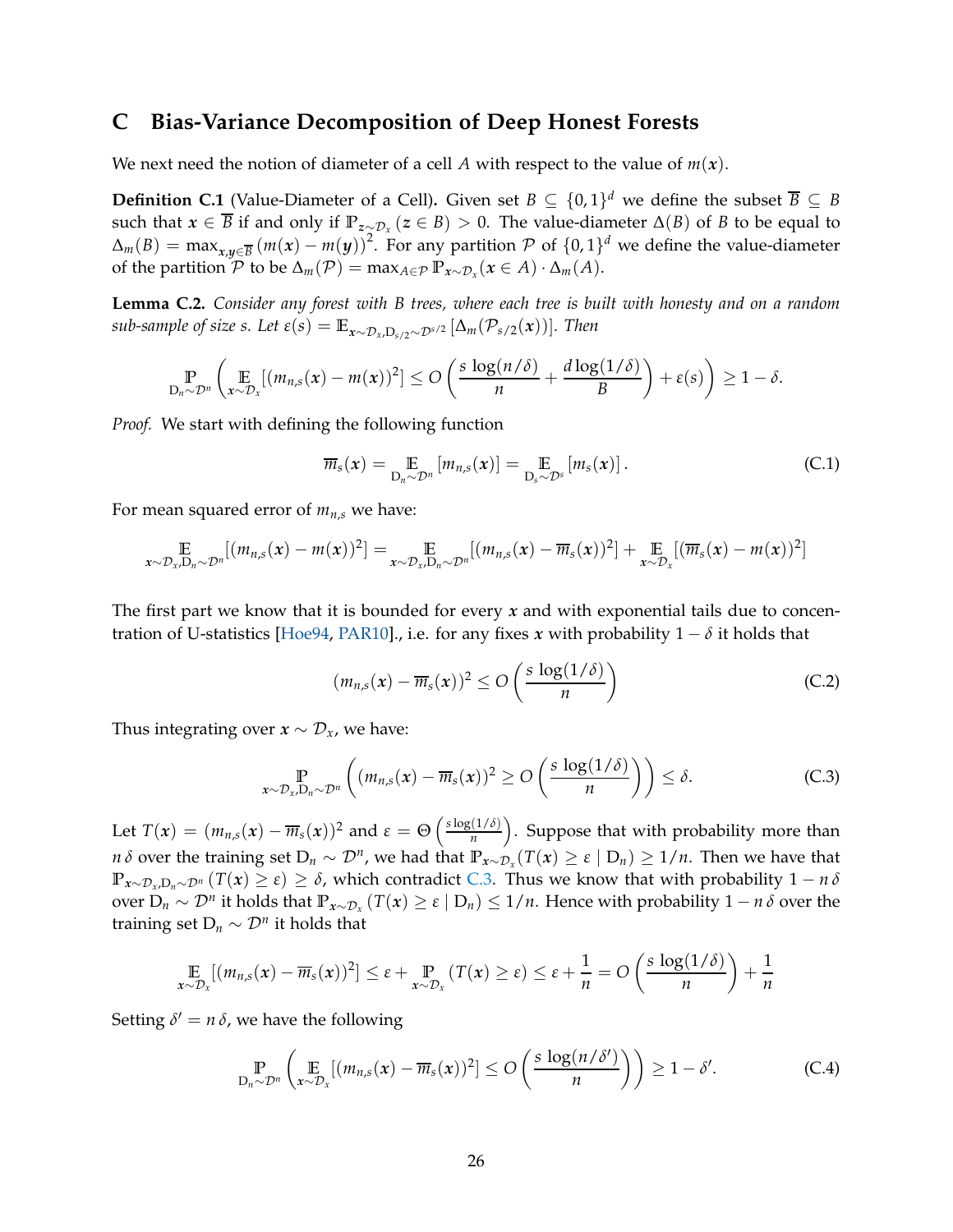For the bias term we define for simplicity  $w^{(j)}(x) = \frac{\mathbb{1}\{x \in \mathcal{P}_n(x^{(j)})\}}{N(\mathcal{P}_n(x^{(j)}))}$  $\frac{\{x \in \mathcal{P}_n(x^{(j)})\}}{N_n(\mathcal{P}_n(x^{(j)}))}$  and hence  $m_s(x) = \sum_{i=1}^s w^{(j)}(x) y^{(j)}$ and we have:

$$
\mathbb{E}_{x \sim \mathcal{D}_x}[(\overline{m}_s(x) - m(x))^2] = \mathbb{E}_{x \sim \mathcal{D}_x} \left[ \left( \mathbb{E}_{D_n \sim \mathcal{D}^n} [m_{n,s}(x)] - m(x) \right)^2 \right]
$$
\n
$$
= \mathbb{E}_{x \sim \mathcal{D}_x} \left[ \left( \mathbb{E}_{D_s \sim \mathcal{D}^s} \left[ \sum_{j=1}^s w^{(j)}(x) \left( y^{(j)} - m(x^{(j)}) \right) \right] + \mathbb{E}_{D_n \sim \mathcal{D}^n} \left[ \sum_{j=1}^s w^{(j)}(x) \left( m(x^{(j)}) - m(x) \right) \right] \right)^2 \right]
$$

Due to honesty  $w^{(j)}(x)$  is independent of  $y^{(j)}$  and we have that the first term is equal to 0 by a tower law. Thus we have:

$$
\mathop{\mathbb{E}}_{x \sim \mathcal{D}_x} [(\overline{m}_s(x) - m(x))^2] = \mathop{\mathbb{E}}_{x \sim \mathcal{D}_x} \left[ \mathop{\mathbb{E}}_{D_n \sim \mathcal{D}^n} \left[ \sum_{j=1}^s w^{(j)}(x) (m(x^{(j)}) - m(x)) \right]^2 \right]
$$
\n
$$
\leq \mathop{\mathbb{E}}_{x \sim \mathcal{D}_x, D_n \sim \mathcal{D}^n} \left[ \left( \sum_{j=1}^s w^{(j)}(x) (m(x^{(j)}) - m(x)) \right)^2 \right]
$$
\n
$$
\leq \mathop{\mathbb{E}}_{x \sim \mathcal{D}_x, D_{s/2} \sim \mathcal{D}^{s/2}} \left[ \Delta_m(\mathcal{P}_{s/2}(x)) \right]
$$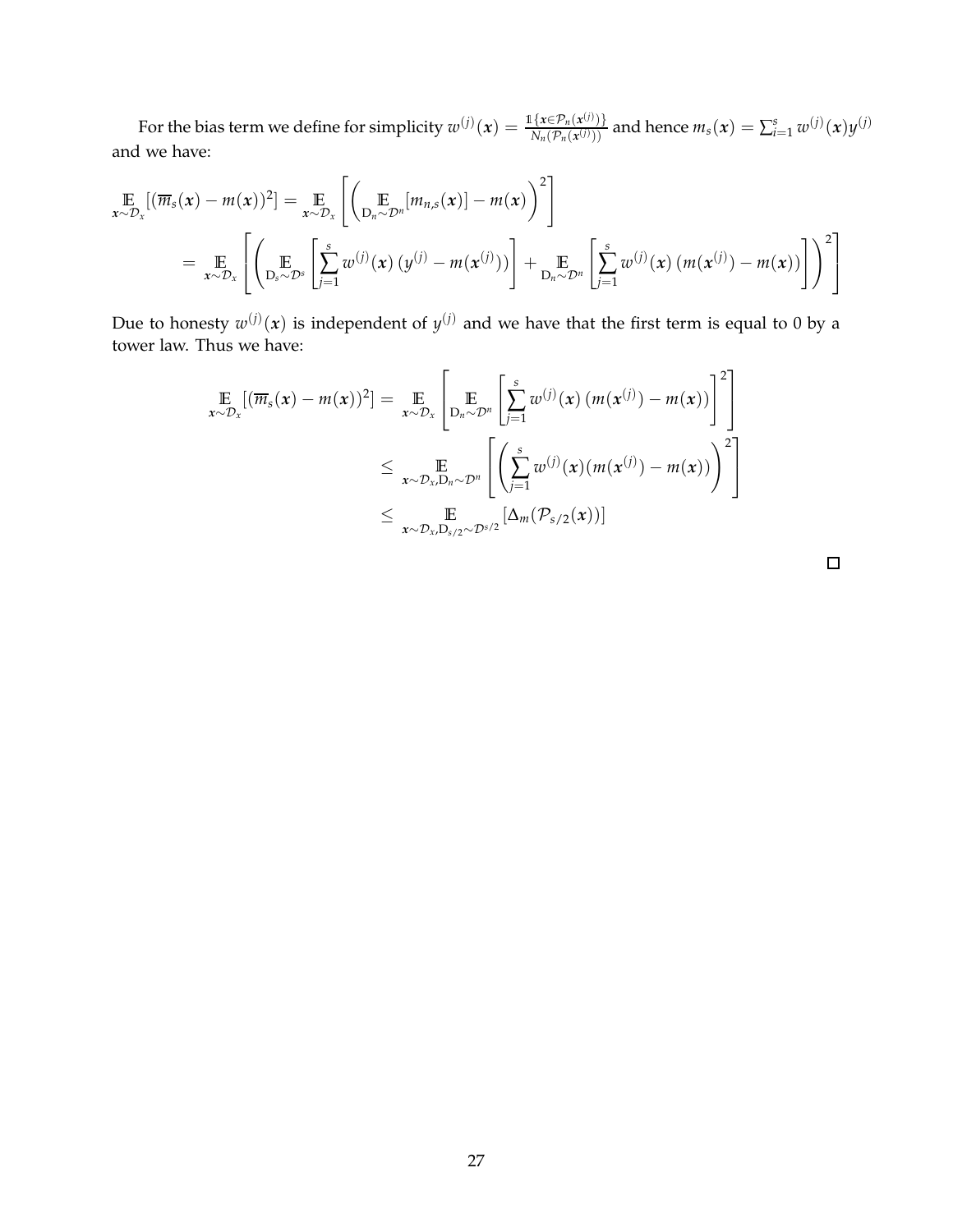# <span id="page-27-0"></span>**D Proofs for Level Splits Algorithms**

In this section we present the proofs of Theorem [3.3](#page-5-1) and Theorem [3.4.](#page-6-0) We start with a proof about the bias of the trees that are produced by Algorithm [1](#page-5-0) and then we show how we can bound the variance term. First, we define the set  $\mathcal{K}(S; D_n)$ , or for simplicity  $\mathcal{K}_n(S)$ , as the partition of the samples induced by the set of splits *S*, i.e.  $\mathcal{K}_n(S) = \{ \mathcal{K}_n(S, z) \mid z \in \{0, 1\}^d \}$  where we define  $\mathcal{K}_n(S,z)$  as the following set  $\mathcal{K}_n(S,z) = \left\{ j \mid \mathbf{x}_{\mathcal{T}_n(S,z)}^{(j)} = z_{\mathcal{T}_n(S,z)}, j \in [n] \right\}$ . Observe that  $\mathcal{K}_n$  is the same as the partition of the samples implied by the partition  $\mathcal{P}_n$  of the space  $\{0,1\}^d$ , returned by Algorithm [1.](#page-5-0)

## **D.1 Bounding The Bias**

We first prove a technical lemma for the concentration of the function  $V_n$  around the function  $\overline{V}$ . Observe that  $\overline{V}$  is not the expected value of  $V_n$  and hence this concentration bound is not trivial.

<span id="page-27-2"></span>**Lemma D.1.** Assuming that  $d > 1$ ,  $q \in [d]$  and  $k > 1$ , we have that

$$
\Pr_{D_n \sim \mathcal{D}^n} \left( \sup_{S \subseteq [d], |S| \le q} |V_n(S) - \overline{V}(S)| \ge 10 \sqrt{\frac{2^q \cdot (q \log (d \cdot q) + t)}{n}} \right) \le \exp(-t) \, .
$$

*Proof.* For the purpose of the proof we will define the following function that interpolates between then sample based function  $V_n$  and the population based function  $\overline{V}$ .

$$
J_n(S) \triangleq \sum_{K \in \mathcal{K}_n(S)} \frac{|K|}{n} \left( \mathop{\mathbb{E}}_{(x,y) \sim \mathcal{D}} \left[ y \mid x_S = x_S^{(K)} \right] \right)^2 \tag{D.1}
$$

First we bound the difference  $|V_n(S) - J_n(S)|$  in the following claim.

<span id="page-27-1"></span>**Claim D.2.** Assuming that  $d > 1$ ,  $r \in [d]$  and  $t > 1$ , we have that

$$
\Pr_{D_n \sim \mathcal{D}^n} \left( \sup_{S \subseteq [d], |S| \le r} |V_n(S) - J_n(S)| \ge 5\sqrt{\frac{2^r \cdot (r \log (d \cdot r) + t)}{n}} \right) \le \exp(-t) \, .
$$

*Proof.* For the first part of the proof, we fix a particular set of splits *S*. Using the fact that both  $y^{(j)}$ ,  $m(\cdot)$  take values in  $[0,1]$  we get that

$$
|V_n(S) - J_n(S)| = \left| \sum_{K \in \mathcal{K}_n(S)} \frac{|K|}{n} \left( \left( \sum_{j \in K} \frac{1}{|K|} y^{(j)} \right)^2 - \sum_{(x,y)} \left[ y \mid x_S = x_S^{(K)} \right]^2 \right) \right|
$$
  

$$
\leq 2 \sum_{K \in \mathcal{K}_n(S)} \frac{|K|}{n} \left| \left( \sum_{j \in K} \frac{1}{|K|} y^{(j)} \right) - \sum_{(x,y)} \left[ y \mid x_S = x_S^{(K)} \right] \right|.
$$

Now let  $\mathcal{Y}_S(x_S)$  be the distribution of the random variable *y* conditional that the random variable *x* takes value  $x_S$  at the subset *S* of the coordinates. Observe that conditional on  $x_S^{(j)}$  $S^{\prime\prime}$ , the variables  $y^{(j)}$  for  $j \in K \in \mathcal{K}_n(S)$  are i.i.d. samples from the distribution  $\mathcal{Y}_S(x_S^{(K)})$  $S^{(K)}$ ). Hence, using the Hoeffding's inequality we have that for any  $K \in \mathcal{K}_n(S)$  it holds that

$$
\Pr_{y^{(j)} \sim \mathcal{Y}_S(x_S^{(K)})} \left( \left| \sum_{j \in K} \frac{1}{|K|} y^{(j)} - \mathop{\mathbb{E}}_{(x,y)} \left[ y \mid x_S = x_S^{(K)} \right] \right| \geq \sqrt{\frac{2t}{|K|}} \right) \leq \exp(-t),
$$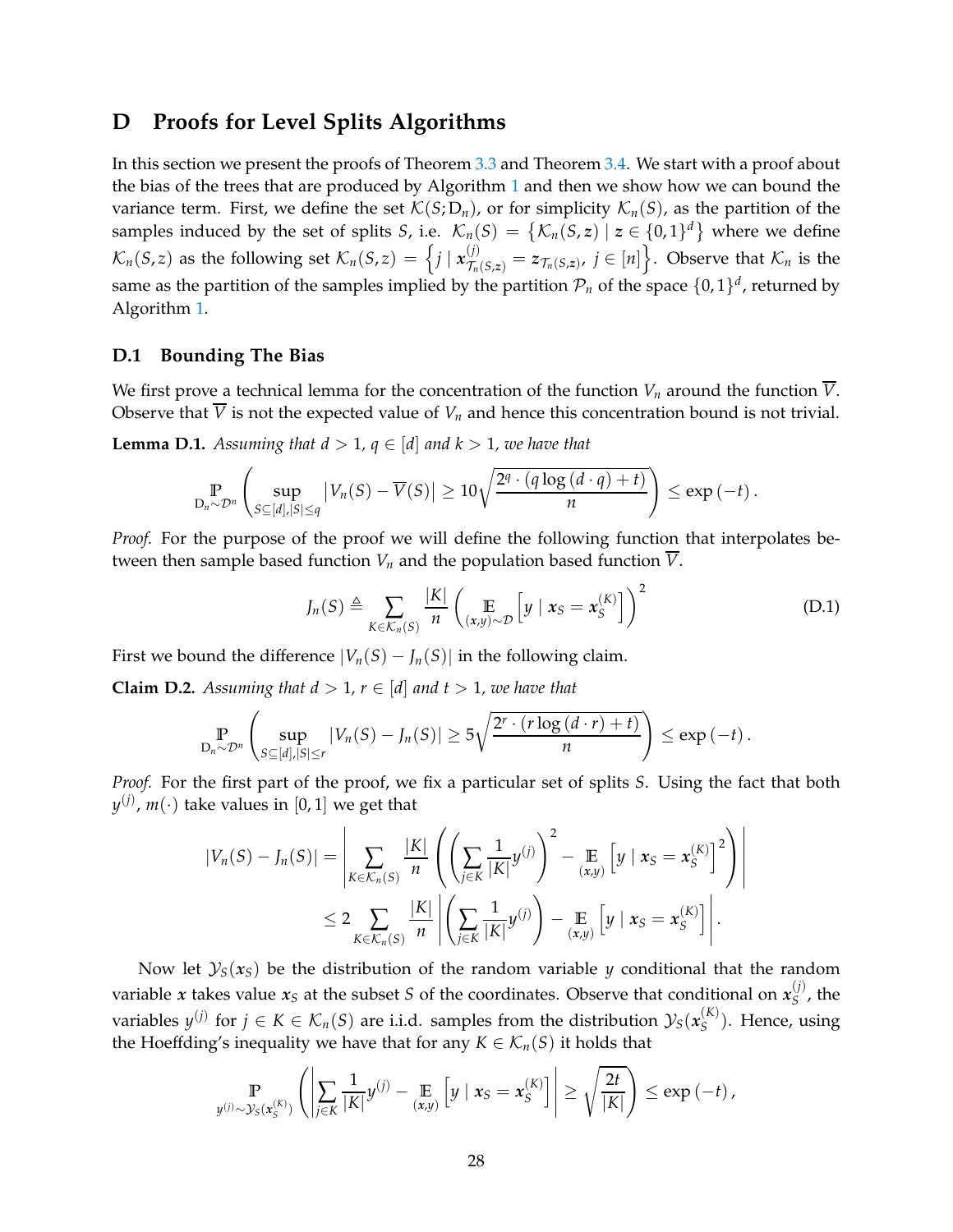which, by a union bound over  $\mathcal{K}_n(S)$ , implies that

$$
\Pr_{y^{(j)} \sim \mathcal{Y}_S(x_S^{(j)})} \left( \bigvee_{K \in \mathcal{K}_n(S)} \left( \left| \sum_{j \in K} \frac{1}{|K|} y^{(j)} - \mathop{\mathbb{E}}_{(x,y)} \left[ y \mid x_S = x_S^{(K)} \right] \right| \geq \sqrt{\frac{2\left( |S| + t \right)}{|K|}} \right) \right) \leq \exp(-t),
$$

where we have used the fact that after splitting on  $|S|$  coordinates we can create at most  $2^{|S|}$  leaf nodes, i.e.  $|\mathcal{K}_n(S)| \leq 2^{|S|}$ . Hence we have that

$$
\mathbb{P}_{y^{(j)} \sim \mathcal{Y}_S(x_S^{(j)})}\left(|V_n(S) - J_n(S)| \geq \sqrt{8(|S|+t)} \frac{\sum_{K \in \mathcal{K}_n(S)} \sqrt{|K|}}{n}\right) \leq \exp(-t).
$$
 (D.2)

But we know that  $\sum_{K \in \mathcal{K}_n(S)} |K| = n$ , and also we have that the for any vector  $w \in \mathbb{R}^k$  it holds that  $||w||_1 \leq \sqrt{k} ||w||_2$ . Therefore if we define the vector  $w = (\sqrt{|K|})_{K \in \mathcal{K}_n(S)}$  we have that

<span id="page-28-0"></span>
$$
\frac{\sum_{K\in\mathcal{K}_n(S)}\sqrt{|K|}}{n} = \frac{\|w\|_1}{\|w\|_2^2} \leq \frac{\sqrt{|K_S|}}{\|w\|_2} \leq \sqrt{\frac{2^{|S|}}{n}}.
$$

Now using this in the inequality [\(D.2\)](#page-28-0) and taking the expectation over  $x_{\rm S}^{(j)}$  $S^{\prime\prime}$  for all *j* we get the following inequality for any *S*  $\subseteq$  [*d*].

$$
\mathbb{P}_{D_n \sim \mathcal{D}^n} \left( |V_n(S) - J_n(S)| \ge \sqrt{\frac{8(|S| + t)2^{|S|}}{n}} \right) \le \exp\left(-t\right). \tag{D.3}
$$

To finalize the proof, using a union bound over all  $S \subseteq [d]$  with  $|S| \leq r$  we get that

$$
\Pr_{D_n \sim \mathcal{D}^n} \left( \sup_{S \subseteq [d], |S|=r} |V_n(S) - J_n(S)| \ge \sqrt{\frac{8(r+t)2^r}{n}} \right) \le \left( \sum_{i=0}^r \binom{d}{i} \right) \exp(-t).
$$
 (D.4)

Finally using the fact that  $\log\left(\sum_{i=0}^r\binom{d_i}{i}\right)$  $\binom{d}{i}$   $\leq$   $(r+1)\log(d\cdot r)$  and assuming that  $d>1$ , we have that  $r + (r + 1) \log(d r) \leq 3r \log(d r)$  and the claim follows.  $\Box$ 

Next we bound the difference  $|J_n(S) - \overline{V}(S)|$ .

<span id="page-28-1"></span>**Claim D.3.** *If we assume that*  $d > 1$ ,  $r \in [d]$ ,  $t > 1$  *then we have that* 

$$
\Pr_{D_n \sim \mathcal{D}^n} \left( \sup_{S \subseteq [d], |S| \le r} |J_n(S) - \overline{V}(S)| \ge \sqrt{2 \frac{r \cdot \log(d \cdot r) + t}{n}} \right) \le \exp(-t) \, .
$$

*Proof.* For the first part of the proof, we fix a particular set of splits *S*. We then have that

$$
\left(\mathop{\mathbb{E}}_{(x,y)\sim\mathcal{D}}[y \mid x_{S}=z_{S}]\right)^{2}=\left(\mathop{\mathbb{E}}_{x\sim\mathcal{D}_{x}}[m(x) \mid x_{S}=z_{S}]\right)^{2}\triangleq M_{S}(z_{S}),
$$

and hence

$$
J_n(S) - \overline{V}(S) = \sum_{K \in \mathcal{K}_n(S)} \frac{|K|}{n} \left( \mathbb{E} \left[ m(x) \mid x_S = x_S^{(K)} \right] \right)^2 - \mathbb{E} \left[ \left( \mathbb{E} \left[ m(x) \mid x_S \right] \right)^2 \right]
$$
  
= 
$$
\frac{1}{n} \sum_{j \in [n]} M_S(x_S^{(j)}) - \mathbb{E} \left[ M_S(x_S) \right].
$$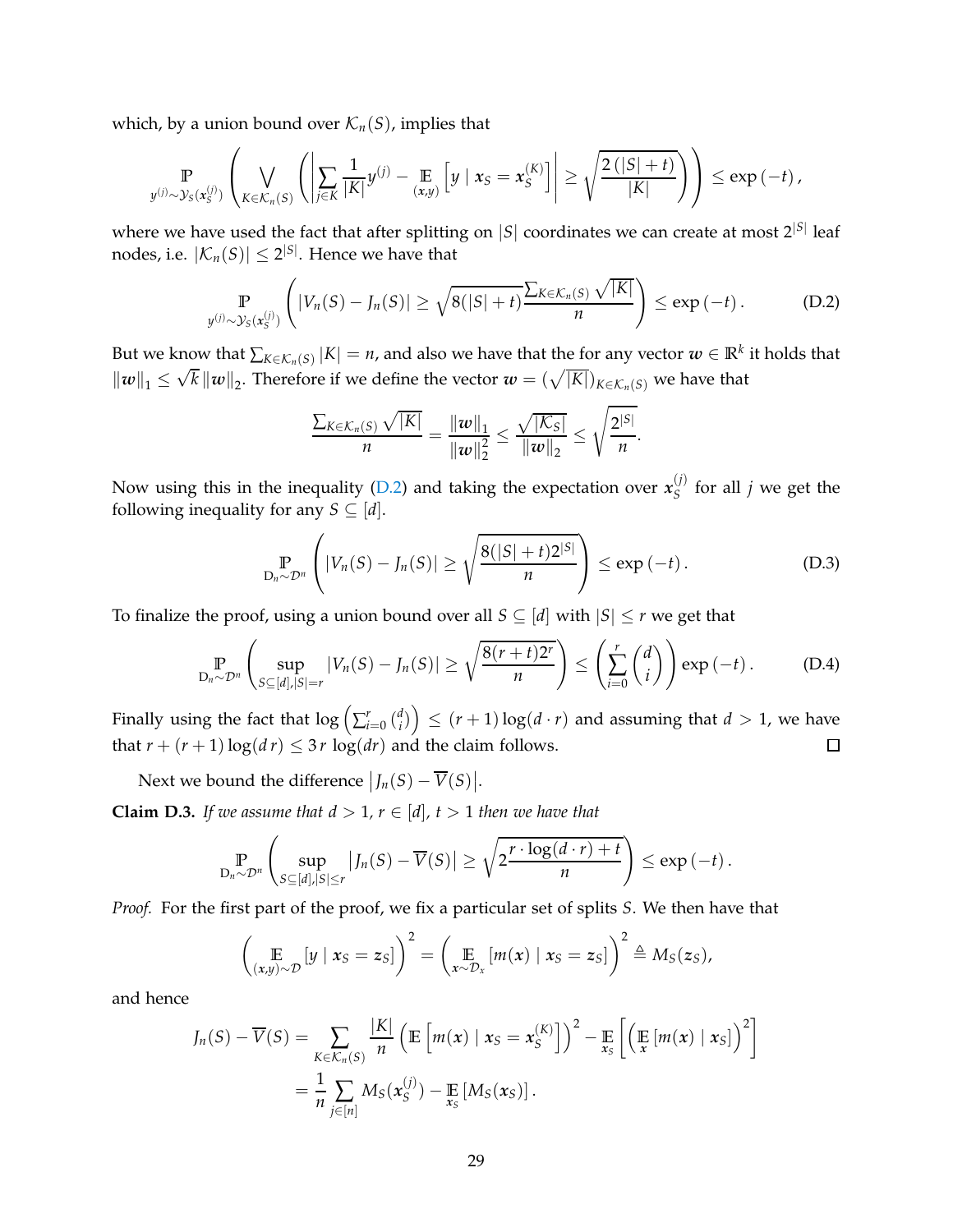Now since  $m(\cdot) \in \left[-\frac{1}{2}, \frac{1}{2}\right]$  $\left(\frac{1}{2}\right]$ , we have that for any  $x \in \{0,1\}^d$  it holds that  $|M_S(x_S)| \leq 1$  and hence from Hoeffding's inequality we get that

$$
\Pr_{D_n \sim \mathcal{D}^n} \left( \left| \frac{1}{n} \sum_{j \in [n]} M_S(x_S^{(j)}) - \mathop{\mathbb{E}}_{x_S} \left[ M_S(x_S) \right] \right| \geq \sqrt{\frac{t}{2n}} \right) \leq \exp(-t).
$$

Finally if we apply the union bound over all sets  $S \subseteq [d]$ , with  $|S| = r$ , the claim follows.  $\Box$ 

If we combine Claim [D.2](#page-27-1) and [D.3,](#page-28-1) the Lemma [D.1](#page-27-2) follows.

Towards bounding the bias term we provide a relaxed version of the Definition [A.1.](#page-15-3)

<span id="page-29-0"></span>**Definition D.4.** Given a set *S*, a positive number  $\eta$  and a training set  $D_n$ , we define the sets  $\mathcal{R}_n^{\eta}(S) = \{i \in [d] \mid V_n(S \cup \{i\}) - V_n(S) > \eta\}$  and  $\mathcal{R}^{\eta}(S) = \{i \in [d] \mid \overline{V}(S \cup \{i\}) - \overline{V}(S) > \eta\}$ . For simplicity for  $\eta = 0$  we use the simpler notation  $\mathcal{R}(S)$  and  $\mathcal{R}_n(S)$ .

Since *V<sub>n</sub>* is a monotone increasing function we have that  $V_n(S \cup i) \geq V_n(S)$ . Hence given *S* the Algorithm [1](#page-5-0) chooses the direction *i* that maximizes the positive quantity  $V_n(S \cup i) - V_n(S)$ . So the bad event is that for all  $j \in [d]$ ,  $V_n(S \cup i) - V_n(S) > V_n(S \cup j) - V_n(S)$  but  $\overline{V}(S \cup i) - \overline{V}(S) = 0$ and there exists a  $k \in [d]$  such that  $\overline{V}(S \cup k) - \overline{V}(S) > 0$ . A relaxed version of this bad event can be described using the Definition [D.4.](#page-29-0) In this language the bad event is that the index  $i \in [d]$  that the Algorithm [1](#page-5-0) chooses to split does not belong to  $\mathcal{R}^{\eta}(S)$  although  $\mathcal{R}^{\eta}(S) \neq \emptyset$ . We bound the probability of this event in the next lemma.

<span id="page-29-1"></span>**Lemma D.5.** Let 
$$
\eta = 10\sqrt{\frac{2^r \cdot (r \log(d \cdot r) + t)}{n}}
$$
 and assume that  $d > 1$ ,  $r \in [d]$  and  $t > 1$ , then it holds that

$$
\mathop{\mathbb{P}}_{D_n \sim \mathcal{D}^n} \left( \bigvee_{S \subseteq [d], |S| \leq r} \left( \left( \operatorname{argmax}_{i \in [d]} V_n(S \cup i) \right) \notin \mathcal{R}(S) \mid \mathcal{R}^{2\eta}(S) \neq \emptyset \right) \right) \leq 2 \exp(-t)
$$

*Proof.* Directly applying Lemma [D.1](#page-27-2) to Definition [D.4](#page-29-0) we have that

$$
\mathbb{P}_{D_n \sim \mathcal{D}^n} \left( \bigvee_{i,S} \left( i \in \mathcal{R}_n^{\eta}(S) \mid i \notin \mathcal{R}(S) \right) \right) \le \exp(-t), \tag{D.5}
$$

where  $\eta = 10 \sqrt{\frac{2^r \cdot (r \log(d \cdot r) + t)}{n}}$ . Similarly we have that

$$
\mathbb{P}_{D_n \sim \mathcal{D}^n} \left( \bigvee_{i,S} \left( i \notin \mathcal{R}_n^{\eta}(S) \mid i \in \mathcal{R}^{2\eta}(S) \right) \right) \le \exp(-t). \tag{D.6}
$$

If we combine the above inequalities we get that there is a very small probability that there exists an index  $i \in \mathcal{R}^{2\eta}(S)$  but an index  $j \notin \mathcal{R}(S)$  is chosen instead. This is summarized in the following inequality

$$
\mathbb{P}_{D_n \sim \mathcal{D}^n} \left( \bigvee_{S} \left( \left( \operatorname{argmax}_{i \in [d]} V_n(S \cup i) \right) \notin \mathcal{R}(S) \mid \mathcal{R}^{2\eta}(S) \neq \emptyset \right) \right) \leq 2 \exp(-t) \tag{D.7}
$$

and the lemma follows.

30

 $\Box$ 

 $\Box$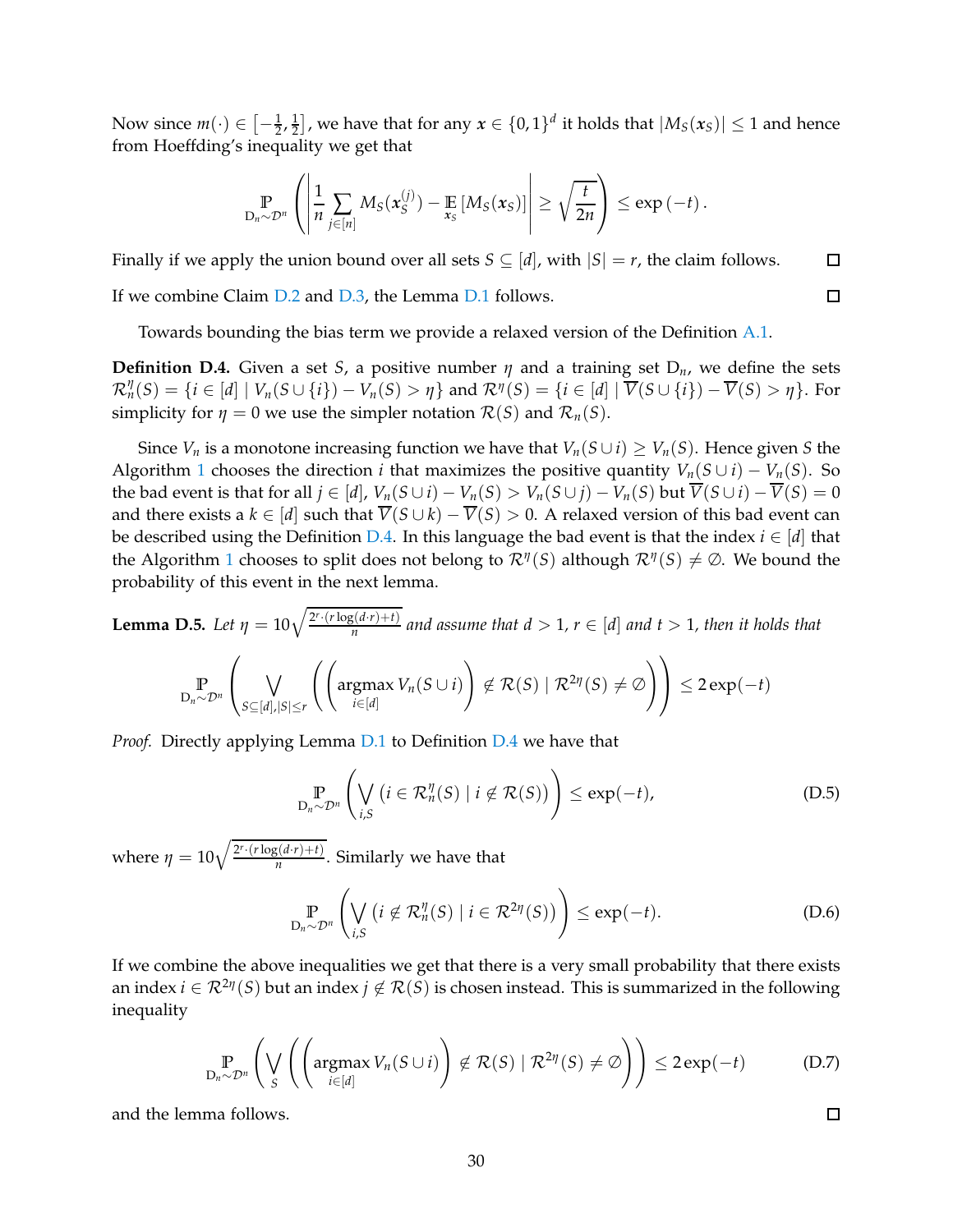<span id="page-30-0"></span>**Lemma D.6.** *For every set*  $S \subseteq [d]$ *, under Assumption* [3.1,](#page-4-2) *if*  $\mathcal{R}^{\eta}(S) = \emptyset$ *, then* 

$$
\mathop{\mathbb{E}}_{(x,y)\sim\mathcal{D}}\left[\left(m(x)-\mathop{\mathbb{E}}_{(x,y)\sim\mathcal{D}}[m(x)\mid x_{S}]\right)^{2}\right]\leq C\cdot\eta\cdot\left|\mathcal{R}(S)\right|.
$$

*Proof.* We know that  $\overline{L}([d]) = 0$  and under the Assumption [3.1,](#page-4-2) the function  $\overline{L}(\cdot)$  is approximate supermodular. We first prove that  $\overline{L}(S \cup \mathcal{R}(S)) = 0$ . If this is not the case then there exists an  $i \notin \mathcal{R}(S)$  such that  $\overline{L}(S \cup \mathcal{R}(S) \cup i) - \overline{L}(S \cup \mathcal{R}(S)) < 0$ . But because of the approximate supermodularity of  $\overline{L}$  we have that

$$
\overline{L}(S \cup i) - \overline{L}(S) < C \cdot (\overline{L}(S \cup \mathcal{R}(S) \cup i) - \overline{L}(S \cup \mathcal{R}(S))) < 0
$$

which contradicts with the assumption that  $i \notin \mathcal{R}(S)$ .

Now assume that  $\mathcal{R}^{\eta}(S) = \emptyset$  and for the sake of contradiction also assume that  $\overline{L}(S) > \emptyset$  $C \cdot \eta \cdot |\mathcal{R}(S)|$ . Let  $\{r_1, \ldots, r_k\}$  be an arbitrary enumeration of the set  $\mathcal{R}(S)$ . From the argument before we have that  $\overline{L}(S \cup \mathcal{R}(S)) = 0$  hence there exists an element  $r_i$  of  $\mathcal{R}(S)$  such that

$$
\overline{L}(S \cup \{r_1,\ldots,r_{j-1}\}) - \overline{L}(S \cup \{r_1,\ldots,r_j\}) > C \cdot \eta,
$$

otherwise we would immediately have  $\overline{L}(S) \leq C \cdot \eta \cdot |\mathcal{R}(S)|$ . But because of the approximate supermodularity of  $\overline{L}(\cdot)$  we have that

$$
C \cdot (\overline{L}(S) - \overline{L}(S \cup r_j)) \ge \overline{L}(S \cup \{r_1, \ldots, r_{j-1}\}) - \overline{L}(S \cup \{r_1, \ldots, r_j\}) > C \cdot \eta,
$$

but this last inequality implies  $r_j \in \mathcal{R}^{\eta}(S)$  which contradicts with our assumption that  $\mathcal{R}^{\eta}(S)$  =  $\emptyset$ . Hence  $\overline{L}(S) \leq C \cdot \eta \cdot |\mathcal{R}(S)|$  and the lemma follows.  $\Box$ 

Finally we need one more Lemma to handle the case where Assumption [3.2](#page-4-3) holds.

<span id="page-30-1"></span>**Lemma D.7.** *Let m be a target function that is* (*β*,*r*)*-strongly sparse, with set of relevant features R, and*  $suppose \ n \geq 256 \cdot \frac{2^r \cdot (r \log(d \cdot r) + t)}{\beta^2}$ , then it holds that

$$
\mathbb{P}_{D_n \sim \mathcal{D}^n} \left( \bigvee_{S \subseteq [d], |S| \le r} \left( \left( \operatorname{argmax}_{i \in [d]} V_n(S \cup i) \right) \notin R \mid (R \setminus S) \neq \emptyset \right) \right) \le 2 \exp(-t)
$$

*Proof.* Directly applying Lemma [D.1](#page-27-2) to Definition [D.4](#page-29-0) we have that

$$
\mathbb{P}_{D_n \sim \mathcal{D}^n} \left( \bigvee_{i,S} \left( i \in \mathcal{R}_n^{\eta}(S) \mid i \notin \mathcal{R}(S) \right) \right) \le \exp(-t), \tag{D.8}
$$

where  $\eta = 10 \sqrt{\frac{2^r \cdot (r \log(d \cdot r) + t)}{n}}$ . Similarly we have that

$$
\mathbb{P}_{D_n \sim \mathcal{D}^n} \left( \bigvee_{i,S} \left( i \notin \mathcal{R}_n^{\eta}(S) \mid i \in \mathcal{R}^{2\eta}(S) \right) \right) \le \exp(-t). \tag{D.9}
$$

 $\Box$ 

If we combine the above inequalities with the Assumption [3.2](#page-4-3) the lemma follows.

We are now ready to upper bound the bias of the Algorithm [1](#page-5-0) under the Assumption [3.1.](#page-4-2)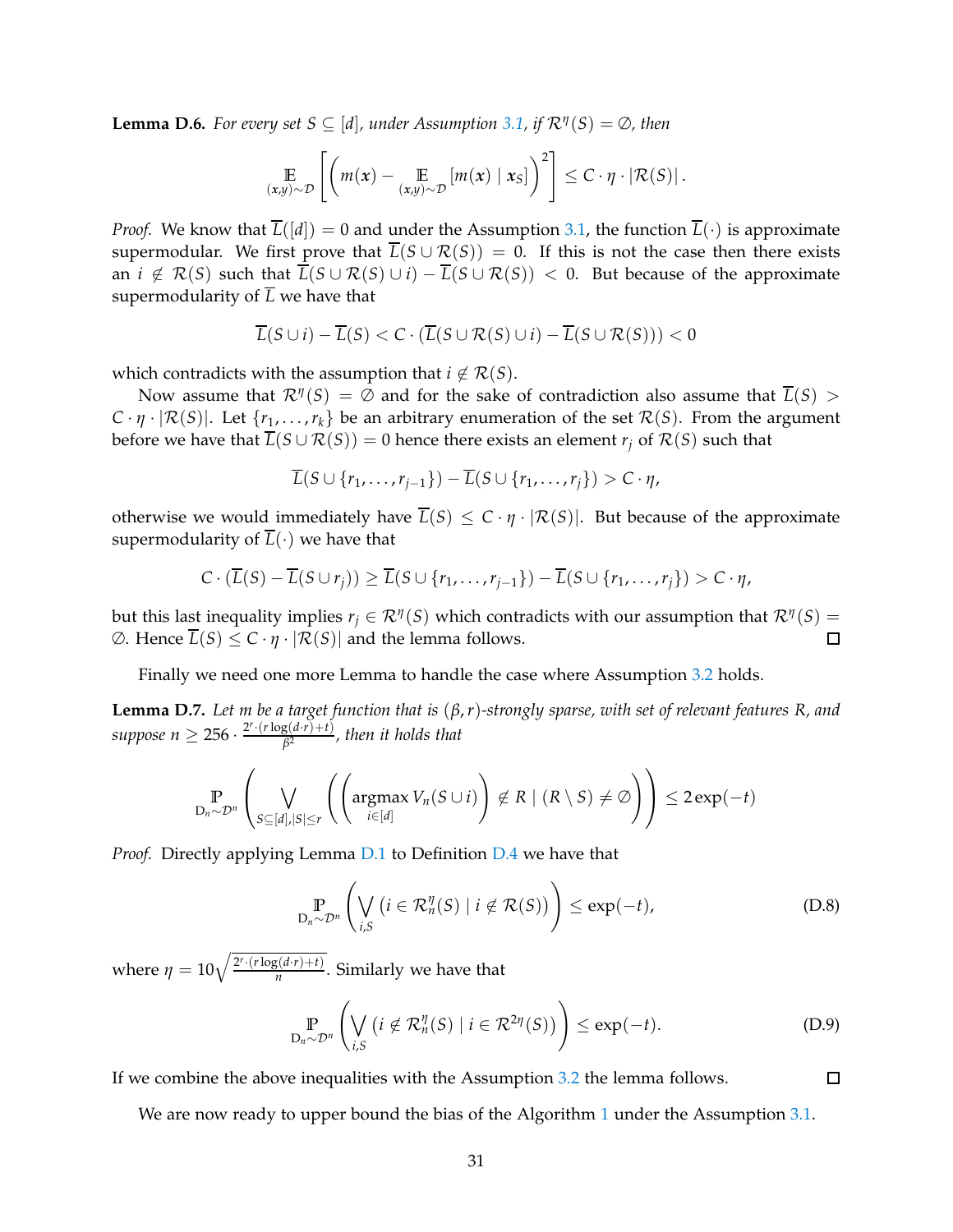<span id="page-31-0"></span>**Theorem D.8.** Let  $D_n$  be i.i.d. samples from the non-parametric regression model  $y = m(x) + \varepsilon$ , where *m*(*x*) ∈ [−1/2, 1/2],  $\varepsilon \sim \mathcal{E}$ ,  $\mathbb{E}_{\varepsilon \sim \mathcal{E}}[\varepsilon] = 0$  and  $\varepsilon \in [-1/2, 1/2]$ *. Let also*  $\mathcal{P}_n$  be the partition that *Algorithm [1](#page-5-0) returns. Then under the submodularity Assumption [3.1](#page-4-2) the following statements hold.*

1. If m is r-sparse and we set  $log(t) \geq \frac{C \cdot r}{C \cdot r+2} (log(n) - log(log(d/\delta)))$ , then it holds that

$$
\mathbb{P}_{D_n \sim \mathcal{D}^n} \left( \mathop{\mathbb{E}}_{x \sim \mathcal{D}_x} \left[ \left( m(x) - \mathop{\mathbb{E}}_{z \sim \mathcal{D}_x} \left[ m(z) \mid z \in \mathcal{P}_n(x) \right] \right)^2 \right] > \tilde{\Omega} \left( C \cdot r \cdot \sqrt[C]{\frac{\log(d/\delta)}{n}} \right) \right) \leq \delta.
$$

*2. Under the independence of features Assumption* [2.2](#page-3-0) *and assuming that m is r-sparse and if*  $log(t) \ge$ *r, then it holds that*

$$
\mathbb{P}_{D_n \sim \mathcal{D}^n} \left( \mathop{\mathbb{E}}_{x \sim \mathcal{D}_x} \left[ \left( m(x) - \mathop{\mathbb{E}}_{z \sim \mathcal{D}_x} [m(z) \mid z \in \mathcal{P}_n(x)] \right)^2 \right] > \tilde{\Omega} \left( C \cdot \sqrt{\frac{2^r \cdot \log(d/\delta)}{n}} \right) \right) \leq \delta.
$$

*Proof.* We fix *S* to be the set of splits that Algorithm [1](#page-5-0) chooses. Our goal in this lemma is to show that with high probability the following quantity is small

$$
\overline{L}(\mathcal{P}_n) = \mathop{\mathbb{E}}_{x \sim \mathcal{D}_x} \left[ \left( m(x) - \mathop{\mathbb{E}}_{z \sim \mathcal{D}_x} \left[ m(z) \mid z \in \mathcal{P}_n(x) \right] \right)^2 \right]. \tag{D.10}
$$

We prove this in two steps. First we show that after the completion of the level level of the algorithm the quantity  $\overline{L}(S_{\text{level}})$  is small. Then we bound the difference  $|\overline{L}(\mathcal{P}_{\text{level}}) - \overline{L}(S_{\text{level}})|$  in Claim [D.9.](#page-32-0) Finally we use the monotonicity of  $\overline{L}$  to argue about the upper bound on  $\mathcal{P}_n$ .

Let  $R \subseteq [d]$  be the set of size  $|R| = r$  of the relevant features of the target function *m*. Observe that it holds that  $\overline{L}(S \cup R) = 0$  and hence  $\overline{V}(S \cup R) \triangleq V^*$  is maximized. Since  $m(x) \in [-1/2, 1/2]$ , the maximum value of  $\overline{V}$  is 1.

For the first part of the theorem, let  $\{i_1, \ldots, i_r\}$  and be an arbitrary enumeration of *R* and let  $R_i = \{i_1, \ldots, i_j\}$  then by adding and subtracting terms of the form  $V(S \cup R_i)$  we have the following equality

$$
(\overline{V}(S \cup R) - \overline{V}(S \cup R_{r-1})) + \cdots + (\overline{V}(S \cup R_2) - \overline{V}(S \cup \{i_1\})) + \overline{V}(S \cup \{i_1\}) = V^*.
$$

From the approximate submodularity of  $\overline{V}$  we hence have that

$$
\left(\overline{V}(S \cup \{i_r\}) - \overline{V}(S)\right) + \cdots + \left(\overline{V}(S \cup \{i_2\}) - \overline{V}(S)\right) + \left(\overline{V}(S \cup \{i_1\}) - \overline{V}(S)\right) \ge \frac{V^* - V(S)}{C}
$$

which implies

$$
\max_{j\in[r]} \left( \overline{V}(S\cup\{i_j\}) - \overline{V}(S) \right) \ge \frac{V^* - \overline{V}(S)}{C\cdot r}.
$$

Let *i*<sup>level</sup> be the coordinate that the algorithm chose to split at level level. Now from the greedy criterion of Algorithm [1](#page-5-0) we get that the coordinate *i*<sup>level</sup> that we picked to split was at least as good as the best of the coordinates in *R*, hence using Lemma [D.1](#page-27-2) and if we define  $\eta$  =  $8\sqrt{\frac{2^{q}\cdot(q\log(d\cdot q)+\log(1/\delta))}{n}}$ , where *q* is the maximum depth of the tree for which we are applying Lemma [D.1,](#page-27-2) we have that with probability at least  $1 - \delta$  it holds that

$$
\overline{V}\left(S \cup \{i^{\text{level}}\}\right) \geq \overline{V}(S) + \frac{V^* - \overline{V}(S)}{C \cdot r} - 2\eta
$$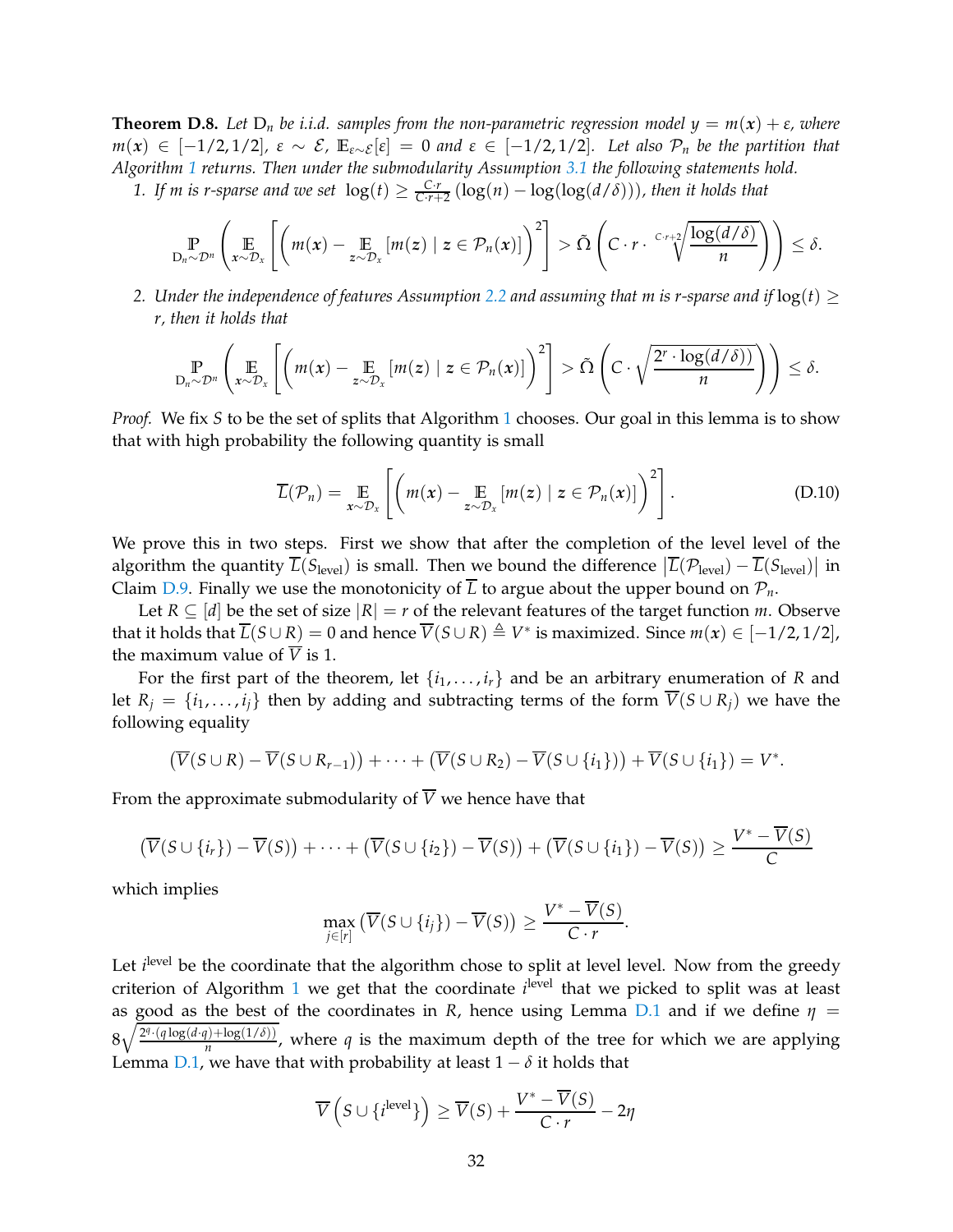which in turn because  $L^* \triangleq \overline{L}(S \cup R) = 0$  implies that

$$
\overline{L}\left(S \cup \{i^{\text{level}}\}\right) \le \overline{L}(S)\left(1 - \frac{1}{C \cdot r}\right) + 2\eta. \tag{D.11}
$$

Let *S*<sub>level</sub> to be the set of splits after the step level of Algorithm [1.](#page-5-0) Then it holds that

$$
\overline{L}\left(S_{\text{level}+1}\right) \leq \overline{L}\left(S_{\text{level}}\right)\left(1 - \frac{1}{C \cdot r}\right) + 2\eta.
$$

Inductively and using the fact that  $m(x) \in [-1/2, 1/2]$ , the latter implies that

$$
\overline{L}\left(S_{\text{level}}\right) \le \overline{L}\left(\emptyset\right) \left(1 - \frac{1}{C \cdot r}\right)^{\text{level}} + 2\text{level} \cdot \eta \le \left(1 - \frac{1}{C \cdot r}\right)^{\text{level}} + 2\text{level} \cdot \eta. \tag{D.12}
$$

From the choice of *t* we have that for level =  $C \cdot r \ln(1/\eta)$  it holds  $\overline{L}(S_{\text{level}}) \leq 3 \cdot C \cdot r \ln(1/\eta) \eta$ . For this analysis to be consistent we have to make sure that the maximum depth *q* for which we are applying Lemma [D.1](#page-27-2) is at least the value required for level. Thus we need to find values for *q*, *η* such that  $q \ge C \cdot r \ln{(1/\eta)}$  at the same time when  $\eta \ge 8\sqrt{\frac{2^q \cdot (q \log(d \cdot q) + \log(1/\delta))}{n}}$ . It is easy to see that the smallest possible value for *η* is hence achieved for  $q = \frac{C \cdot r}{C \cdot r + 2} (\log(n) - \log(\log(d/\delta)))$ and  $\eta = \tilde{\Theta} \left( \sqrt{\frac{C \cdot r + 2}{n}} \frac{\log(d/\delta)}{n} \right)$ *n* . Hence the inequality  $\overline{L}(S_{\text{level}}) \leq 3 \cdot C \cdot r \ln(1/\eta) \eta$  which implies

<span id="page-32-1"></span>
$$
\overline{L}(S_{\text{level}}) \le \tilde{O}\left(C \cdot r \cdot \sqrt[C]{\frac{\log(d/\delta)}{n}}\right). \tag{D.13}
$$

For the second part of the theorem we use Lemma [D.5](#page-29-1) and we have that at every step either the algorithm chooses to split with respect to a direction  $i \in \mathcal{R}(S)$  or  $\mathcal{R}^{\eta}(S) = \emptyset$ . Because of our assumption that *m* is *r*-sparse and because we assume that the features are distributed independently we have that at any step  $|\mathcal{R}(S)| \leq r$ . Hence, when level  $=r$  it has to be that the set *<sup>S</sup>*level during the execution of the Algorithm [1](#page-5-0) satisfies R*<sup>η</sup>* (*S*) = ∅. Then using Lemma [D.6](#page-30-0) we have that  $\overline{L}(S_{\text{level}}) \leq C \cdot \eta \cdot r$  from which we get that

<span id="page-32-2"></span>
$$
\overline{L}(S_{\text{level}}) \le O\left(C \cdot \sqrt{\frac{2^r \cdot \log(d/\delta)}{n}}\right). \tag{D.14}
$$

Next we need to compare  $\overline{L}(S_{\text{level}})$  with  $\overline{L}(\mathcal{P}_{\text{level}})$ .

<span id="page-32-0"></span>**Claim D.9** (Dealing with Empty Cells). It holds that with probability  $1 - \delta$ 

$$
\left|\overline{L}(\mathcal{P}_{level}) - \overline{L}(S_{level})\right| \leq 8 \cdot \frac{2^{\text{level}} \text{level} \ln(2d \text{ level}) + \ln(1/\delta)}{n}.
$$

*Proof.* Fix any possible cell *A* after doing a full partition on the first  $q \triangleq$  level splits of the algorithm. For simplicity of the exposition of this proof we define for every subset *B* of  $\{0,1\}^n$ the probability  $P_B \triangleq \mathbb{P}_{x \sim \mathcal{D}_x} [x \in B]$  and the empirical probability  $\hat{P}_B \triangleq \frac{1}{n} \sum_{i=1}^n \mathbb{1} \{x^{(j)} \in B\}$ . Using the Chernoff-Hoeffding bound we get that

$$
\Pr_{D_n \sim \mathcal{D}^n} \left( \hat{P}_A \ge P_A - \sqrt{\frac{2\ln(1/\delta)P_A}{n}} \right) \ge 1 - \delta.
$$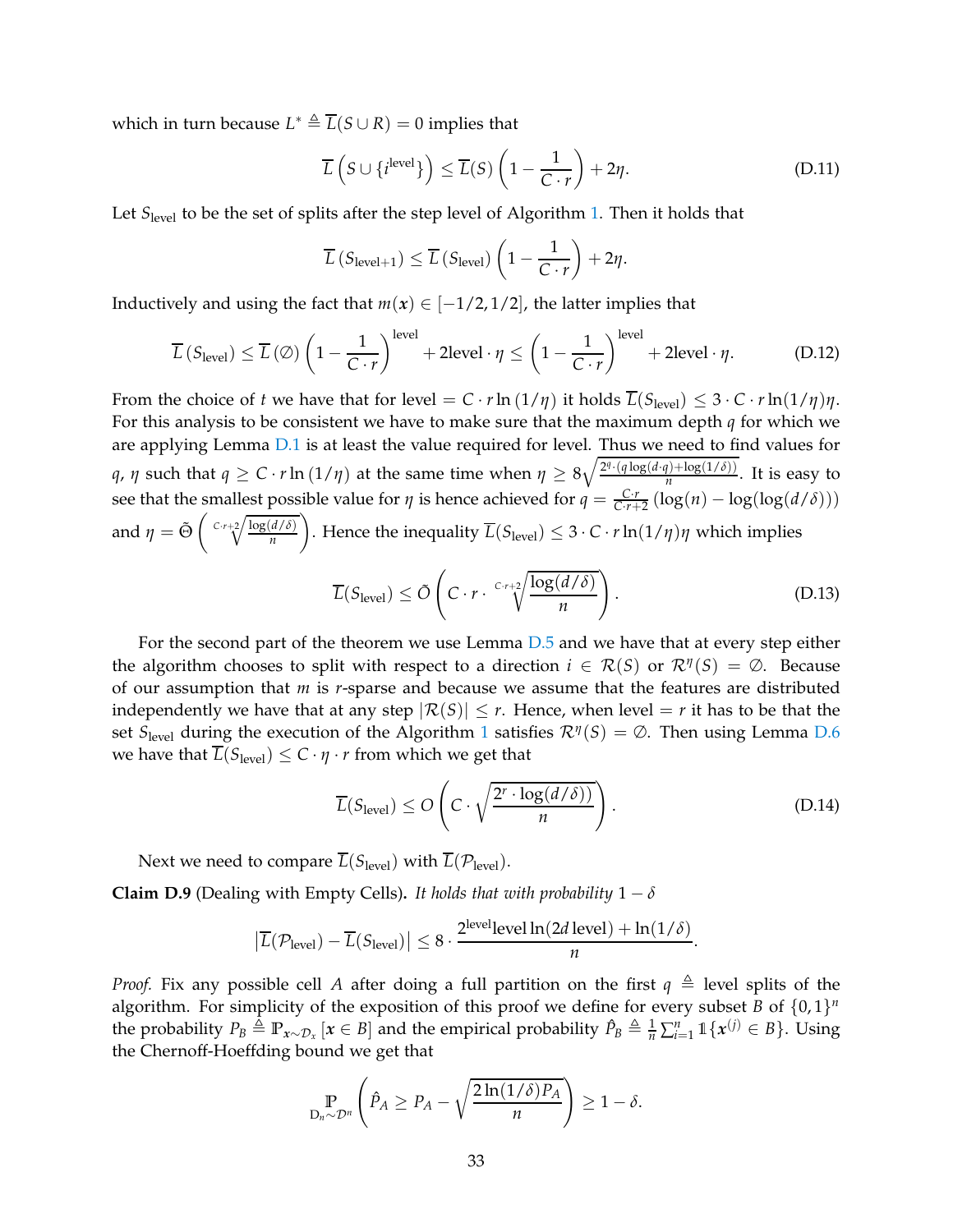If the empirical probability  $\hat{P}_A$  is zero then we get the following

<span id="page-33-0"></span>
$$
\mathbb{P}_{\mathbf{D}_n \sim \mathcal{D}^n} \left( P_A \le \frac{2 \ln(1/\delta)}{n} + \mathbb{1} \{ \hat{P}_A \ne 0 \} \right) \ge 1 - \delta.
$$

The number of possible cells from a tree of depth *q* is at most  $2<sup>q</sup>d<sup>q</sup>q<sup>q</sup>$ . Therefore, by union bound over all the possible cells *A*, we have that

$$
\mathbb{P}_{D_n \sim \mathcal{D}^n} \left( \bigvee_A \left( P_A \le \frac{2q \ln(2dq) + 2 \ln(1/\delta)}{n} + 1 \{ \hat{P}_A \ne 0 \} \right) \right) \ge 1 - \delta. \tag{D.15}
$$

Next, we consider the difference  $\overline{L}(\mathcal{P}_{level}) - \overline{L}(S_{level})$ . Let  $\mathcal{P}_{S}^{level}$  be the partition of space if we split along all the coordinates in  $S_{\text{level}}$ . It is easy to see that  $\mathcal{P}_S^{\text{level}}$  is a refinement of the partition  $P_{\text{level}}$ . Hence in the difference  $\overline{L}(\mathcal{P}_{\text{level}}) - \overline{L}(S_{\text{level}})$  we only have terms of the form

$$
\Pr_{x \sim \mathcal{D}_x} (x \in B) \underset{x \sim \mathcal{D}_x}{\mathbb{E}} \left[ \left( m(x) - \underset{z \sim \mathcal{D}_x}{\mathbb{E}} \left[ m(z) \mid z \in B \right] \right)^2 \mid x \in B \right] - \\ - \sum_{j=1}^{\ell} \underset{x \sim \mathcal{D}_x}{\mathbb{P}} \left[ x \in A_j \right] \underset{x \sim \mathcal{D}_x}{\mathbb{E}} \left[ \left( m(x) - \underset{z \sim \mathcal{D}_x}{\mathbb{E}} \left[ m(z) \mid z \in A_j \right] \right)^2 \mid x \in A_j \right].
$$

Where  $B \in \mathcal{P}_{\text{level}}$ ,  $A_j \in \mathcal{P}_{S}^{\text{level}}$  and *B* is the union of the cells  $A_1, \ldots, A_\ell$ . In order for *B* to remain unsplit in  $\mathcal{P}_{level}$  it has to be that for all but one of  $A_j$ 's it holds that  $\hat{P}_{A_j}=0$ . We denote with  $\mathcal{E}(B)$ the above difference and we observe that it is equal to the following

$$
\sum_{j=1}^{\ell} P_{A_j} \underset{x \sim \mathcal{D}_x}{\mathbb{E}} \left[ \left( m(x) - \underset{z \sim \mathcal{D}_x}{\mathbb{E}} \left[ m(z) \mid z \in B \right] \right)^2 - \left( m(x) - \underset{z \sim \mathcal{D}_x}{\mathbb{E}} \left[ m(z) \mid z \in A_j \right] \right)^2 \mid x \in A_j \right].
$$

Without loss of generality we will assume that  $A_1$  is the only subcell of  $B$  that is not empty. We define  $\mathcal{Q}(A_1)$  the following quantity

$$
P_{A_1} \underset{x \sim \mathcal{D}_x}{\mathbb{E}} \left[ \left( m(x) - \underset{z \sim \mathcal{D}_x}{\mathbb{E}} \left[ m(z) \mid z \in B \right] \right)^2 - \left( m(x) - \underset{z \sim \mathcal{D}_x}{\mathbb{E}} \left[ m(z) \mid z \in A_1 \right] \right)^2 \mid x \in A_1 \right].
$$

Since  $m(x) \in [-1/2, 1/2]$ , we get that

<span id="page-33-1"></span>
$$
\mathcal{E}(B) \le \mathcal{Q}(A_1) + 2\sum_{j=2}^{\ell} P_{A_j}.
$$
\n(D.16)

Next we also bound  $\mathcal{Q}(A_1)$  by the measure of cells in  $B \setminus A_1$ . The intuition why  $\mathcal{Q}(A_1)$  is small is that, since the cells  $B \setminus A_1$  have small measure, then the conditional expectation of  $m(z)$ conditional on *z*  $\in$  *B* is very close to the conditional expectation of *m*(*z*) conditional on *z*  $\in$  *A*<sub>1</sub>. More formally, since  $x^2$  is 2-Lipschitz for  $x \in [-1,1]$ ,  $m(z) \in [-1/2,1/2]$  and  $A_1 \subseteq B$ :

$$
\mathcal{Q}(A_1) \leq 2P_{A_1} \left| \underset{z \sim \mathcal{D}_x}{\mathbb{E}} [m(z) \mid z \in B] - \underset{z \sim \mathcal{D}_x}{\mathbb{E}} [m(z) \mid z \in A_1] \right|
$$
  
\n
$$
= 2P_{A_1} \left| \underset{z \sim \mathcal{D}_x}{\mathbb{E}} [m(z) \mid z \in B \setminus A_1] - \underset{z \sim \mathcal{D}_x}{\mathbb{E}} [m(z) \mid z \in A_1] \right| \mathbb{P}(z \in B \setminus A_1 \mid z \in B)
$$
  
\n
$$
\leq 2\frac{P_{A_1}}{P_B} \cdot (P_B - P_{A_1}) \leq 2(P_B - P_{A_1}) = 2\left(\sum_{j=2}^{\ell} P_{A_j}\right)
$$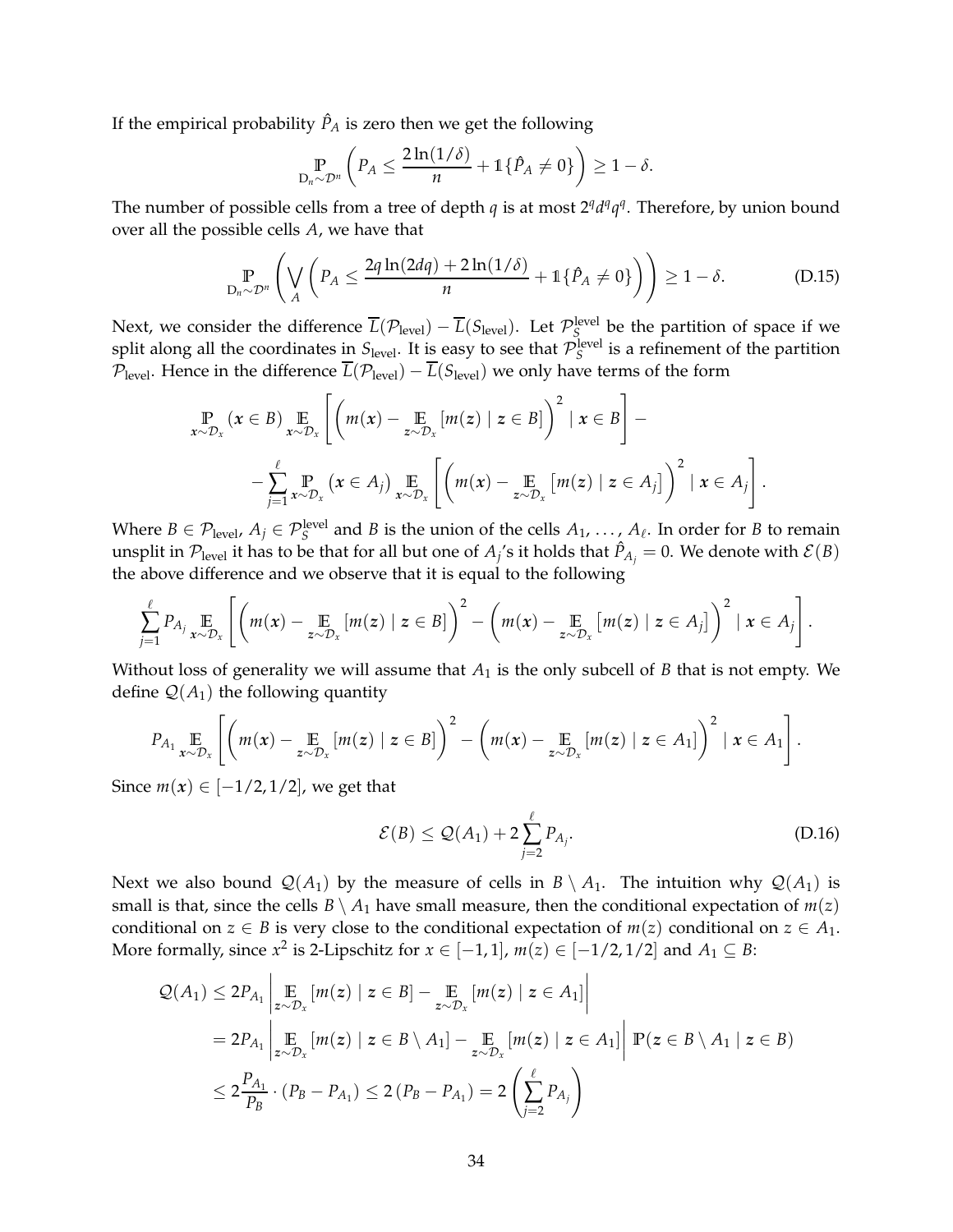Since all the cells  $A_j$ , with  $j \geq 2$ , have  $\hat{P}_{A_j} = 0$ , this means that  $P_{A_j} \leq \frac{2q \ln(2dq) + 2\ln(1/\delta)}{n}$  $\frac{+2\ln(1/\theta)}{n}$  due to  $(D.15)$ . Putting this together with  $(D.16)$  we get that

$$
\mathcal{E}(B) \le 4\sum_{j=2}^{\ell} P_{A_j} \le 8(\ell-1)\frac{q\ln(2dq) + \ln(1/\delta)}{n}.
$$

Let  $\ell_B$  the number of subcells of  $B \in \mathcal{P}_{level}$  that are inside  $\mathcal{P}_{S}^{level}$ . If we sum over all  $B \in \mathcal{P}_{level}$  we get that

$$
\left| \overline{L}(\mathcal{P}_{\text{level}}) - \overline{L}(S_{\text{level}}) \right| \le 8 \left( \sum_{B \in \mathcal{P}_{\text{level}}} \ell_B \right) \frac{q \ln(2dq) + \ln(1/\delta)}{n}
$$

but the sum  $\sum_{B \in \mathcal{P}_\text{level}} \ell_B$  is less than the size of  $\mathcal{P}_S^\text{level}$  which is  $2^q$  and hence we get that

$$
\left|\overline{L}(\mathcal{P}_{level}) - \overline{L}(S_{level})\right| \leq 8 \cdot \frac{2^q q \ln(2dq) + \ln(1/\delta)}{n}.
$$

 $\leq \delta$ .

Using Claim  $D.9$  and equations ( $D.13$ ) and ( $D.14$ ) we get the first two parts of the theorem by observing that the error term in Claim  $D.9$  is less that the error terms in [\(D.13\)](#page-32-1) and [\(D.14\)](#page-32-2). 口

Recall the definition of the value-diameter of a cell [C.1.](#page-25-1) We are now ready to upper bound the bias under the strong sparsity Assumption [3.2.](#page-4-3)

<span id="page-34-0"></span>**Theorem D.10.** Let  $D_n$  be i.i.d. samples from the non-parametric regression model  $y = m(x) + \varepsilon$ , where *m*(*x*) ∈ [−1/2, 1/2],  $\varepsilon \sim \mathcal{E}$ ,  $\mathbb{E}_{\varepsilon \sim \mathcal{E}}[\varepsilon] = 0$  and  $\varepsilon \in [-1/2, 1/2]$ . Let also  $\mathcal{P}_n$  be the partition that *Algorithm [1](#page-5-0) returns. If m is* (*β*,*r*)*-strongly sparse as per Assumption [3.2](#page-4-3) then the following statements hold for the bias of the output of Algorithm [1.](#page-5-0)*

1. If 
$$
n \ge \tilde{\Omega} \left( \frac{2^r (\log(d/\delta))}{\beta^2} \right)
$$
 and we set  $\log(t) \ge r$ , then it holds that\n
$$
\mathbb{P}_{D_n \sim \mathcal{D}^n} \left( \mathbb{E} \left[ \left( m(x) - \mathbb{E} \left[ m(z) \mid z \in \mathcal{P}_n(x) \right] \right)^2 \right] > \tilde{\Omega} \left( \frac{2^r \cdot \log(d/\delta)}{n} \right) \right)
$$

*2.* If R is the set of relevant features and and for every  $w \in \{0,1\}^r$  it holds for the marginal probability *that*  $\mathbb{P}_{z \sim \mathcal{D}_x} (z_R = w) \notin (0, \zeta/2^r)$  *and if n*  $\geq \tilde{\Omega} \left( \frac{2^r (\log(d/\delta))}{\beta^2} \right)$  $\frac{g(d/\delta)}{\beta^2} + \frac{2^r \log(1/\delta)}{\zeta}$  $\left(\frac{g(1/\delta)}{\zeta}\right)$  and we set  $\log(t) \geq r$ , *then it holds that*

$$
\mathop{\mathbb{P}}_{D_n \sim \mathcal{D}^n} (\Delta_m(\mathcal{P}_n) = 0) \geq 1 - \delta.
$$

*3.* Let R be the set of relevant features,  $x \in \{0,1\}^d$  such that  $\mathbb{P}_{z \sim \mathcal{D}_x}(z_R = x_R) \ge \zeta/2^r$ , and assume *that we run Algorithm* [1](#page-5-0) *with input h* = 1 *and*  $log(t) \ge r$ . If  $n \ge \tilde{\Omega} \left( \frac{2^r (log(d/\delta))}{\beta^2} \right)$  $\frac{g(d/\delta)}{\beta^2} + \frac{2^r \log(1/\delta)}{\zeta}$ *ζ , then it holds that*

$$
\left(\mathop{\mathbb{E}}_{D_n\sim\mathcal{D}^n}\left[m_n(x)\right]-m(x)\right)^2\leq\delta.
$$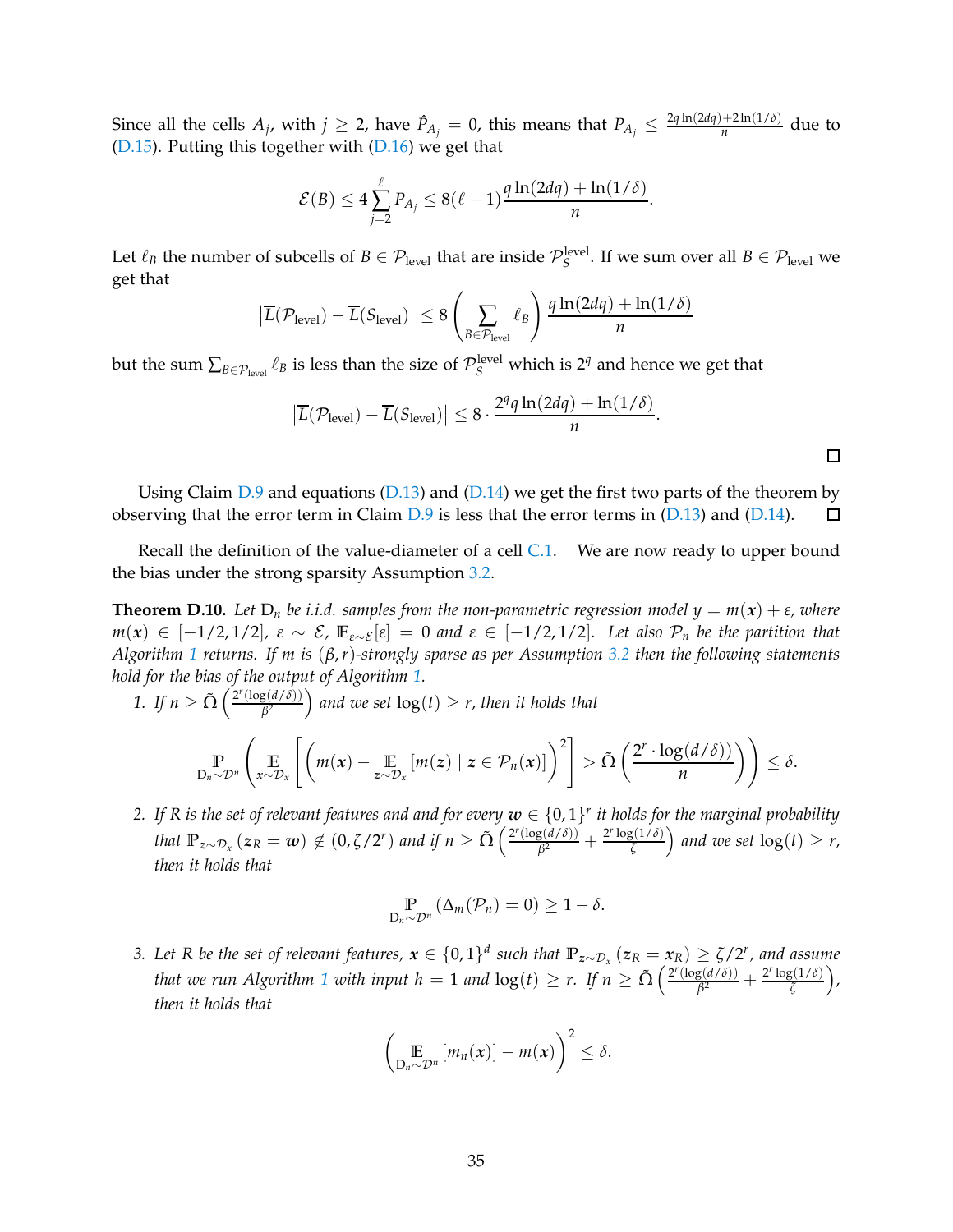*Proof.* For the first part of the theorem we observe that Lemma [D.7](#page-30-1) implies that  $L(S_{level}) = 0$ . Then using Claim  $D.9$  the first part of the theorem follows.

For the second part of the theorem we fix any possible cell *A* after doing a full partition on the first  $r$  splits of the Algorithm [1.](#page-5-0) For simplicity of the exposition of this proof we define for every subset *B* of  $\{0, 1\}$ <sup>*n*</sup> the probability  $P_B \triangleq \mathbb{P}_{x \sim \mathcal{D}_x}$  [ $x \in B$ ] and the empirical probability  $\hat{P}_B \triangleq \frac{1}{n} \sum_{i=1}^n \mathbb{1}\{\mathbf{x}^{(j)} \in B\}$ . Using the multiplicative form of the Chernoff bound we get that

$$
\mathop{\mathbb{P}}_{D_n \sim \mathcal{D}^n} \left( n \hat{P}_A \ge \left( 1 - \sqrt{\frac{2 \log(1/\delta)}{n P_A}} \right) n P_A \right) \ge 1 - \delta.
$$

Hence for  $n \geq \frac{8 \log(1/\delta)}{P_A}$  $\frac{B(1/U)}{P_A}$  we have that

<span id="page-35-0"></span>
$$
\mathop{\mathbb{P}}_{D_n \sim \mathcal{D}^n} \left( \sum_{i=1}^n \mathbb{1} \{ \boldsymbol{x}^{(i)} \in A \} \geq 1 \right) \geq 1 - \delta.
$$

Next we can apply a union bound over all possible cell *A* that split according to the *R* coordinates and using our assumption that  $P_A \geq \frac{\zeta}{2^2}$  $\frac{\zeta}{2r}$  we get that for  $n \geq \frac{242^r(r + \log(1/\delta))}{\zeta}$  $\frac{\log(1/\theta)}{\zeta}$  it holds that

$$
\mathbb{P}_{D_n \sim \mathcal{D}^n} \left( \bigvee_A \left( \sum_{i=1}^n \mathbb{1} \{ \boldsymbol{x}^{(i)} \in A \} \ge 1 \right) \right) \ge 1 - \delta. \tag{D.17}
$$

Now let *S* be the set of splits after *r* iterations of the Algorithm [1.](#page-5-0) Then the Lemma [D.7](#page-30-1) implies that  $S = R$  and  $\overline{L}(S) = 0$ . Finally from [\(D.17\)](#page-35-0) we also have that the partition  $\mathcal{P}_r$  after *r* iterations of Algorithm [1](#page-5-0) is the partition the full partition to all the cells of *R* and hence

$$
\mathop{\mathbb{E}}_{x \sim \mathcal{D}_x} \left[ \left( m(x) - \mathop{\mathbb{E}}_{z \sim \mathcal{D}_x} \left[ m(z) \mid z \in \mathcal{P}_n(x) \right] \right)^2 \right] \leq \mathop{\mathbb{E}}_{x \sim \mathcal{D}_x} \left[ \left( m(x) - \mathop{\mathbb{E}}_{z \sim \mathcal{D}_x} \left[ m(z) \mid z_S = x_S \right] \right)^2 \right]
$$

where the later is 0 with high probability because of Lemma [D.7.](#page-30-1) This means that with probability at least  $1 - \delta$  it holds that

$$
\sum_{A\in\mathcal{P}_n} \Pr_{\mathbf{x}\sim\mathcal{D}_x}(\mathbf{x}\in A) \cdot \Pr_{\mathbf{x}\sim\mathcal{D}_x} \left[ \left( m(\mathbf{x}) - \mathop{\mathbb{E}}_{z\sim\mathcal{D}_x} [m(z) \mid z\in A] \right)^2 \mid \mathbf{x}\in A \right] = 0.
$$

Since all the summands in the above expression are positive, it has to be that for every cell  $A \in \mathcal{P}_n$ it holds that either

$$
\Pr_{x \sim \mathcal{D}_x} (x \in A) = 0 \quad \text{or} \quad \underset{x \sim \mathcal{D}_x}{\mathbb{E}} \left[ \left( m(x) - \underset{z \sim \mathcal{D}_x}{\mathbb{E}} \left[ m(z) \mid z \in A \right] \right)^2 \mid x \in A \right] = 0
$$

which from the definition of value-diameter implies that

$$
\mathop{\mathbb{P}}_{x \sim \mathcal{D}_x} (x \in A) = 0 \quad \text{or} \quad \Delta_m(A) = 0
$$

and in turn this implies  $\Delta_m(\mathcal{P}_n) = 0$  with probability at least  $1 - \delta$ . For the third part of the theorem we define for simplicity  $w^{(j)}(x) = \frac{\mathbb{1}\{x_{\tau_n(s,x)}^{(j)} = x_{\tau_n(s,x)}\}}{N_n(x;\tau_n(s,x))}$  and hence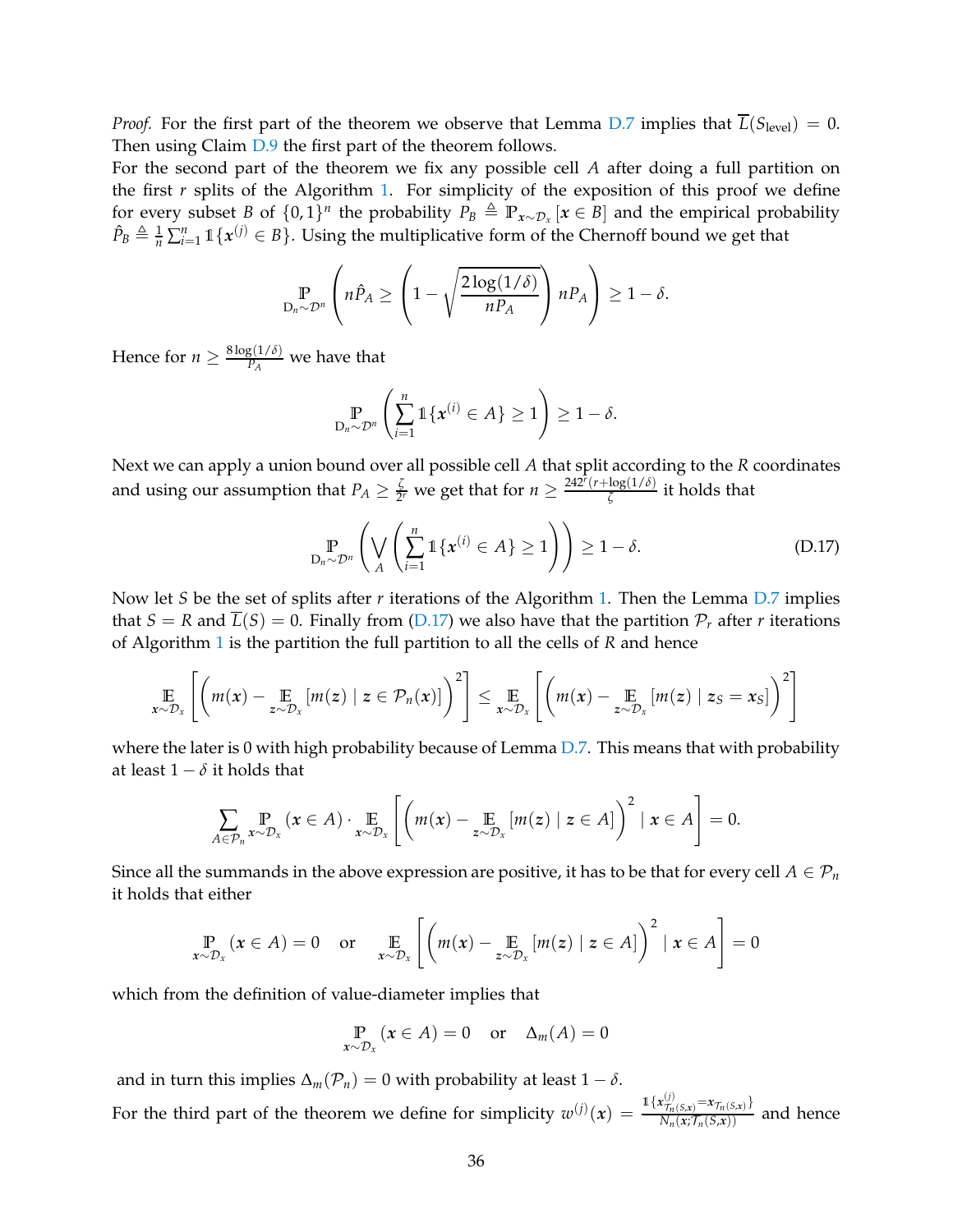$m_n(x) = \sum_{i=1}^n w^{(j)}(x) y^{(j)}$  and we have:

$$
\left(\mathop{\mathbb{E}}_{D_n \sim \mathcal{D}^n} [m_n(x)] - m(x) \right)^2 =
$$
\n
$$
= \left(\mathop{\mathbb{E}}_{D_n \sim \mathcal{D}^n} \left[ \sum_{j=1}^n w^{(j)}(x) \left( y^{(j)} - m(x^{(j)}) \right) \right] + \mathop{\mathbb{E}}_{D_n \sim \mathcal{D}^n} \left[ \sum_{j=1}^n w^{(j)}(x) \left( m(x^{(j)}) - m(x) \right) \right] \right)^2
$$

Due to honesty  $w^{(j)}(x)$  is independent of  $y^{(j)}$  and we have that the first term is equal to 0 by a tower law. Thus we have:

$$
\left(\underset{\mathcal{D}_n \sim \mathcal{D}^n}{\mathbb{E}}\left[m_n(x)\right] - m(x)\right)^2 = \left(\underset{\mathcal{D}_n \sim \mathcal{D}^n}{\mathbb{E}}\left[\sum_{j=1}^s w^{(j)}(x) \left(m(x^{(j)}) - m(x)\right)\right]\right)^2
$$
\n
$$
\leq \underset{\mathcal{D}_n \sim \mathcal{D}^n}{\mathbb{E}}\left[\left(\sum_{j=1}^n w^{(j)}(x) \left(m(x^{(j)}) - m(x)\right)\right)^2\right]
$$

Let also  $A = \{z \mid z_R = x_R\}$ , then using the multiplicative form of the Chernoff Bound from the  $\text{proof of the second part of the theorem above we get } \mathbb{P}_{\mathcal{D}_n \sim \mathcal{D}^n} \left( \sum_{i=1}^n \mathbb{1}\{ \pmb{x}^{(i)} \in A \} \geq 1 \right) \geq 1-\delta.$ Therefore with probability  $1 - \delta$  the path of the tree that leads to *x* has split all the relevant coordinates R and hence for all *j* such that  $w^{(j)}(x) > 0$  it holds that  $x_R^{(j)} = x_R$  which in turn implies that  $m(x^{(j)}) = m(x)$ . With the rest  $\delta$  probability the square inside the expectation is at most 1 since  $m(\cdot) \in \left[-\frac{1}{2}, \frac{1}{2}\right]$  $\frac{1}{2}$ , hence we get

$$
\left(\mathop{\mathbb{E}}_{D_n\sim\mathcal{D}^n}\left[m_n(x)\right]-m(x)\right)^2\leq\delta.
$$

## **D.2 Proof of Theorem [3.3](#page-5-1)**

Observe that the output estimate  $m_n(\cdot; S)$  and partition  $\mathcal{P}_n$  of Algorithm [1,](#page-5-0) satisfies the conditions of Lemma [B.2.](#page-20-0) Moreover, by Corollary [B.3,](#page-24-0) we have that the critical radius quantity *δ<sup>n</sup>* is of order Θ  $\int$ ,  $\sqrt{t \log(dt)(1+\log(n))}$ *n* ), if we grow the tree at depth  $log(t)$ . Thus applying the bound presented in [\(B.4\)](#page-20-1) with the bound on  $\delta_n$  we have the following cases:

- 1. from case 1 of Theorem [D.8](#page-31-0) we get case 1 of Theorem [3.3,](#page-5-1)
- 2. from case 2 of Theorem [D.8](#page-31-0) we get case 2 of Theorem [3.3](#page-5-1) and
- 3. from case 1 of Theorem [D.10](#page-34-0) we get case 3 of Theorem [3.3.](#page-5-1)

## <span id="page-36-0"></span>**D.3 Proof of Theorem [3.4](#page-6-0)**

From case 2. of Theorem  $D.10$  and since the maximum possible value diameter is 1, we have that if  $s \geq \tilde{\Omega} \left( \frac{2^r (\log(d/\delta))}{\beta^2} \right)$  $\frac{g(d/\delta)}{\beta^2} + \frac{2^r \log(1/\delta)}{\zeta}$  $\left(\frac{\zeta(1/\delta)}{\zeta}\right)$  then  $\mathbb{E}_{\mathbf{D}_n\sim\mathcal{D}^n}\left[\Delta_m(\mathcal{P}_s)\right]\leq\delta$  which implies  $\mathbb{E}_{\mathbf{x}\sim\mathcal{D}_x}[(\overline{m}_s(\mathbf{x})-\mathbf{D}_s(\mathbf{x})])$  $m(x))^2] \leq \delta.$  Putting this together with the Lemma [C.2](#page-25-2) we get that if  $s = \tilde{\Omega}\left(\frac{2^r(\log(d/\delta))}{\beta^2}\right)$  $\frac{g(d/\delta)}{\beta^2} + \frac{2^r \log(1/\delta)}{\zeta}$  $\left(\frac{1}{\zeta}\right)$ then

$$
\mathop{\mathbb{P}}_{D_n \sim \mathcal{D}^n} \left( \mathop{\mathbb{E}}_{x \sim \mathcal{D}_x} [(m_{n,s}(x) - m(x))^2] \geq \tilde{\Omega} \left( \frac{2^r (\log(d/(\delta \cdot \delta')))}{n \cdot \beta^2} + \frac{2^r \log(1/(\delta \cdot \delta'))}{n \cdot \zeta} \right) + \delta \right) \leq \delta'.
$$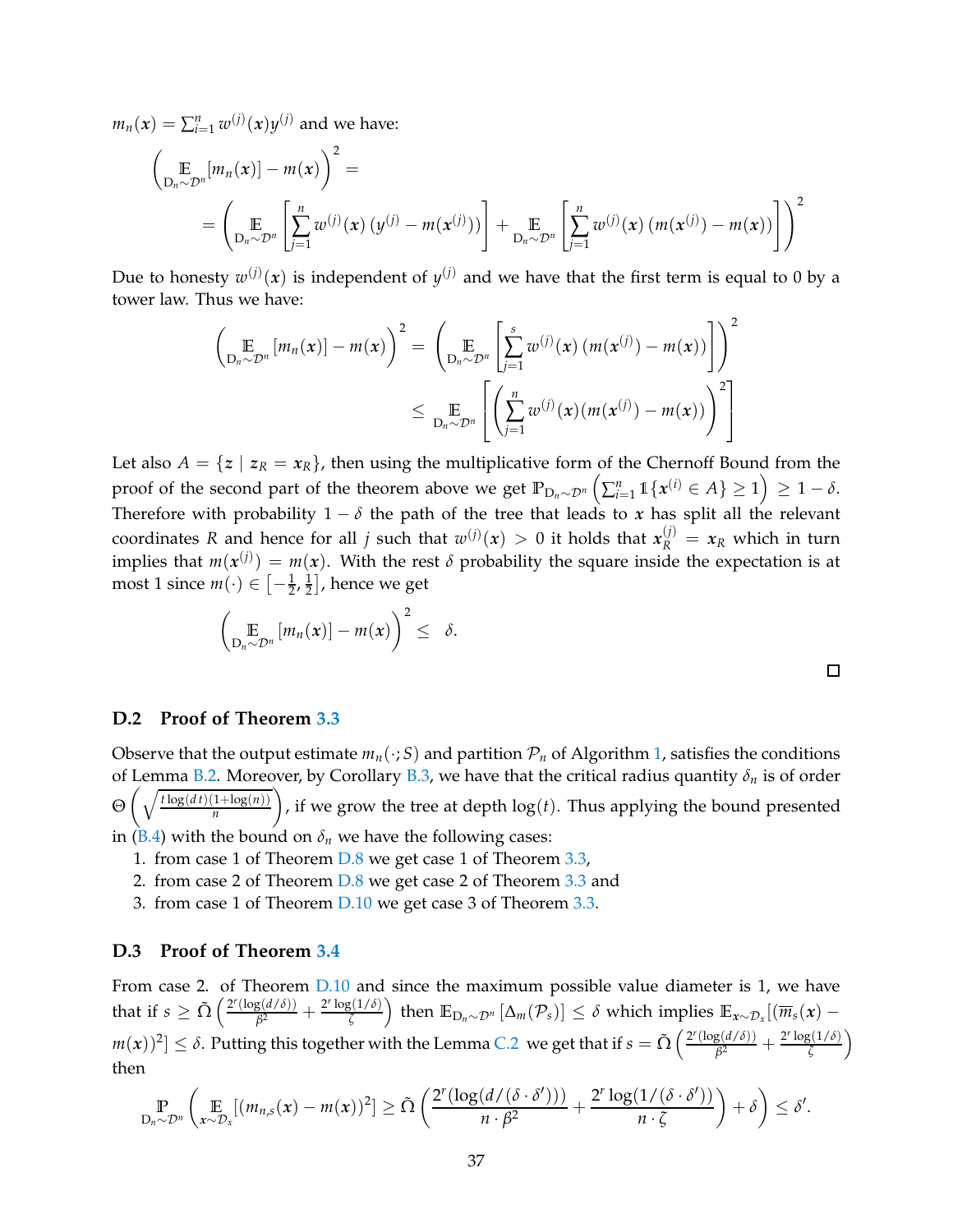From the above we get Theorem [3.4](#page-6-0) by setting  $\delta = \tilde{\Omega} \left( \frac{2^r (\log(d/\delta'))}{n \cdot \beta^2} \right)$  $\frac{\log(d/\delta')}{n \cdot \beta^2} + \frac{2^r \log(1/\delta')}{n \cdot \zeta}$ *n*·*ζ* .

# <span id="page-37-0"></span>**E Proofs for Breiman's Algorithm**

In this Section we present the proof of the Theorem [4.4](#page-10-0) and the Theorem [4.5.](#page-11-2) We start with a proof about the bias of the trees that are produced by the Algorithm [2](#page-9-0) and then we show how we can combine this with a bias-variance decomposition and bounds on the variance part.

### **E.1 Bounding The Bias**

We start with definitions of the empirical mean squared error for a given partition  $P$  and the empirical mean squared error of a leaf for a particular leaf *A*. For the derivations below, we remind the following definitions from Section [4:](#page-7-0) for a cell *A*, we define the set  $\mathcal{Z}_n(A)$ , as the subset of the training set  $\mathcal{Z}_n(A) = \{j \mid x^{(j)} \in A\}$  and we define the partition  $\mathcal{U}_n(\mathcal{P})$  of the training set  $D_n$  as  $\mathcal{U}_n(\mathcal{P}) = \{ \mathcal{Z}_n(A) \mid A \in \mathcal{P} \}.$ 

$$
L_n(\mathcal{P}) \triangleq \frac{1}{n} \sum_{j \in [n]} \left( y^{(j)} - m_n(x^{(j)}; \mathcal{P}) \right)^2
$$
\n
$$
= \frac{1}{n} \sum_{j \in [n]} \left( y^{(j)} \right)^2 + \frac{1}{n} \sum_{j \in [n]} m_n^2(x^{(j)}; \mathcal{P}) - 2 \sum_{j \in [n]} \frac{1}{n} y^{(j)} m_n(x^{(j)}; \mathcal{P})
$$
\n
$$
= \frac{1}{n} \sum_{j \in [n]} \left( y^{(j)} \right)^2 + \sum_{Z \in \mathcal{Z}_n(\mathcal{P})} \frac{|Z|}{n} m_n^2(x^{(Z)}; \mathcal{P}) - 2 \sum_{Z \in \mathcal{Z}_n(\mathcal{P})} \frac{|Z|}{n} \left( \sum_{j \in Z} \frac{1}{|Z|} y^{(j)} \right) m_n(x^{(Z)}; \mathcal{P})
$$
\n
$$
= \frac{1}{n} \sum_{j \in [n]} \left( y^{(j)} \right)^2 - \frac{1}{n} \sum_{j \in [n]} m_n^2(x^{(j)}; \mathcal{P})
$$
\n
$$
\triangleq \frac{1}{n} \sum_{j \in [n]} \left( y^{(j)} \right)^2 - V_n(\mathcal{P}).
$$
\n(E.2)

$$
L_n^{\ell}(A) \triangleq \frac{1}{N_n(A)} \sum_{j \in \mathcal{Z}_n(A)} \left( y^{(j)} - m_n(x^{(j)}; A) \right)^2
$$
(E.3)  
\n
$$
= \frac{1}{N_n(A)} \sum_{j \in \mathcal{Z}_n(A)} \left( y^{(j)} \right)^2 + \frac{1}{N_n(A)} \sum_{j \in \mathcal{Z}_n(A)} m_n^2(x^{(j)}; A) - 2 \sum_{j \in \mathcal{Z}_n(A)} \frac{1}{N_n(A)} y^{(j)} \cdot m_n(x^{(j)}; A)
$$
\n
$$
= \frac{1}{N_n(A)} \sum_{j \in \mathcal{Z}_n(A)} \left( y^{(j)} \right)^2 + m_n^2(x^{(\mathcal{Z}_n(A))}; A) - 2 \left( \sum_{j \in \mathcal{Z}_n(A)} \frac{1}{N_n(A)} y^{(j)} \right) m_n(x^{(\mathcal{Z}_n(A))}; A)
$$
\n
$$
= \frac{1}{N_n(A)} \sum_{j \in \mathcal{Z}_n(A)} \left( y^{(j)} \right)^2 - m_n^2(x^{(j)}; A)
$$
\n
$$
\triangleq \frac{1}{N_n(A)} \sum_{j \in \mathcal{Z}_n(A)} \left( y^{(j)} \right)^2 - V_n^{\ell}(A),
$$
\n(E.4)

We first prove a technical lemma for the concentration of the function  $V_n^\ell$  around the function  $\overline{V}_{\ell}$ . Observe that  $\overline{V}_{\ell}$  is not the expected value of  $V_n^{\ell}$  $\mathcal{L}_n^{\ell}$  and hence this concentration bound is not a trivial one.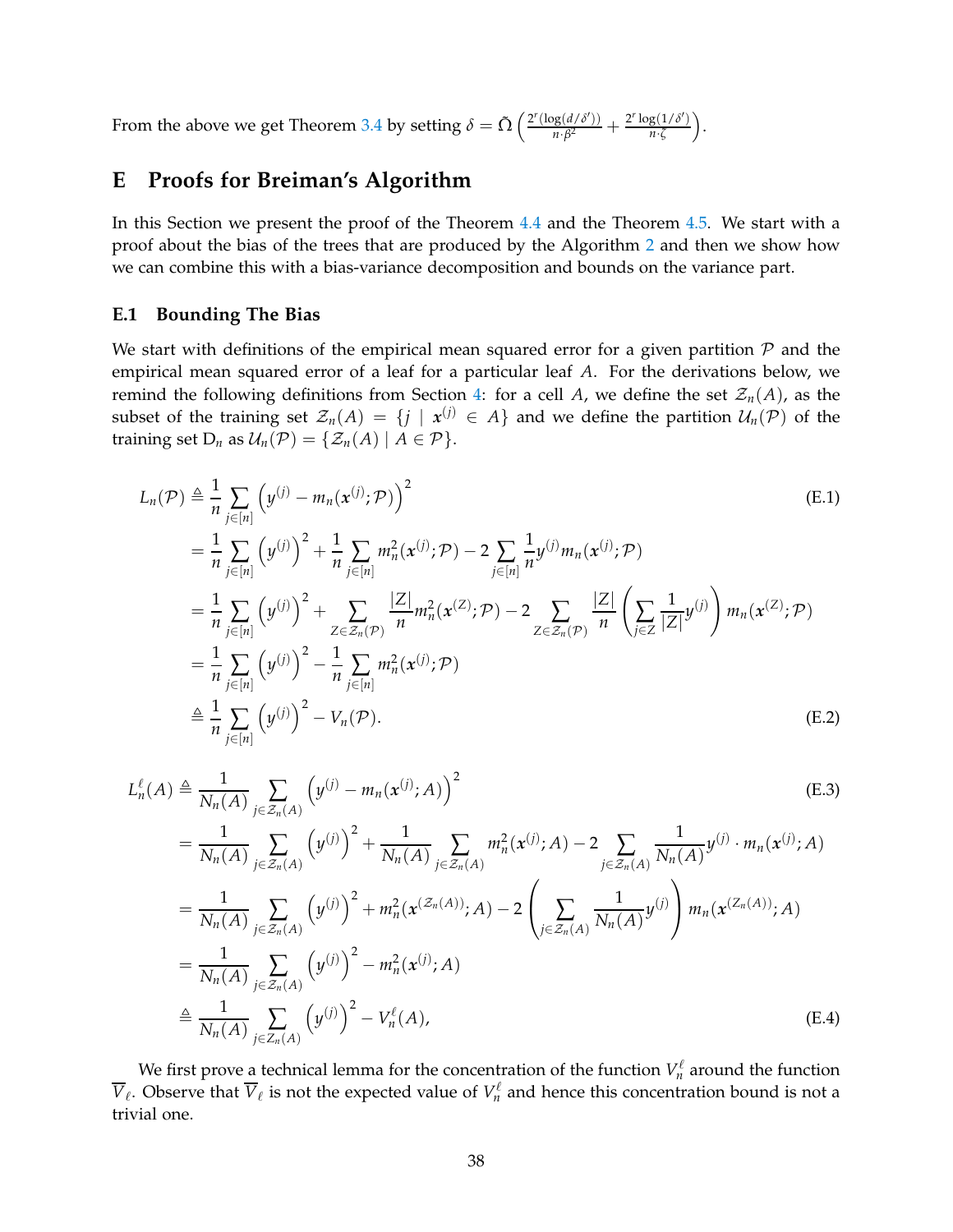**Definition E.1** (**Large Cells**). Let  $\mathcal{A}(q,\zeta)$  be the set of  $(q,\zeta)$ -large cells such that  $A \in \mathcal{A}(q,\zeta)$  if and only if  $|A| \geq 2^{d-q}$  and  $\mathbb{P}_{x \sim \mathcal{D}_x} (x \in A) \geq \zeta/2^q$ .

<span id="page-38-1"></span>**Lemma E.2.** *If d* > 1,  $r \in [d]$ ,  $t > 1$  *and*  $n \ge \frac{2^{3+q}}{\zeta}$ *ζ* (*q* log(*d*) + *t*) *then we have that*

$$
\Pr_{D_n \sim \mathcal{D}^n} \left( \sup_{A \in \mathcal{A}(q,\zeta)} \left| V_n^{\ell}(A,i) - \overline{V}_{\ell}(A,i) \right| \geq \sqrt{\frac{2^{18+q}(q \log(d) + t)}{\zeta \cdot n}} \right) \leq \exp(-t).
$$

*Proof.* For the purpose of the proof we will define the following function that interpolates between the sample based function  $V_n^{\ell}$  $V_t$ <sup> $\ell$ </sup> and the population based function  $V_{\ell}$ .

$$
J_n(A, i) \triangleq \sum_{z \in \{0,1\}} \frac{N_n(A_z^i)}{N_n(A)} \left( \underset{(x,y)\sim \mathcal{D}}{\mathbb{E}} \left[ y \mid x \in A_z^i \right] \right)^2 \tag{E.5}
$$

First we bound the difference  $\big| V_n^{\ell}$  $\left| \int_{n}^{\ell}(A, i) - J_n(A, i) \right|$  in the following claim.

<span id="page-38-0"></span>**Claim E.3.** *If*  $d > 1$ *,*  $q \in [d]$ *,*  $t > 1$ *, and*  $n \geq \frac{2^q}{\zeta}$ *ζ* (4*q* log *d* + *t*) *then we have that*

$$
\Pr_{D_n \sim \mathcal{D}^n} \left( \sup_{A \in \mathcal{A}(q,\zeta)} \left| V_n^{\ell}(A,i) - J_n(A,i) \right| \geq \sqrt{\frac{2^{8+q}(q \log(d) + t)}{\zeta \cdot n}} \right) \leq \exp(-t).
$$

*Proof.* We start by fixing a specific cell  $A \in \mathcal{A}(q,\zeta)$ . This cell A is fixed before we observe the training samples D*n*. We have that

$$
\left|V_n^{\ell}(A,i) - J_n(A,i)\right| = \left|\sum_{z \in \{0,1\}} \frac{N_n(A_z^i)}{N_n(A)} \left( \left(\sum_{j \in \mathcal{Z}_n(A_z^i)} \frac{1}{N_n(A_z^i)} y^{(j)}\right)^2 - \underset{(x,y) \sim \mathcal{D}}{\mathbb{E}} \left[ y \mid x \in A_z^i \right]^2 \right) \right|
$$

Since  $m(x) \in \left[ -\frac{1}{2}, \frac{1}{2} \right]$  $\frac{1}{2}$  and  $\varepsilon \in \left[-\frac{1}{2},\frac{1}{2}\right]$  $\left(\frac{1}{2}\right)$ , we have that  $y \in [-1,1]$  and hence

$$
\leq 4 \sum_{z \in \{0,1\}} \frac{N_n(A_z^i)}{N_n(A)} \left| \left( \sum_{j \in \mathcal{Z}_n(A_z^i)} \frac{1}{N_n(A_z^i)} y^{(j)} - \underset{(x,y) \sim \mathcal{D}}{\mathbb{E}} \left[ y \mid x \in A_z^i \right] \right) \right|.
$$

Now let  $\mathcal{Y}(A)$  be the distribution of the random variable *y* conditional on the fact that the random variable *x* lies in the cell *A*. Observe that since *A* is cell fixed before observing the training set  $D_n$ , the samples  $y^{(j)}$  for  $j \in \mathcal{Z}_n(A)$  are i.i.d. samples from the distribution  $\mathcal{Y}(A)$ conditional on the event that  $x^{(j)}$  is in *A*. We define  $Q(A,K)$  to be the event that  $\mathcal{Z}_n(A) = K$ where  $K \subseteq [d]$  and we have the following using Hoeffding's inequality.

$$
\Pr_{D_n \sim \mathcal{D}^n} \left( \left| \sum_{j \in \mathcal{Z}_n(A_z^i)} \frac{1}{N_n(A_z^i)} y^{(j)} - \underset{(x,y) \sim \mathcal{D}}{\mathbb{E}} \left[ y \mid x \in A_z^i \right] \right| \geq \sqrt{\frac{t + \ln(2)}{2N_n(A_z^i)}} \mid \mathcal{Q}(A_z^i, K^z) \right) \leq e^{-t},
$$

Where  $z \in \{0,1\}$  and  $K^0$ ,  $K^1$  are two disjoint subsets of [*d*]. Observe that conditional on  $\mathcal{Q}(A, K^i)$ the number  $N_n(A^i)$  is equal to  $|K^i|$  and hence is not a random variable any more. Then from union bound we have that if we condition on  $\mathcal{Q}(A_0^i, K^0) \cap \mathcal{Q}(A_1^i, K^1)$  then we have that

$$
\Pr_{D_n \sim \mathcal{D}^n} \left( \bigvee_{z \in \{0,1\}} \left| \sum_{j \in \mathcal{Z}_n(A_z^i)} \frac{1}{N_n(A_z^i)} y^{(j)} - \underset{(x,y) \sim \mathcal{D}}{\mathbb{E}} \left[ y \mid x \in A_z^i \right] \right| \ge \sqrt{\frac{(2\ln(2)+t)}{2N_n(A_z^i)}} \right) \le e^{-t},
$$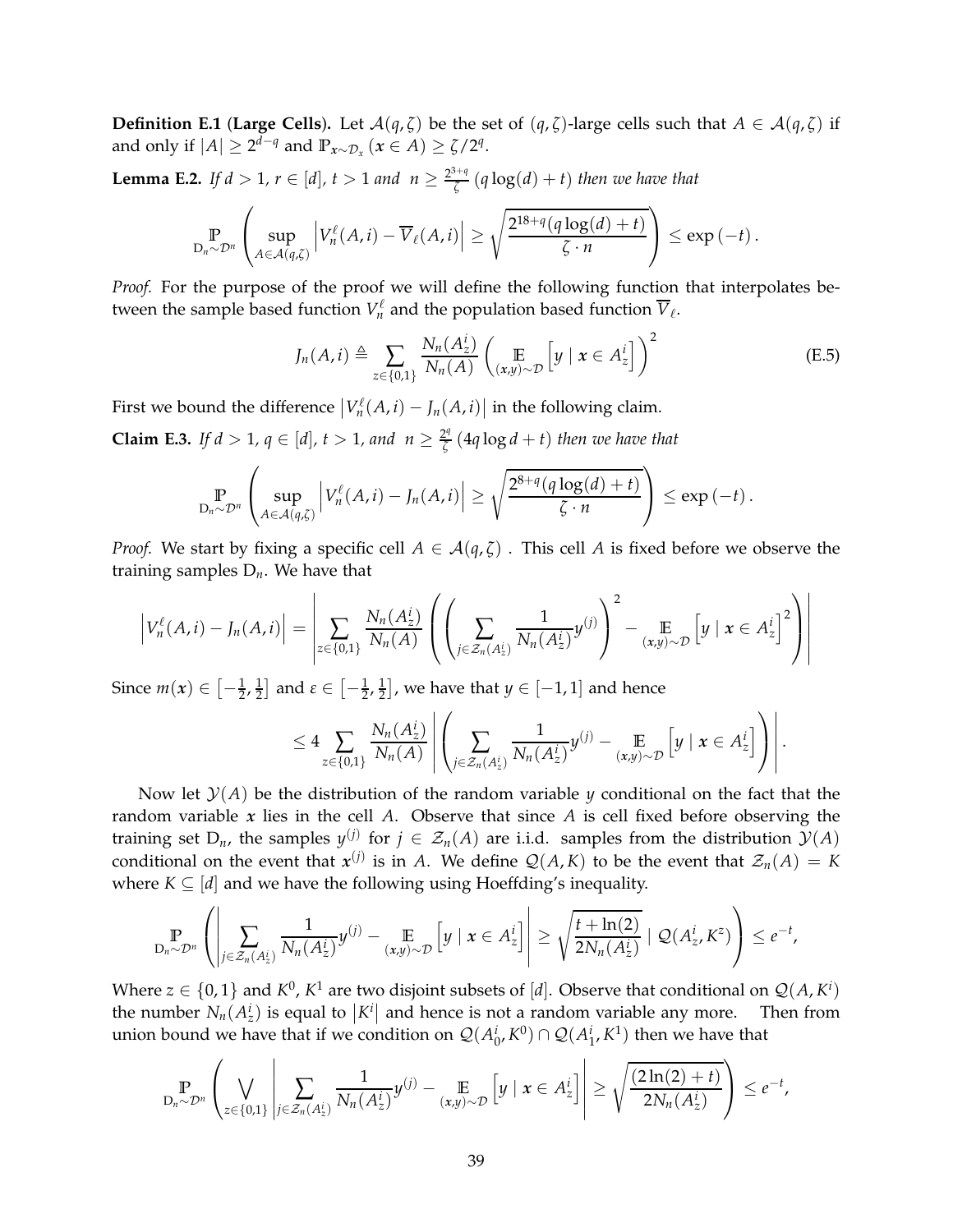where we dropped the condition on  $\mathcal{Q}(A_0^i, K^0) \cap \mathcal{Q}(A_1^i, K^1)$  from the above notation for simplicity of exposition. Hence we have the following which holds again if we condition on the event  $Q(A_0^i, K^0) \cap Q(A_1^i, K^1).$ 

$$
\mathbb{P}_{D_n \sim \mathcal{D}^n}\left(\left|V_n^{\ell}(A,i) - J_n(A,i)\right| \geq \frac{\sqrt{2(2\ln(2) + t)}\sum_{z \in \{0,1\}}\sqrt{N_n(A_z^i)}}{N_n(A)}\right) \leq \exp\left(-t\right). \tag{E.6}
$$

But we know that  $\sum_{z\in\{0,1\}}\left|N_n(A_z^i)\right|=N_n(A)$ , and also we have that the for any vector  $w\in\mathbb{R}^k$  it holds that  $||w||_1 \le \sqrt{k} ||w||_2$ . Therefore we have that

<span id="page-39-1"></span><span id="page-39-0"></span>
$$
\frac{\sum_{z\in\{0,1\}}\sqrt{N_n(A_z')}}{N_n(A)}\leq \sqrt{\frac{2}{N_n(A)}}.
$$

Now using this in inequality [\(E.6\)](#page-39-0) and taking the expectation over  $\mathcal{D}^n$  conditional on the event  $\mathcal{R}(A, k)$  that is equal to the event that  $N_n(A) = k$  and by the law of total expectation we get the following inequality for any possible cell *A*.

$$
\Pr_{D_n \sim \mathcal{D}^n} \left( \left| V_n^{\ell}(A,i) - J_n(A,i) \right| \geq \sqrt{\frac{4(2\ln(2)+t)}{k}} \mid \mathcal{R}(A,k) \right) \leq \exp\left(-t\right). \tag{E.7}
$$

Since *A* is a cell of size at least  $2^{d-q}$  we have that there exists a set  $Q_A \subseteq [d]$  with  $q_A = |Q_A| \leq q$ and a vector  $w_A \in \{0,1\}^{q_A}$  such that  $x \in A \Leftrightarrow x_{Q_A} = w_A$ . Therefore by the assumption that  $A \in \mathcal{A}(q,\zeta)$  we have that  $\mathbb{P}_x(x \in A) \geq \frac{\zeta}{2^d}$  $\frac{6}{24}$ . Hence from classical Chernoff bound for binary random variables we have that

$$
\mathbb{P}_{D_n \sim \mathcal{D}^n} \left( N_n(A) \leq \frac{n \cdot \zeta}{8 \cdot 2^q} \right) \leq \exp \left( -\frac{n \cdot \zeta}{2^q} \right) \tag{E.8}
$$

Then by combining  $(E.7)$  and  $E.8$  in the Bayes rule we get that

$$
\mathbb{P}_{D_n \sim \mathcal{D}^n} \left( \left| V_n^{\ell}(A, i) - J_n(A, i) \right| \geq \sqrt{\frac{32(2\ln(2) + t) \cdot 2^q}{\zeta \cdot n}} \right) \leq \exp\left( -t \right) + \exp\left( -\frac{n \cdot \zeta}{2^q} \right). \tag{E.9}
$$

It is also easy to see that the number of possible cells *A* with size at least 2*d*−*<sup>q</sup>* is at most 2*<sup>q</sup>* It is also easy to see that the number of possible cells A with size at least  $2^{n}$  is at most  $2^{n}$ .<br> $\left(\sum_{i=0}^{q} {d \choose i}\right)$  and hence  $|\mathcal{A}(q,\zeta)| \leq \left(\sum_{i=0}^{q} {d \choose i}\right)$ . Now using a union bound of (E.9) over all poss *i*=0 ( *d*  $\left\{ \begin{array}{l} d \ d \end{array} \right\}$  and hence  $|\mathcal{A}(q,\zeta)| \leq \left( \sum_{i=1}^q \zeta_i \right)$  $\binom{q}{i=0}$   $\binom{d}{i}$  $\binom{d}{i}$ ). Now using a union bound of [\(E.9\)](#page-39-3) over all possible cells  $A \in \mathcal{A}(q,\zeta)$  we get

$$
\Pr_{D_n \sim \mathcal{D}^n} \left( \sup_{A \in \mathcal{A}(q,\zeta)} \left| V_n^{\ell}(A,i) - J_n(A,i) \right| \ge \sqrt{\frac{32(2\ln(2) + t) \cdot 2^q}{\zeta \cdot n}} \right) \le
$$
\n
$$
\le \left( \sum_{i=0}^r \binom{d}{i} \right) \left( \exp\left(-t\right) + \exp\left(-\frac{n \cdot \zeta}{2^q}\right) \right). \tag{E.10}
$$

<span id="page-39-3"></span><span id="page-39-2"></span> $\Box$ 

Finally using  $\log\left(\sum_i^q$ *i*=0 ( *d*  $\binom{d}{i}$   $\leq (q+1)\log(d\cdot q)$  and since  $d>1$ , the claim follows.

Next we bound the difference  $\big| J_n(A,i) - \overline{V}_{\ell}(A,i) \big|$ .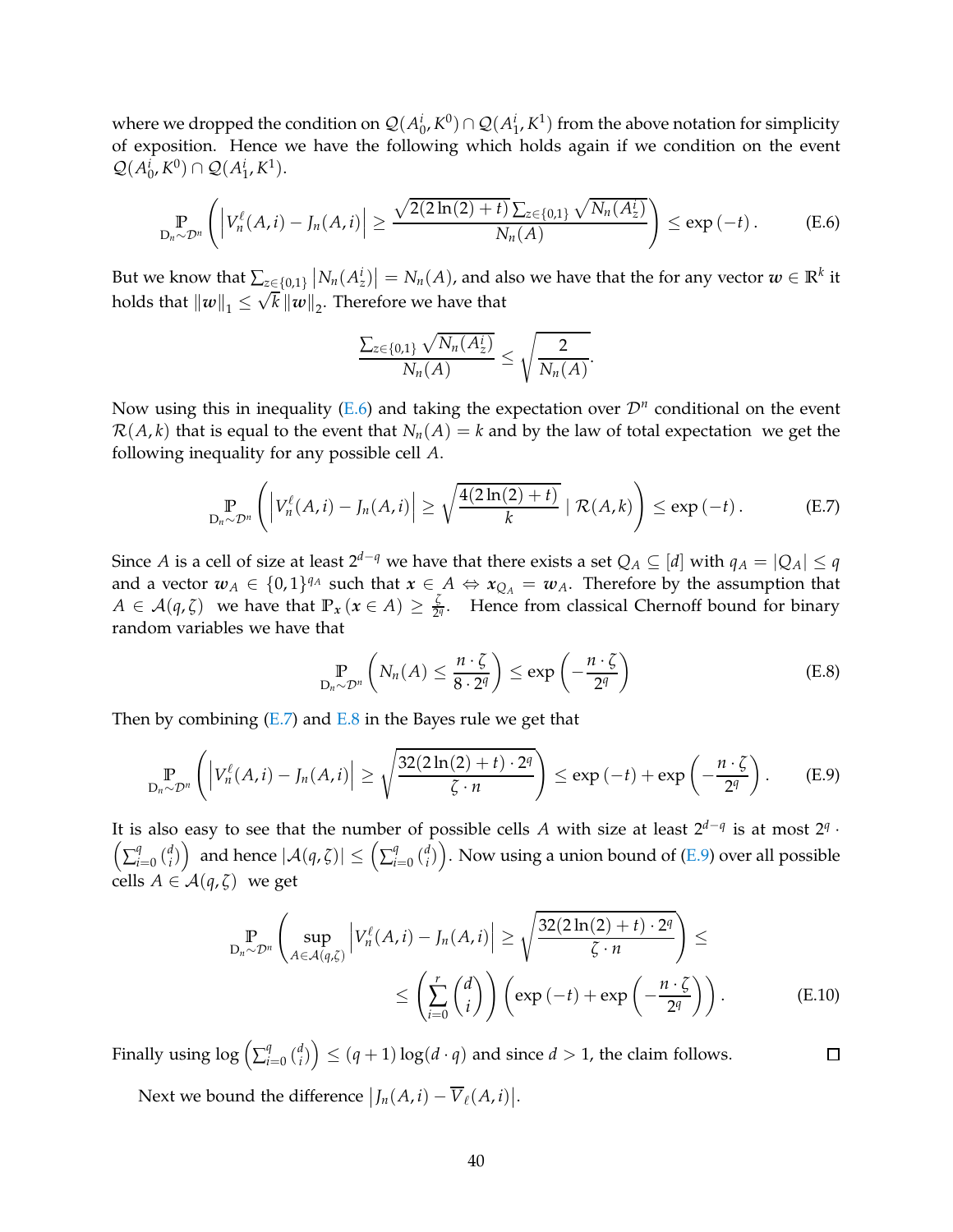<span id="page-40-0"></span>**Claim E.4.** *If*  $d > 1$ *,*  $r \in [d]$ *,*  $t > 1$ *, and*  $n \geq \frac{2^q}{\zeta}$ *ζ* (4*q* log *d* + *t*) *then we have that*

$$
\Pr_{D_n \sim \mathcal{D}^n} \left( \sup_{A \in \mathcal{A}(q,\zeta)} |J_n(A,i) - \overline{V}_{\ell}(A,i)| \ge \sqrt{\frac{2^{10+q} \cdot (q \log(d) + t)}{n \cdot \zeta}} \right) \le \exp(-t).
$$

*Proof.* Since the error distribution has zero mean, i.e.  $\mathbb{E}[\varepsilon] = 0$ , we have that

$$
\left(\mathop{\mathbb{E}}_{(x,y)\sim\mathcal{D}}[y \mid x \in A]\right)^2 = \left(\mathop{\mathbb{E}}_{x}[m(x) \mid x \in A]\right)^2 \triangleq M(A)
$$

and hence

$$
\left|J_n(A,i) - \overline{V}_{\ell}(A,i)\right| \leq \sum_{z \in \{0,1\}} \left|\frac{N_n(A_z^i)}{N_n(A)} - \mathbb{P}\left(x \in A_z^i \mid x \in A\right)\right| \left(\mathbb{E}_{(x,y) \sim \mathcal{D}}\left[y \mid x \in A_z^i\right]\right)^2
$$
  

$$
\leq 4 \sum_{z \in \{0,1\}} \left|\frac{N_n(A_z^i)}{N_n(A)} - \mathbb{P}\left(x \in A_z^i \mid x \in A\right)\right|.
$$

Now from Hoeffding bound we have that

$$
\Pr_{D_n \sim \mathcal{D}^n} \left( \left| \frac{N_n(A_z^i)}{k} - \Pr_{\mathbf{x}} \left( \mathbf{x} \in A_z^i \mid \mathbf{x} \in A \right) \right| \geq t \mid N_n(A) = k \right) \leq \exp(-2 \cdot k \cdot t^2)
$$

excluding the case  $N_n(A) \leq \frac{n \cdot \zeta}{16 \cdot 2}$  $\frac{n \cdot \zeta}{16 \cdot 2^q}$  and taking expectation of both sides we get that

$$
\mathbb{P}_{D_n \sim \mathcal{D}^n} \left( \left| \frac{N_n(A_2^i)}{N_n(A)} - \mathbb{P}_{x} \left( x \in A_2^i \mid x \in A \right) \right| \geq t \right) \leq \mathbb{E}_{D_n \sim \mathcal{D}^n} \left[ \exp \left( -2t^2 \cdot N_n(A) \right) \mid N_n(A) > \frac{n \cdot \zeta}{16 \cdot 2^q} \right] + \\ + \mathbb{P}_{D_n \sim \mathcal{D}^n} \left( N_n(A) \leq \frac{n \cdot \zeta}{16 \cdot 2^q} \right)
$$

now we can use  $(E.8)$  to get that

$$
\mathop{\mathbb{P}}_{D_n \sim \mathcal{D}^n} \left( \left| \frac{N_n(A_z^i)}{N_n(A)} - \mathop{\mathbb{P}}_{x} \left( x \in A_z^i \mid x \in A \right) \right| \geq \sqrt{\frac{8 \cdot 2^q \cdot t}{n \cdot \zeta}} \right) \leq \exp(-t) + \exp\left(-\frac{n \cdot \zeta}{2^q}\right)
$$

Finally if we apply the union bound over all possible cells *A* ∈ *A*(*q*, *ζ*) together with the as-<br>sumption that *n* >  $\frac{2^q}{7}$  (*Aq* log *d* + *t*), the claim follows. sumption that  $n \geq \frac{2^q}{\zeta}$  $\frac{Z_1}{\zeta}$  (4*q* log *d* + *t*), the claim follows.

If we combine Claim [E.3](#page-38-0) and [E.4,](#page-40-0) the lemma follows.

We are now ready to prove that the bias of every tree that is constructed by Algorithm [2](#page-9-0) is small under the Assumption [4.1.](#page-8-0) We start by proving the finite sample analogues of Lemma  $A.6$ . First we provide a relaxed version of the Definition [A.5](#page-18-1) and a version with finite samples.

 $\Box$ 

<span id="page-40-1"></span>**Definition E.5.** Given a partition  $P$  and a cell  $A$  of  $P$ , a positive number  $\eta$  and a training set  $D_n$ , we define the sets  $\mathcal{L}_n^{\eta}(A) = \{i \in [d] \mid V_n^{\ell}\}$  $V_n^{\ell}(A,i) - V_n^{\ell}$ *n*<sup> $\ell$ </sup><sub>*n*</sub>(*A*)  $>$  *η*} and *L<sup><i>n*</sup></sup>(*A*) = {*i* ∈ [*d*] |  $\overline{V}_{\ell}(A, i) - \overline{V}_{\ell}(A) > \eta$ . Similarly, when  $\eta = 0$  we use the simpler notation  $\mathcal{L}_n(A)$  and  $\mathcal{L}(A)$ .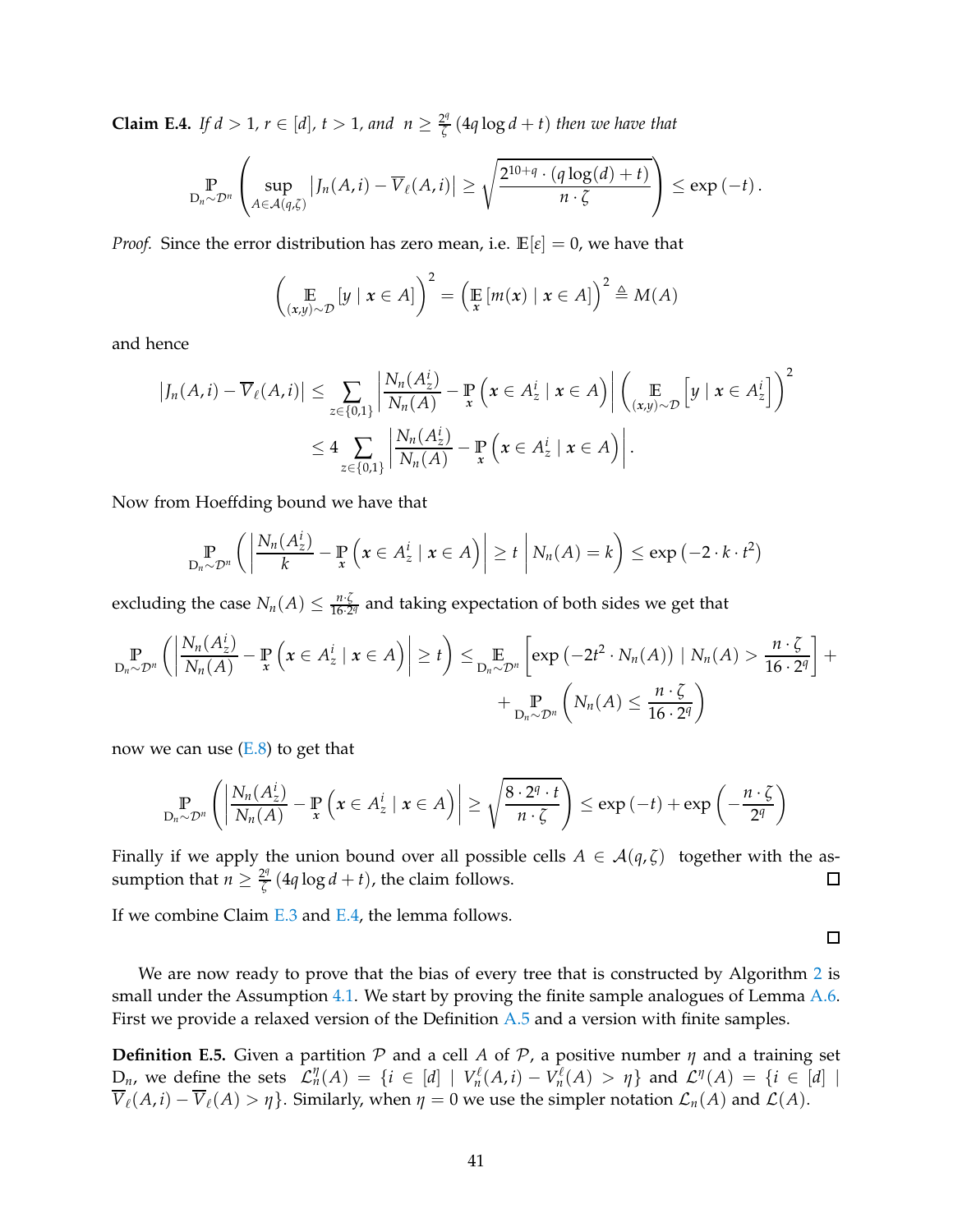Since  $V_n$  is monotone decreasing with respect to P, we have that  $V_n(\mathcal{P}, A, i) \geq V_n(\mathcal{P})$ . Hence given  $P$ ,  $A$  the Algorithm [2](#page-9-0) chooses the direction  $i$  that maximizes the positive quantity *V*<sup>n</sup>(P, *A*, *i*) − *V*<sub>n</sub>(P). So the bad event is that for all  $j \in [d]$ ,  $V_n(P, A, i) - V_n(P) \geq V_n(P, A, i) - V_n(P)$ *V<sub>n</sub>*( $\mathcal{P}$ ) but  $\overline{V}(\mathcal{P}, A, i) - \overline{V}(\mathcal{P}) = 0$  and there exists a  $k \in [d]$  such that  $\overline{V}(\mathcal{P}, A, k) - \overline{V}(\mathcal{P}) > 0$ . A relaxed version of this bad event can be described using the Definition  $E.5$ . In this language the bad event is that the index  $i \in [d]$  that the Algorithm [2](#page-9-0) chooses to split does not belong to  $\mathcal{L}^{\eta}(\mathcal{P}, A)$  although  $\mathcal{L}^{\eta}(\mathcal{P}, A) \neq \emptyset$ . We bound the probability of this event in the next lemma.

<span id="page-41-0"></span>**Lemma E.6.** *If d* > 1,  $r \in [d]$ ,  $t > 1$ , and  $n \ge \frac{2^{3+q}}{\zeta}$ *ξ* (*q* log(*d*) + *t*) *and let*  $η = \sqrt{\frac{2^{18+q}(q\log(d)+t)}{\zeta \cdot n}}$  $\frac{\log(u)+i}{\zeta \cdot n}$  then we *have that*

$$
\mathop{\mathbb{P}}_{D_n \sim \mathcal{D}^n} \left( \bigvee_{A \in \mathcal{A}(q,\zeta)} \left( \left( \operatorname{argmax}_{i \in [d]} V_n^{\ell}(A,i) \right) \notin \mathcal{L}(A) \mid \mathcal{L}^{2\eta}(A) \neq \emptyset \right) \right) \leq 2 \exp(-t)
$$

*Proof.* Directly applying Lemma [E.2](#page-38-1) to Definition [E.5](#page-40-1) we have that

$$
\mathbb{P}_{D_n \sim \mathcal{D}^n} \left( \bigvee_{i, A \in \mathcal{A}(q, \zeta)} \left( i \in \mathcal{L}_n^{\eta}(A) \mid i \notin \mathcal{L}(A) \right) \right) \le \exp(-t), \tag{E.11}
$$

where  $\eta = \sqrt{\frac{2^{18+q}(q \log(d)+t)}{\zeta \cdot n}}$  $\frac{\log(d) + t}{\zeta \cdot n}$  and  $n \geq \frac{2^{3+q}}{\zeta}$  $\frac{f_{\overline{f}}(f)}{\zeta}(q \log(d) + t)$ . Similarly we have that

$$
\Pr_{D_n \sim \mathcal{D}^n} \left( \bigvee_{i, A \in \mathcal{A}(q, \zeta)} \left( i \notin \mathcal{L}_n^{\eta}(A) \mid i \in \mathcal{L}^{2\eta}(A) \right) \right) \le \exp(-t). \tag{E.12}
$$

If we combine the above inequalities we get that there is a very small probability that there exists an index  $i \in \mathcal{L}^{2\eta}(A)$  but an index  $j \notin \mathcal{L}(A)$  is chosen instead. This is summarized in the following inequality

$$
\mathbb{P}_{D_n \sim \mathcal{D}^n} \left( \bigvee_{A \in \mathcal{A}(q,\zeta)} \left( \left( \operatorname{argmax}_{i \in [d]} V_n^{\ell}(A,i) \right) \notin \mathcal{L}(A) \mid \mathcal{L}^{2\eta}(A) \neq \emptyset \right) \right) \leq 2 \exp(-t) \tag{E.13}
$$

and the lemma follows.

<span id="page-41-1"></span>**Lemma E.7.** For every partition  $P$ , under the Assumption [4.1,](#page-8-0) if for every  $A \in P$  it holds that  $\mathcal{L}^{\eta}(A) =$ ∅*, then*

$$
\mathop{\mathbb{E}}_{x \sim \mathcal{D}_x} \left[ \left( m(x) - \mathop{\mathbb{E}}_{z \sim \mathcal{D}_x} [m(z) \mid z \in \mathcal{P}(x)] \right)^2 \right] \leq C \cdot \eta \cdot \mathop{\mathbb{E}}_{x \in \mathcal{D}_x} [|\mathcal{L}(\mathcal{P}(x))|].
$$

*Proof.* We define  $\overline{P}$  to be the partition where all the cells contain only one element of the space, that is  $\overline{\mathcal{P}} = \{ \{x\} \mid x \in \{0,1\}^d \}$ . We then know that  $\overline{L}(\overline{\mathcal{P}}) = 0$ . Let  $\mathcal{P}'$  be the refinement of  $\mathcal{P}$ where every cell *A* of *P* has been split with respect to all the coordinates  $\mathcal{R}(A;P)$ . We first prove that  $L(\mathcal{P}') = 0$ . If this is not the case then there exists a cell *A* and a direction  $i \notin \mathcal{R}(A; \mathcal{P})$  such that  $\overline{L}(\mathcal{P}', A, i) - \overline{L}(\mathcal{P}') < 0$ . But because of the Assumption [4.1](#page-8-0) and item (4.) of Lemma [A.4](#page-17-2) we have that

$$
C \cdot (\overline{L}(\mathcal{P}, A, i) - \overline{L}(\mathcal{P})) \leq \overline{L}(\mathcal{P}', A, i) - \overline{L}(\mathcal{P}') < 0
$$

 $\Box$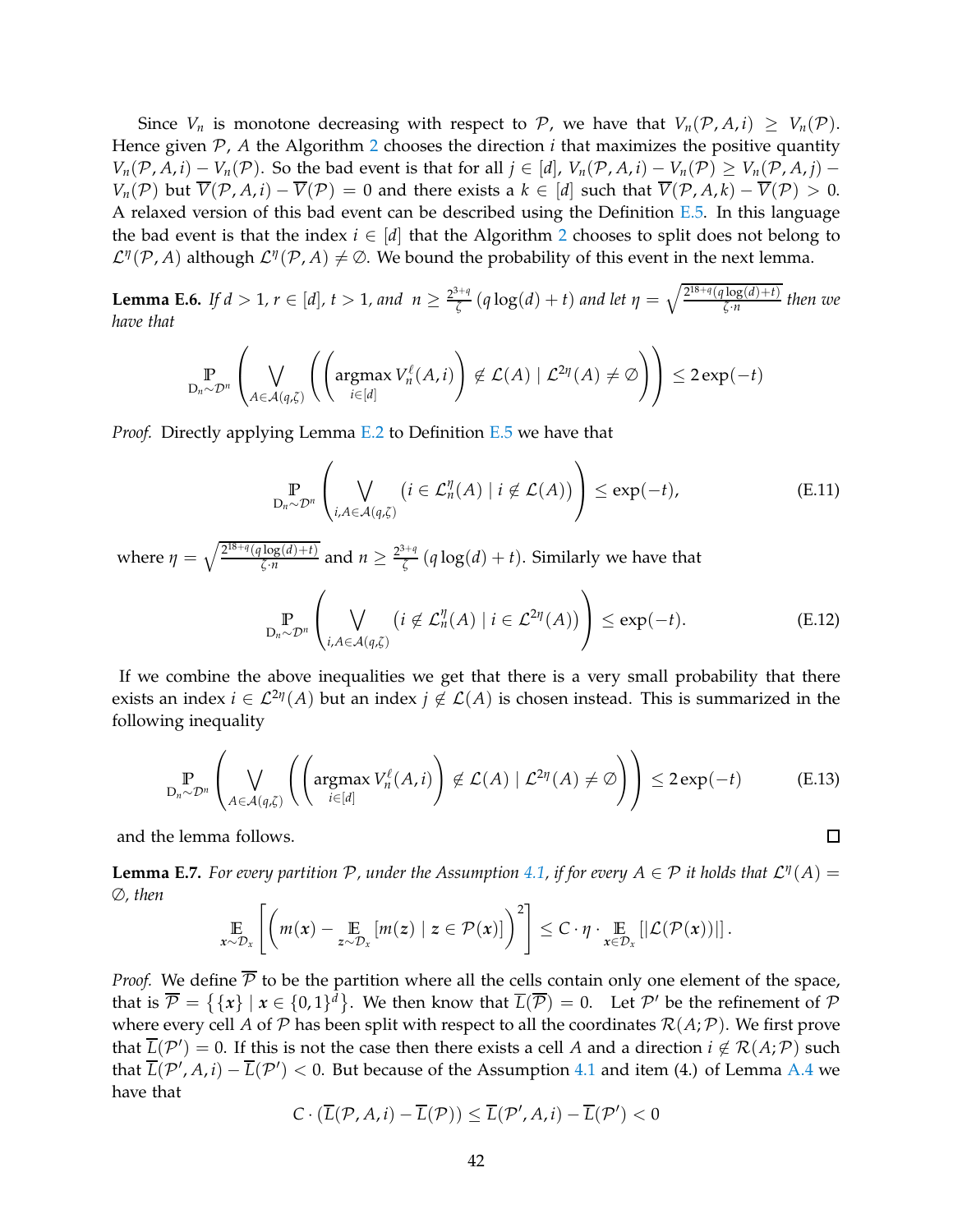which contradicts the assumption that  $i \notin \mathcal{R}(A; \mathcal{P})$ .

Now assume that  $\mathcal{L}^{\eta}(A) = \emptyset$  and for the sake of contradiction also assume that  $\overline{L}_{\ell}(A) >$  $C \cdot \eta \cdot |\mathcal{L}(A)|$ . Let  $\{r_1, \ldots, r_k\}$  be an arbitrary enumeration of the set  $\mathcal{L}(A)$ . From the argument before we have that  $\overline{L}_{\ell}(A,\mathcal{L}(A)) = 0$  hence there exists an element  $r_i$  of  $\mathcal{L}(A)$  such that

$$
\overline{L}_{\ell}(A, \{r_1, \ldots, r_{j-1}\}) - \overline{L}_{\ell}(A, \{r_1, \ldots, r_j\}) > C \cdot \eta,
$$

otherwise we would immediately have  $\overline{L}_{\ell}(A) \leq C \cdot \eta \cdot |\mathcal{L}(A)|$ . But because of the diminishing returns property of  $\overline{L}(\cdot)$  we have that

$$
C\cdot (\overline{L}_{\ell}(A)-\overline{L}_{\ell}(A,r_j))\geq \overline{L}_{\ell}(A,\{r_1,\ldots,r_{j-1}\})-\overline{L}_{\ell}(A,\{r_1,\ldots,r_j\})>C\cdot \eta,
$$

but this last inequality implies  $r_j \in \mathcal{L}^{\eta}(A)$  which contradicts with our assumption that  $\mathcal{L}^{\eta}(A)$  =  $\emptyset$ . Hence  $\overline{L}_{\ell}(A)$  ≤ *C* ⋅ *η* ⋅ |  $\mathcal{L}(A)$ | and if we take expectation over *x*, the lemma follows.  $\Box$ 

Finally we need one more Lemma to handle the case where Assumption [4.2](#page-8-2) holds.

<span id="page-42-0"></span>**Lemma E.8.** *If d* > 1,  $r \in [d], t > 1$ , assume that m is  $(\beta, r)$ -strongly partition sparse with relevant features R as per Assumption [4.2](#page-8-2) and let  $n \geq \frac{2^{3+q}}{\zeta}$  $\frac{d^{n+q}}{\zeta}(q \log(d) + t)$  *and*  $n \geq \frac{2^{18+q}(q \log(d)+t)}{\zeta \cdot \beta^2}$ *ζ*·*β* 2 *then we have that*

$$
\mathop{\mathbb{P}}_{D_n \sim \mathcal{D}^n} \left( \bigvee_{A \in \mathcal{A}(q,\zeta)} \left( \left( \operatorname{argmax}_{i \in [d]} V_n^{\ell}(A,i) \right) \notin R \mid R \setminus \mathcal{I}(A) \neq \emptyset \right) \right) \leq 2 \exp(-t)
$$

*Proof.* Directly applying Lemma [E.2](#page-38-1) to Definition [E.5](#page-40-1) we have that

$$
\mathbb{P}_{D_n \sim \mathcal{D}^n} \left( \bigvee_{i, A \in \mathcal{A}(q, \zeta)} \left( i \in \mathcal{L}_n^{\eta}(A) \mid i \notin \mathcal{L}(A) \right) \right) \le \exp(-t), \tag{E.14}
$$

where  $\eta = \sqrt{\frac{2^{26+q}(q \log(d)+t)}{\zeta \cdot n}}$  $\frac{\log(d) + t}{\zeta \cdot n}$  and  $n \geq \frac{2^{3+q}}{\zeta}$  $\frac{f_{\tau,\eta}}{\zeta}(q \log(d) + t)$ . Similarly we have that

$$
\mathbb{P}_{D_n \sim \mathcal{D}^n} \left( \bigvee_{i, A \in \mathcal{A}(q, \zeta)} \left( i \notin \mathcal{L}_n^{\eta}(A) \mid i \in \mathcal{L}^{2\eta}(A) \right) \right) \le \exp(-t). \tag{E.15}
$$

 $\Box$ 

If we combine the above inequalities with Assumption [4.2](#page-8-2) the lemma follows.

<span id="page-42-1"></span>**Theorem E.9.** Let  $D_n$  be i.i.d. samples from the non-parametric regression model  $y = m(x) + \varepsilon$ , where  $m(x)$  ∈ [−1/2, 1/2],  $\varepsilon \sim \mathcal{E}$ ,  $\mathbb{E}_{\varepsilon \sim \mathcal{E}}[\varepsilon] = 0$  and  $\varepsilon \in [-1/2, 1/2]$  *with m an r-sparse function. Let also*  $\mathcal{P}_n$ *be the partition that Algorithm [2](#page-9-0) returns. Then the following statements hold:*

*1. Let q* =  $\frac{Cr}{Cr+3}(\log(n) - \log(\log(d/\delta)))$  *and assume that the approximate diminishing returns Assumption* [4.1](#page-8-0) *holds.* Moreover if we set the number of nodes t such that  $log(t) \geq q$ , and if we *have number of samples n*  $\geq \Omega(\log(d/\delta))$  *then it holds that* 

$$
\mathbb{P}_{D_n \sim \mathcal{D}^n} \left( \mathop{\mathbb{E}}_{x \sim \mathcal{D}_x} \left[ \left( m(x) - \mathop{\mathbb{E}}_{z \sim \mathcal{D}_x} \left[ m(z) \mid z \in \mathcal{P}_n(x) \right] \right)^2 \right] > \tilde{\Omega} \left( C \cdot r \cdot \frac{C \cdot r + 3}{\sqrt{\frac{\log(d/\delta)}{n}}} \right) \right) \leq \delta.
$$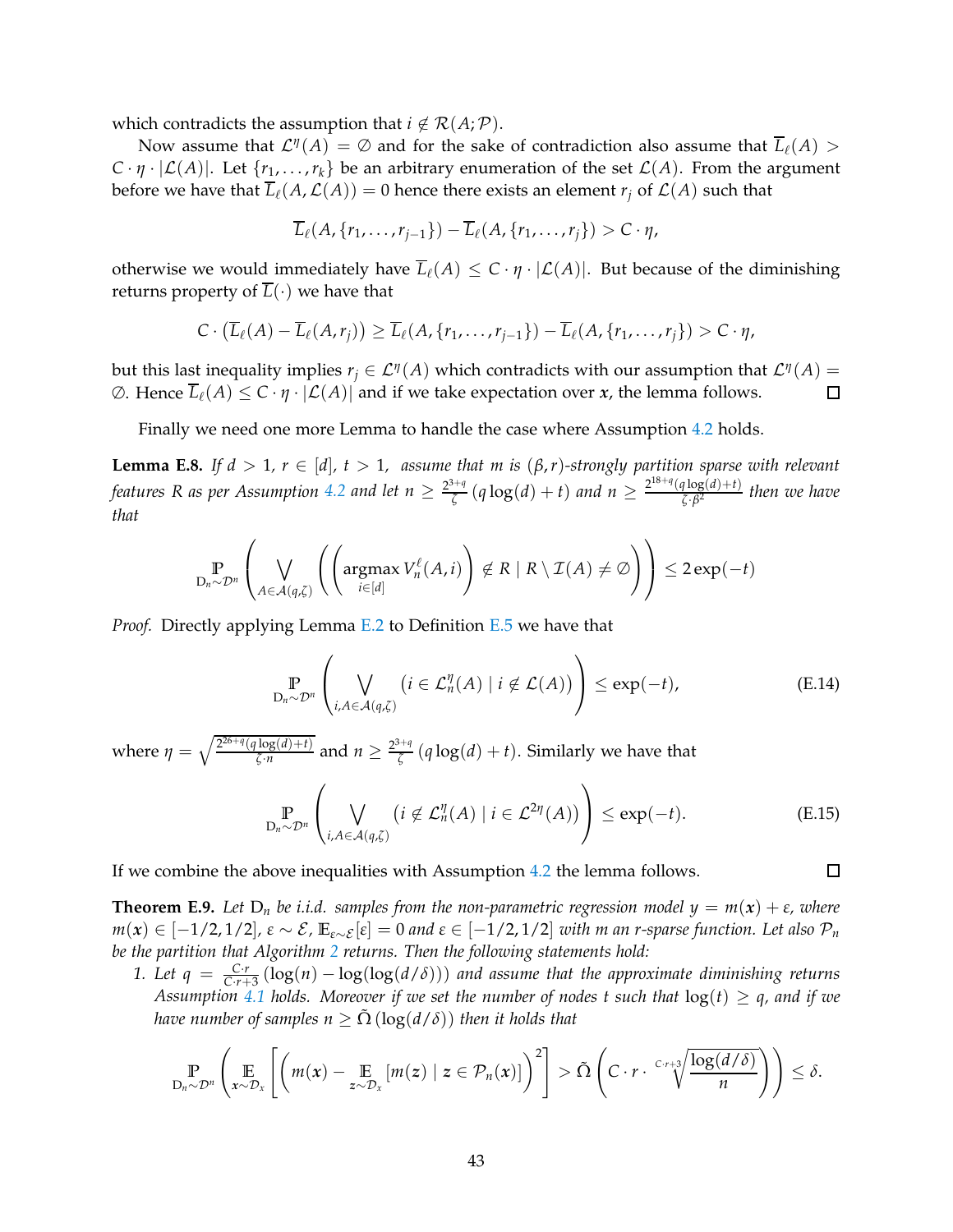*2. Suppose that the distribution* D*<sup>x</sup> is a product distribution (see Assumption [2.2\)](#page-3-0) and that the Assumption* [4.1](#page-8-0) *holds. Moreover if*  $log(t) \geq r$ *, then it holds that* 

$$
\mathbb{P}_{D_n \sim \mathcal{D}^n} \left( \mathop{\mathbb{E}}_{x \sim \mathcal{D}_x} \left[ \left( m(x) - \mathop{\mathbb{E}}_{z \sim \mathcal{D}_x} \left[ m(z) \mid z \in \mathcal{P}_n(x) \right] \right)^2 \right] > \tilde{\Omega} \left( \sqrt[3]{C^2 \cdot \frac{2^r \cdot \log(d/\delta)}{n}} \right) \right) \leq \delta.
$$

*3. Suppose that the distribution*  $D_x$  *is a product distribution (see Assumption [2.2\)](#page-3-0), that is also*  $(\zeta, r)$ -*lower bounded (see Assumption [4.3\)](#page-8-1)* and that the Assumption [4.1](#page-8-0) holds. Moreover if  $log(t) \geq r$ , *then it holds that*

$$
\mathop{\mathbb{P}}_{D_n \sim \mathcal{D}^n} \left( \mathop{\mathbb{E}}_{x \sim \mathcal{D}_x} \left[ \left( m(x) - \mathop{\mathbb{E}}_{z \sim \mathcal{D}_x} \left[ m(z) \mid z \in \mathcal{P}_n(x) \right] \right)^2 \right] > \tilde{\Omega} \left( C \cdot \sqrt{\frac{2^r \cdot \log(d/\delta)}{\zeta \cdot n}} \right) \right) \leq \delta.
$$

*4. Suppose that m is* (*β*,*r*)*-strongly partition sparse (see Assumption [4.2\)](#page-8-2) and that* D*<sup>x</sup> is* (*ζ*,*r*)*-lower bounded (see Assumption [4.3\)](#page-8-1). If*  $n \ge \tilde{\Omega} \left( \frac{2^r (\log(d/\delta))}{\zeta \cdot \beta^2} \right)$  $\frac{\log(d/\delta)}{\zeta \cdot \beta^2}$ ), and  $\log(t) \geq r$ , then we have

$$
\mathop{\mathbb{P}}_{D_n \sim \mathcal{D}^n} \left( \mathop{\mathbb{E}}_{x \sim \mathcal{D}_x} \left[ \left( m(x) - \mathop{\mathbb{E}}_{z \sim \mathcal{D}_x} \left[ m(z) \mid z \in \mathcal{P}_n(x) \right] \right)^2 \right] > 0 \right) \le \delta.
$$

*Proof.* When the value of level changes, then the algorithm considers separately every cell *A* in  $\mathcal{P}_{\text{level}}$ . For every such cell *A* it holds that  $\overline{L}_{\ell}(A,R) = 0$  and hence  $\overline{V}_{\ell}(A,R) \triangleq V^*(A)$  is maximized. Since  $m(x) \in [-1, 1]$  it holds that the maximum value of  $V_{\ell}$  is 1. Now let  $\{i_1, \ldots, i_r\}$ be an arbitrary enumeration of *R* and let  $R_j = \{i_1, \ldots, i_j\}$ . Then by adding and subtracting terms of the form  $\overline{V}_\ell(A, R_i)$  we have the following equality

$$
(\overline{V}_{\ell}(A,R)-\overline{V}_{\ell}(A,R_{r-1}))+\cdots+(\overline{V}_{\ell}(A,R_2)-\overline{V}_{\ell}(A,i_1))+\overline{V}_{\ell}(A,i_1)=V^*(A).
$$

From Assumption [4.1](#page-8-0) we have that

$$
(\overline{V}_{\ell}(A,i_r)-\overline{V}_{\ell}(A))+\cdots+(\overline{V}_{\ell}(A,i_2)-\overline{V}_{\ell}(A))+(\overline{V}_{\ell}(A,i_1)-\overline{V}_{\ell}(A))\geq \frac{V^*(A)-\overline{V}_{\ell}(A)}{C}
$$

which implies

$$
\max_{j\in[r]} \left( \overline{V}_{\ell}(A,i_j) - \overline{V}_{\ell}(A) \right) \geq \frac{V^*(A) - \overline{V}_{\ell}(A)}{C \cdot r}.
$$

Let  $i_A^{\text{level}}$  be the coordinate that the algorithm chose to split at cell *A* at level level. Now from the greedy criterion that Algorithm [2](#page-9-0) uses to pick the next coordinate to split on, we have that  $i_A^{\text{level}}$  was at least as good as the best of the coordinates in *R* with respect to  $V_n^{\ell}$  $\int_{n}^{\ell}$ . If we set  $\zeta = \tilde{\Theta} \left( \sqrt{\frac{C \cdot r + 3}{n}} \frac{\log(d/\delta)}{n} \right)$ *n*  $\int$ ,  $q = \frac{C \cdot r}{C \cdot r + 3} \left( \log(n) - \log(\log(d/\delta)) \right)$  and  $\zeta = \tilde{\Theta} \left( \sqrt{\frac{C \cdot r + 2}{\zeta \cdot n}} \right)$ *ζ*·*n* and use Lemma [E.2](#page-38-1) we get that if  $n \ge \tilde{\Omega}(\log(d/\delta))^2$  $n \ge \tilde{\Omega}(\log(d/\delta))^2$  and if  $\mathbb{P}_{x \sim \mathcal{D}_x}(x \in A) \ge \zeta/2^q$  then it holds with probability at least  $1 - \delta$  that

$$
\overline{V}_{\ell}\left(A, i_A^{\text{level}}\right) \ge \overline{V}_{\ell}(A) + \frac{V^*(A) - \overline{V}_{\ell}(A)}{C \cdot r} - 3\xi
$$

<span id="page-43-0"></span><sup>2</sup>This condition is necessary to guarantee that we have enough number of samples *n* to make the splits that are necessary for the *q* splits of every path of the tree.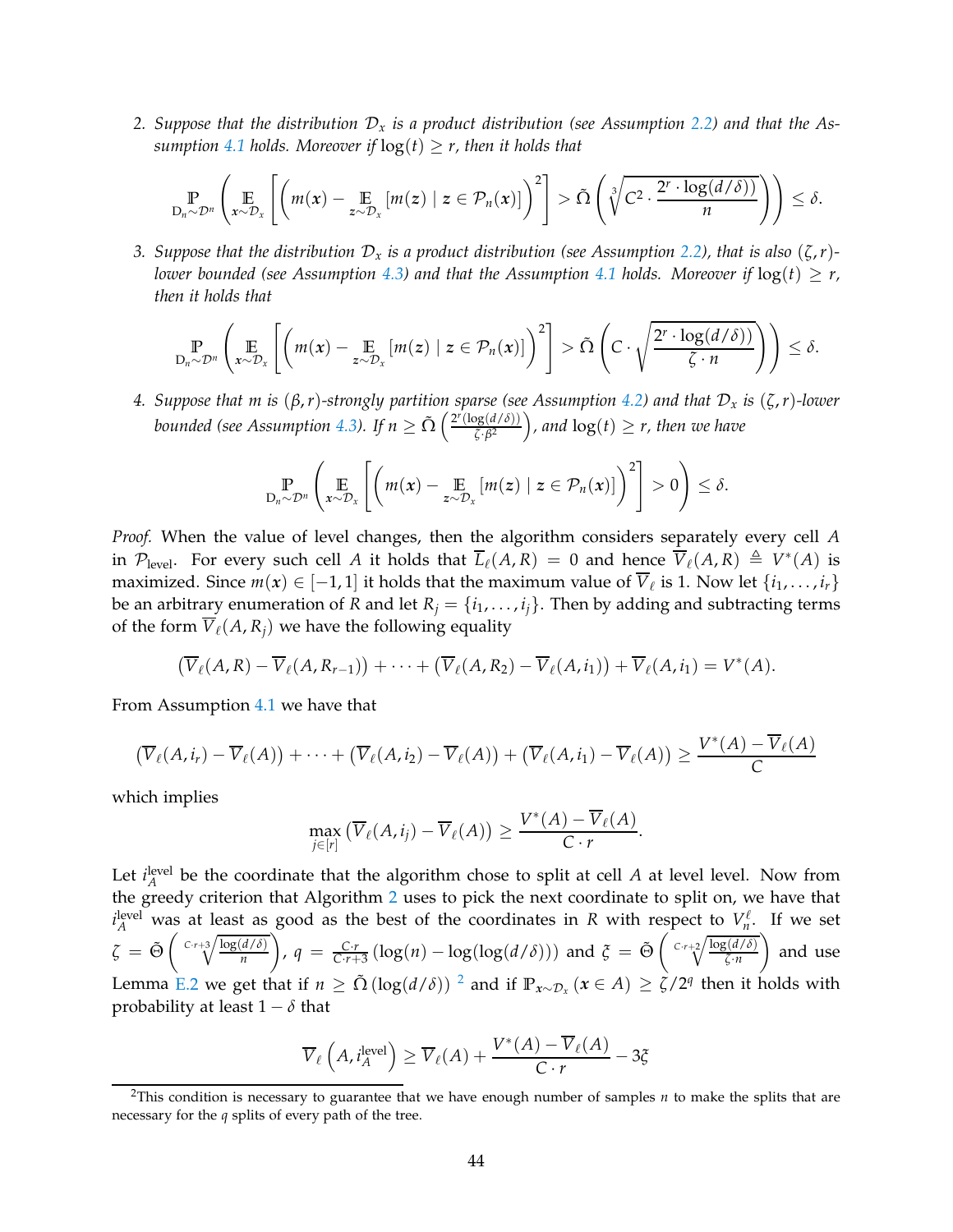which in turn because  $L^*(A) \triangleq \overline{L}_{\ell}(A,R) = 0$  implies that

<span id="page-44-0"></span>
$$
\overline{L}_{\ell}\left(A, i_A^{\text{level}}\right) \le \overline{L}_{\ell}(A)\left(1 - \frac{1}{C \cdot r}\right) + 3\xi. \tag{E.16}
$$

We fix  $\mathcal{Q}_{\text{level}}$  to be the partition  $\mathcal{P}_{\text{level}}$  of  $\{0,1\}^d$  when level changed. Also we define  $\mathcal U$  to be the set of cells *A* in  $Q_{\text{level}}$  such that  $\mathbb{P}_{x \sim \mathcal{D}_x}(x \in A) \ge \zeta/2^q$  and  $\mathcal V$  the rest of the cells *A* in  $Q_{\text{level}}$ . Then because of  $E.16$  and Lemma [A.4](#page-17-2) it holds that

$$
\overline{L}(\mathcal{Q}_{\text{level}+1}) = \sum_{A \in \mathcal{Q}_{\text{level}}} \mathbb{P}_{x \sim \mathcal{D}_x}(\mathbf{x} \in A) \overline{L}_{\ell} (A, i_A^{\text{level}}) + 3\xi
$$
\n
$$
= \sum_{A \in \mathcal{U}} \mathbb{P}_{x \sim \mathcal{D}_x}(\mathbf{x} \in A) \overline{L}_{\ell} (A) \left(1 - \frac{1}{C \cdot r}\right) + \sum_{A \in \mathcal{V}} \mathbb{P}_{x \sim \mathcal{D}_x}(\mathbf{x} \in A) \overline{L}_{\ell} (A, i_A^{\text{level}}) + 3\xi
$$
\n
$$
\leq \overline{L}(\mathcal{Q}_{\text{level}}) \left(1 - \frac{1}{C \cdot r}\right) + \frac{\zeta}{2^q} \sum_{A \in \mathcal{V}} \overline{L}_{\ell} (A, i_A^{\text{level}}) + 3\xi
$$
\n
$$
\leq \overline{L}(\mathcal{Q}_{\text{level}}) \left(1 - \frac{1}{C \cdot r}\right) + 3\xi + \zeta.
$$

Inductively and using the fact that  $m(x) \in [-1,1]$ , we get that

$$
\overline{L}\left(\mathcal{Q}_{\text{level}}\right) \leq \overline{L}\left(\mathcal{P}_0\right) \left(1 - \frac{1}{C \cdot r}\right)^{\text{level}} + \left(\xi + \zeta\right) \cdot \text{level} \leq \left(1 - \frac{1}{C \cdot r}\right)^{\text{level}} + \left(\xi + \zeta\right) \cdot \text{level.} \tag{E.17}
$$

Finally if we set  $\eta = \xi + \zeta = \Theta(\xi)$  from the choice of *t* we have that level  $\geq C \cdot r \ln(1/\eta)$  and hence when level is exactly equal to  $C \cdot r \ln(1/\eta)$ , it holds that  $\overline{L}(\mathcal{Q}_{\text{level}}) \leq 3 \cdot C \cdot r \ln(1/\eta) \eta$ . Now from the monotonicity of the  $\overline{L}$  function with respect to  $\mathcal{Q}_{level}$  we have that for any level  $\geq$ *C r* ln  $(1/\eta)$  it holds that  $L(Q_{level}) \leq 3 \cdot C \cdot r \ln(1/\eta) \eta$  and the first part of the theorem follows.

For the second part of the theorem we use Lemma [E.6](#page-41-0) and we have that at every step either the algorithm, if  $A \in \mathcal{A}(r,\zeta)$  then we chose to split with respect to a direction  $i \in \mathcal{L}(A)$  or  $\mathcal{L}^{\eta}(A) = \emptyset$  for  $\eta = \sqrt{\frac{2^{18+r}(r\log(d)+t)}{\zeta \cdot n}}$  $\frac{\log(u)+i}{\zeta \cdot n}$ . Because of our assumption that *m* is *r*-sparse and because we assume that the features are distributed independently we have that at any step  $|\mathcal{L}(A)| \leq r$ . Hence at *r* levels it has to be that for every cell  $A \in \mathcal{A}(r,\zeta) \cap \mathcal{P}_n$ , it holds that  $\mathcal{L}^{\eta}(A) = \emptyset$ . Let now *U* be the cells  $A \in \mathcal{P}_n$  such that  $A \in \mathcal{A}(r,\zeta)$ , and let *V* be the rest of the cells in  $\mathcal{P}_n$ . Then using Lemma [E.7](#page-41-1) we have that

$$
\overline{L}(\mathcal{P}_n) = \sum_{A \in \mathcal{U}} \Pr_{x \sim \mathcal{D}_x} (\mathbf{x} \in A) \cdot \overline{L}_{\ell}(A) + \sum_{A \in \mathcal{V}} \Pr_{x \sim \mathcal{D}_x} (\mathbf{x} \in A) \cdot \overline{L}_{\ell}(A)
$$
\n
$$
\leq C \cdot \eta \cdot r + \zeta
$$

now setting  $\zeta = (C \cdot r)^{2/3} \sqrt[3]{\frac{2^{18+r}(r \log(d) + t)}{n}}$  we get

$$
\overline{L}(\mathcal{P}_n)\leq 2\zeta
$$

and since  $\overline{L}(\mathcal{P})$  is a monotone function, the second part of the theorem follows.

For the third part of the theorem we use Lemma [E.6](#page-41-0) and we have that at every step either the algorithm chose to split with respect to a direction  $i \in \mathcal{L}(A)$  or  $\mathcal{L}^{\eta}(A) = \emptyset$  for  $\eta = \sqrt{\frac{2^{18+r}(r \log(d)+t)}{\zeta \cdot n}}$ *ζ*·*n* . Because of our assumption that *m* is *r*-sparse and because we assume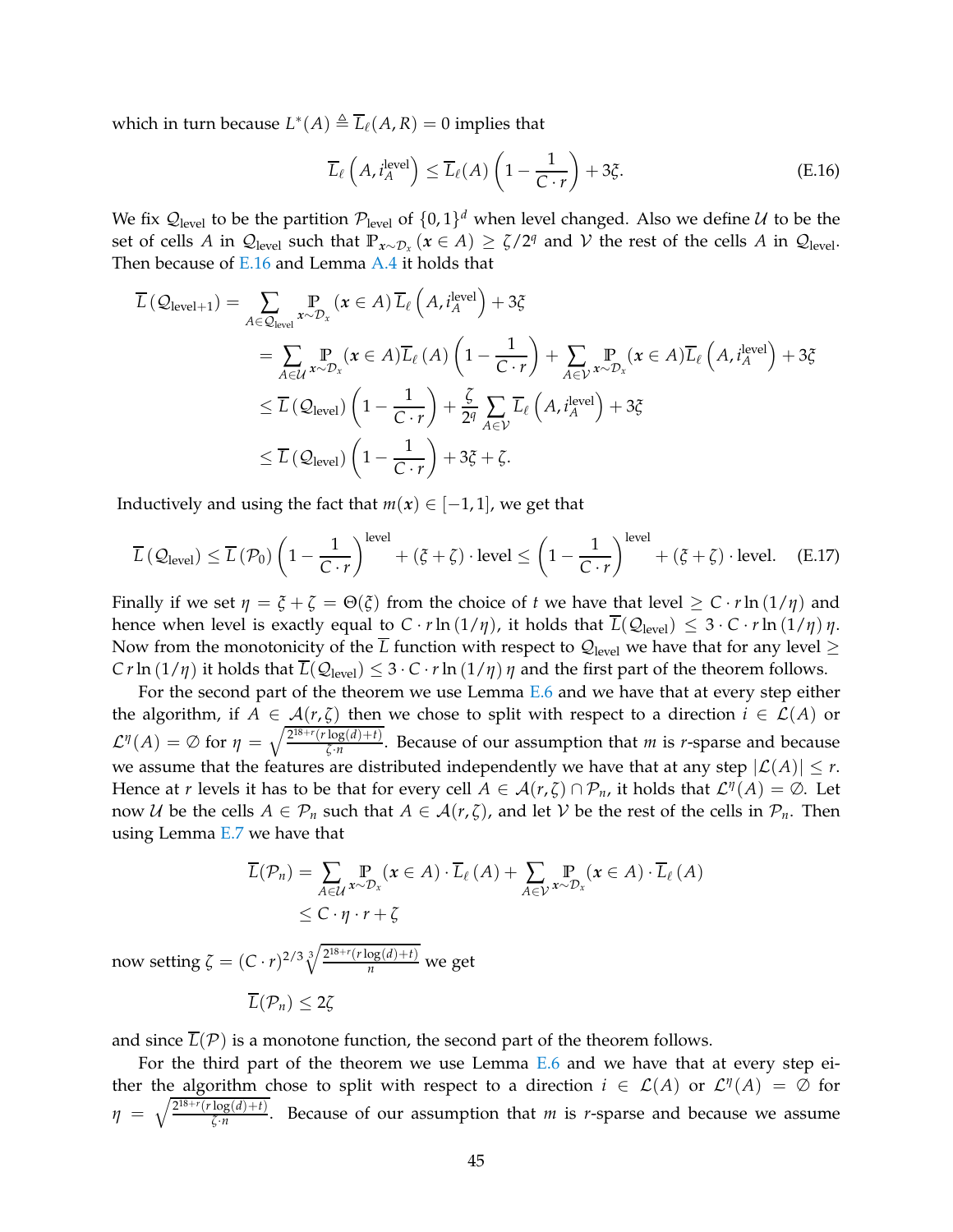that the features are distributed independently we have that at any step  $|\mathcal{L}(A)| \leq r$ . Hence at *r* levels it has to be that for every cell *A*, it holds that  $\mathcal{L}^{\eta}(A) = \emptyset$ . Then using Lemma [E.7](#page-41-1) we have that  $\overline{L}(\mathcal{P}_n) \leq C \cdot \eta \cdot r$  and since  $\overline{L}(\mathcal{P})$  is a monotone function, the third part of the theorem follows.

The last part of the theorem follows easily from Lemma [E.8.](#page-42-0)

Recall the definition of the value-diameter from Definition [C.1.](#page-25-1) We can prove the following.

 $\Box$ 

<span id="page-45-1"></span>**Theorem E.10.** Let  $D_n$  be i.i.d. samples from the non-parametric regression model  $y = m(x) + \varepsilon$ , where *<sup>m</sup>*(*x*) <sup>∈</sup> [−1/2, 1/2]*, <sup>ε</sup>* ∼ E*,* **<sup>E</sup>***ε*∼E [*ε*] = <sup>0</sup> *and <sup>ε</sup>* <sup>∈</sup> [−1/2, 1/2]*. If m is* (*β*,*r*)*-strongly partition sparse (see Assumption [4.2\)](#page-8-2) and* D*<sup>x</sup> is* (*ζ*,*r*)*-lower bounded (see Assumption [4.3\)](#page-8-1) then the following statements hold for the bias of the output of Algorithm [1.](#page-5-0).*

*1. If*  $n \ge \tilde{\Omega} \left( \frac{2^r (\log(d/\delta))}{\zeta \cdot \beta^2} \right)$  $\frac{\log(d/\delta)}{\delta \sqrt{\beta^2}}$ , and  $\log(t) \geq r$ , then it holds that

$$
\Pr_{D_n \sim \mathcal{D}^n} (\Delta_m(\mathcal{P}_n) = 0) \geq 1 - \delta.
$$

[2](#page-9-0). Let R be the set of relevant features,  $x \in \{0,1\}^d$  and assume that we run Algorithm 2 with input  $h = 1$  *and*  $\log(t) \ge r$ . If  $n \ge \tilde{\Omega} \left( \frac{2^r (\log(d/\delta))}{\zeta \cdot \beta^2} \right)$  $\left(\frac{dg(d/\delta)}{\zeta \cdot \beta^2}\right)$  then it holds that

$$
\left(\mathop{\mathbb{E}}_{D_n\sim\mathcal{D}^n}\left[m_n(x;\mathcal{P}_n)\right]-m(x)\right)^2\leq\delta.
$$

*Proof.* For the first part of the theorem we fix any possible cell *A* after the first *r* iterations of the Algorithm [2.](#page-9-0) For simplicity of the exposition of this proof we define for every subset *B* of  $\{0,1\}^n$ the probability  $P_B \triangleq \mathbb{P}_{x \sim \mathcal{D}_x} [x \in B]$  and the empirical probability  $\hat{P}_B \triangleq \frac{1}{n} \sum_{i=1}^n \mathbb{1} \{x^{(j)} \in B\}$ . Using the multiplicative form of the Chernoff bound we get that

$$
\mathbb{P}_{D_n \sim \mathcal{D}^n} \left( n \hat{P}_A \ge \left( 1 - \sqrt{\frac{2 \log(1/\delta)}{n P_A}} \right) n P_A \right) \ge 1 - \delta.
$$

Hence for  $n \geq \frac{8 \log(1/\delta)}{P_A}$  $\frac{B(1/\nu)}{P_A}$  we have that

<span id="page-45-0"></span>
$$
\mathop{\mathbb{P}}_{D_n \sim \mathcal{D}^n} \left( \sum_{i=1}^n \mathbb{1} \{ \boldsymbol{x}^{(i)} \in A \} \ge 1 \right) \ge 1 - \delta.
$$

Next we can apply a union bound over all possible cell *A* that split according to the *R* coordinates and using our assumption that  $P_A \geq \frac{\zeta}{2^2}$  $\frac{\zeta}{2r}$  we get that for  $n \geq \frac{242^r(r + \log(1/\delta))}{\zeta}$  $\frac{\log(1/\nu)}{\zeta}$  it holds that

$$
\mathbb{P}_{D_n \sim \mathcal{D}^n} \left( \bigvee_A \left( \sum_{i=1}^n \mathbb{1}\{\boldsymbol{x}^{(i)} \in A\} \ge 1 \right) \right) \ge 1 - \delta. \tag{E.18}
$$

Now let  $Q_r$  be the set of splits after *r* iterations of the Algorithm [2.](#page-9-0) Then the Lemma [E.8](#page-42-0) implies that  $L(Q_r) = 0$ . Finally from [\(E.18\)](#page-45-0) we also have that the partition  $Q_r$  is the partition the full partition to all the cells of *R* and hence

$$
\mathop{\mathbb{E}}_{x \sim \mathcal{D}_x} \left[ \left( m(x) - \mathop{\mathbb{E}}_{z \sim \mathcal{D}_x} [m(z) \mid z \in \mathcal{P}_n(x)] \right)^2 \right] \leq \mathop{\mathbb{E}}_{x \sim \mathcal{D}_x} \left[ \left( m(x) - \mathop{\mathbb{E}}_{z \sim \mathcal{D}_x} [m(z) \mid z_R = x_R] \right)^2 \right]
$$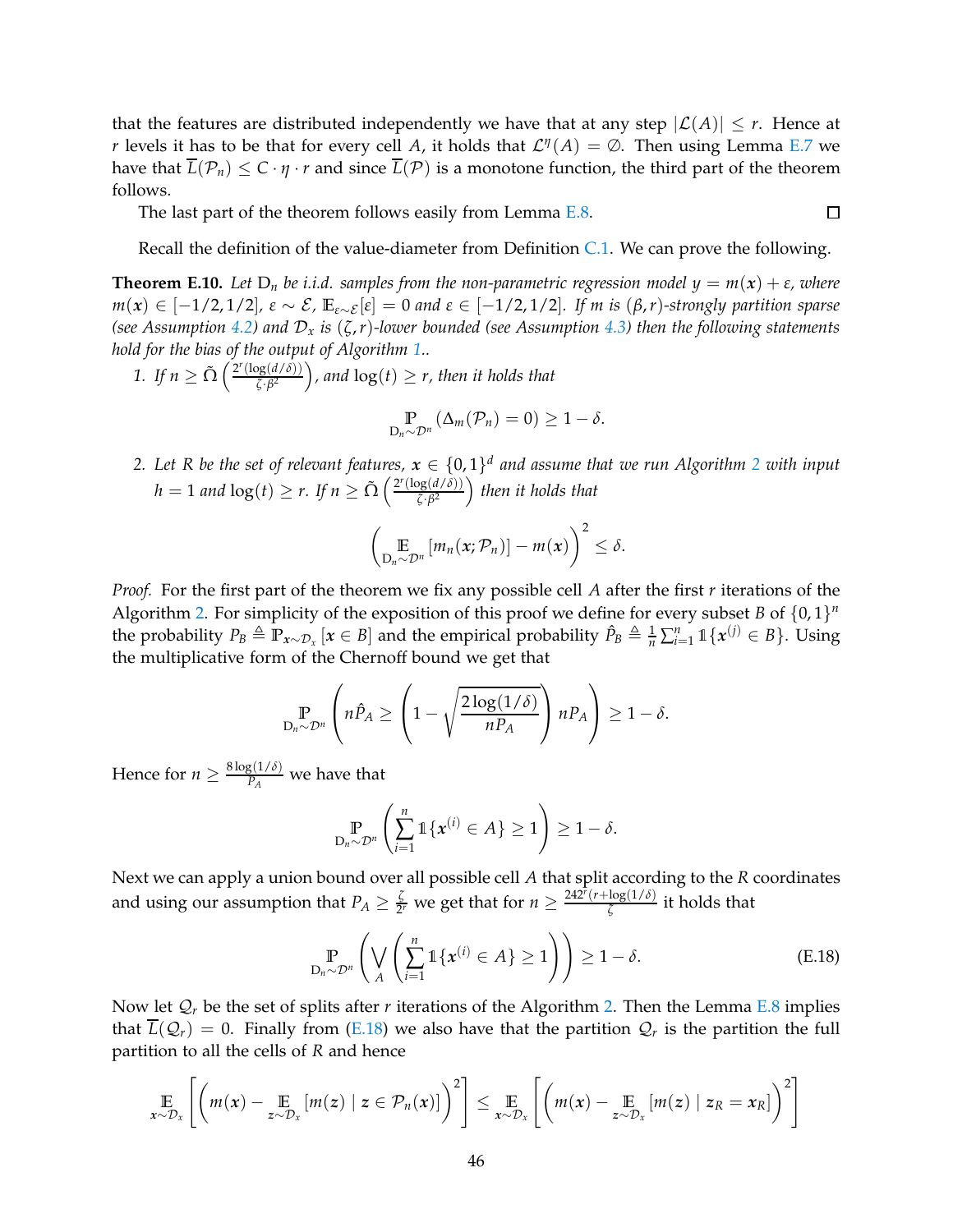where the later is 0 with high probability because of Lemma  $E.8$ . This means that with probability at least  $1 - \delta$  it holds that

$$
\sum_{A\in\mathcal{P}_n} \Pr_{x\sim\mathcal{D}_x}\left(x\in A\right)\cdot \mathop{\mathbb{E}}_{x\sim\mathcal{D}_x}\left[\left(m(x)-\mathop{\mathbb{E}}_{z\sim\mathcal{D}_x}\left[m(z)\mid z\in A\right]\right)^2\mid x\in A\right]=0.
$$

Since all the summands in the above expression are positive, and because we assumed that  $\mathcal{D}_x$  is  $(\zeta, r)$ -lower bounded it has to be that for every cell  $A \in \mathcal{P}_n$  it holds that

$$
\mathop{\mathbb{E}}\limits_{x \sim \mathcal{D}_x} \left[ \left( m(x) - \mathop{\mathbb{E}}\limits_{z \sim \mathcal{D}_x} \left[ m(z) \mid z \in A \right] \right)^2 \mid x \in A \right] = 0
$$

which from the definition of value-diameter implies that  $\Delta_m(A) = 0$  and in turn this implies  $\Delta_m(\mathcal{P}_n) = 0$  with probability at least  $1 - \delta$ .

For the second part of the theorem we define for simplicity  $w^{(j)}(x) = \frac{\mathbb{1}\{x \in \mathcal{P}_n(x^{(j)})\}}{N(\mathcal{P}_n(x^{(j)}))}$  $\frac{\sum_{k=1}^{n} P_n(x^{(j)}) f}{N_n(P_n(x^{(j)})}$  and hence  $m_n(x) = \sum_{i=1}^n w^{(j)}(x) y^{(j)}$  and we have:

$$
\left(\underset{\mathbf{D}_{n}\sim\mathcal{D}^{n}}{\mathbb{E}}[m_{n}(\mathbf{x})] - m(\mathbf{x})\right)^{2} =
$$
\n
$$
= \left(\underset{\mathbf{D}_{n}\sim\mathcal{D}^{n}}{\mathbb{E}}\left[\underset{j=1}{\overset{n}{\sum}}w^{(j)}(\mathbf{x})\left(y^{(j)} - m(\mathbf{x}^{(j)})\right)\right] + \underset{\mathbf{D}_{n}\sim\mathcal{D}^{n}}{\mathbb{E}}\left[\underset{j=1}{\overset{n}{\sum}}w^{(j)}(\mathbf{x})\left(m(\mathbf{x}^{(j)}) - m(\mathbf{x})\right)\right]\right)^{2}
$$

Due to honesty, which is implied by  $h=1$  in the input of Algorithm [2,](#page-9-0)  $w^{(j)}(\pmb{x})$  is independent of  $y^{(j)}$  and we have that the first term is equal to 0 by a tower law. Thus we have:

$$
\left(\underset{\mathsf{D}_{n}\sim\mathcal{D}^{n}}{\mathbb{E}}\left[m_{n}(\boldsymbol{x})\right]-m(\boldsymbol{x})\right)^{2}=\left(\underset{\mathsf{D}_{n}\sim\mathcal{D}^{n}}{\mathbb{E}}\left[\underset{j=1}{\overset{s}{\sum}}w^{(j)}(\boldsymbol{x})\left(m(\boldsymbol{x}^{(j)})-m(\boldsymbol{x})\right)\right]\right)^{2}
$$
\n
$$
\leq \underset{\mathsf{D}_{n}\sim\mathcal{D}^{n}}{\mathbb{E}}\left[\left(\underset{j=1}{\overset{n}{\sum}}w^{(j)}(\boldsymbol{x})\left(m(\boldsymbol{x}^{(j)})-m(\boldsymbol{x})\right)\right)^{2}\right]
$$

Let also  $A = \{z \mid z_R = x_R\}$ , then using the multiplicative form of the Chernoff Bound from the proof of the first part of the theorem we get  $\mathbb{P}_{\mathsf{D}_n \sim \mathcal{D}^n}\left( \sum_{i=1}^n \mathbb{1}\{ \pmb{x}^{(i)} \in A \} \geq 1 \right) \geq 1-\delta.$  Therefore with probability  $1 - \delta$  the path of the tree that leads to *x* has split all the relevant coordinates *R* and hence for all *j* such that  $w^{(j)}(x) > 0$  it holds that  $x_R^{(j)} = x_R$  which in turn implies that  $m(x^{(j)}) = m(x)$ . With the rest  $\delta$  probability the square inside the expectation is at most 1 since  $m(\cdot) \in \left[-\frac{1}{2},\frac{1}{2}\right]$  $\frac{1}{2}$ , hence we get

$$
\left(\mathop{\mathbb{E}}_{D_n\sim\mathcal{D}^n}\left[m_n(x)\right]-m(x)\right)^2\leq\delta.
$$

## **E.2 Proof of Theorem [4.4](#page-10-0)**

Observe that the output estimate  $m_n(\cdot;\mathcal{P}_n)$  and partition  $\mathcal{P}_n$  of Algorithm [2,](#page-9-0) satisfies the conditions of Lemma [B.2.](#page-20-0) Moreover, since the number of vertices in a binary tree upper bounds the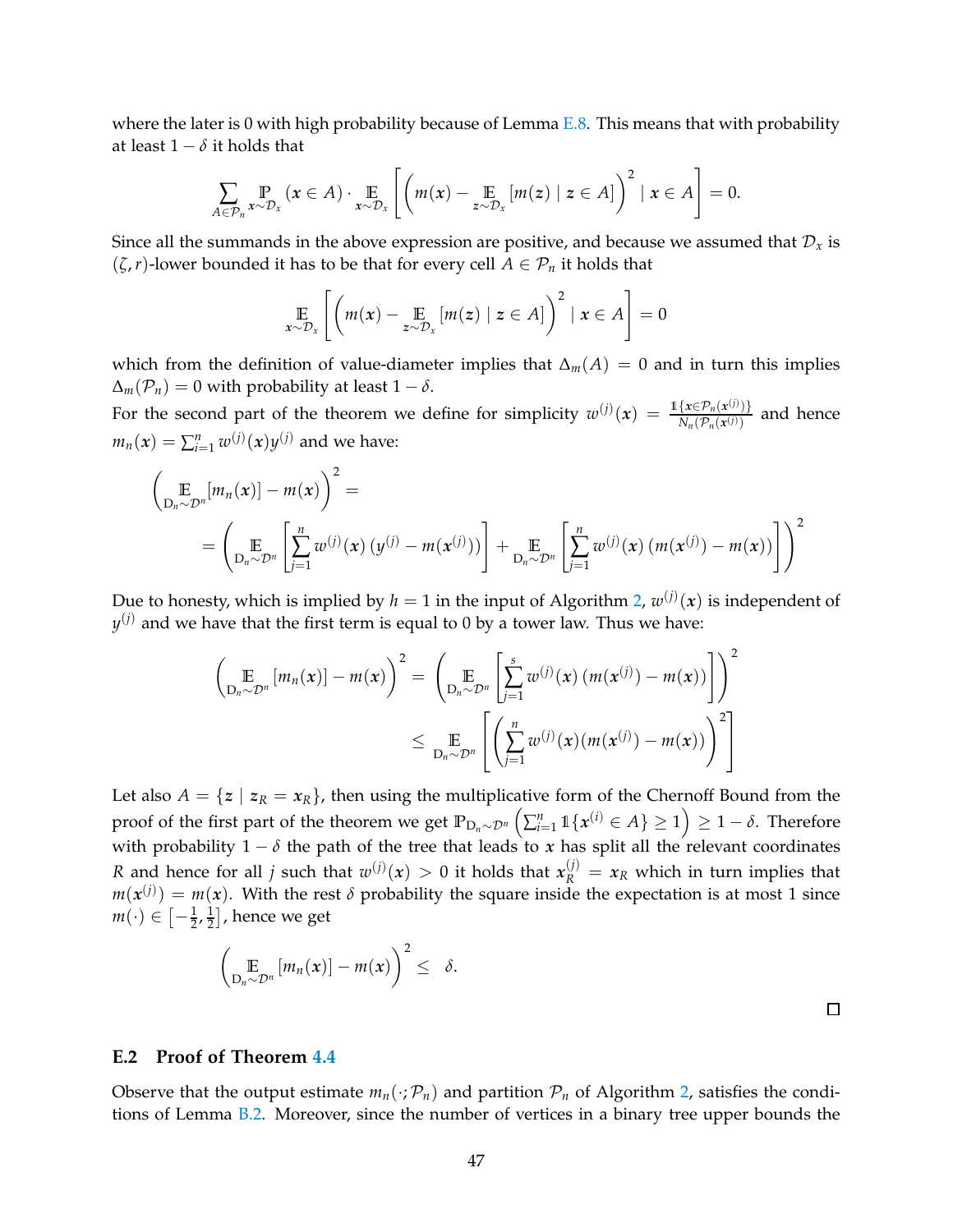number of leafs we can apply Corollary [B.3](#page-24-0) and we have that the critical radius quantity *δ<sup>n</sup>* is of order  $\Theta\left(\sqrt{\frac{t\log(dt)(1+\log(n))}{n}}\right)$ *n* , if the total number of nodes is at most *t*. Thus applying the bound presented in [\(B.4\)](#page-20-1) with the bound on  $\delta_n$  we have the following cases each of the cases of Theorem [4.4](#page-10-0) by using the corresponding case of Theorem [E.9.](#page-42-1)

## <span id="page-47-1"></span>**E.3 Proof of Theorem [4.5](#page-11-2)**

From case 1. of Theorem [E.10](#page-45-1) and since the maximum possible value diameter is 1, we have that if  $s \geq \tilde{\Omega} \left( \frac{2^r (\log(d/\delta))}{\zeta \cdot \beta^2} \right)$  $\frac{\log(d/\delta)}{\delta \sqrt{G}}$  then  $\mathbb{E}_{D_n \sim \mathcal{D}^n} [\Delta_m(\mathcal{P}_n)] \leq \delta$  which implies  $\mathbb{E}_{x \sim \mathcal{D}_x} [(\overline{m}_s(x) - m(x))^2] \leq \delta$ . Putting this together with Lemma [C.2](#page-25-2) we get that if  $s = \tilde{\Omega} \left( \frac{2^r (\log(d/\delta))}{\zeta \cdot \beta^2} \right)$  $\frac{\log(d/\delta))}{\zeta \cdot \beta^2}$ ) then

$$
\mathbb{P}_{D_n \sim \mathcal{D}^n} \left( \mathop{\mathbb{E}}_{x \sim \mathcal{D}_x} [(m_{n,s}(x) - m(x))^2] \geq \tilde{\Omega} \left( \frac{2^r (\log(d/(\delta \cdot \delta')))}{n \cdot \zeta \cdot \beta^2} \right) + \delta \right) \leq \delta'.
$$

From the above we get Theorem [4.5](#page-11-2) by setting  $\delta = \tilde{\Omega} \left( \frac{2^r (\log(d/\delta'))}{n \sqrt{R} \delta^2} \right)$  $\frac{\log(d/\delta')}{n \cdot \zeta \cdot \beta^2}$ .

# <span id="page-47-0"></span>**F Proofs of Asymptotic Normality**

## **F.1 Proof of Theorem [3.5](#page-7-1)**

We define  $m_{s,\pi}$  to be the output of the Algorithm [1](#page-5-0) when the samples have been permuted by the permutation  $\pi \in S_s$ . We denote by  $\mathcal{S}_n$  the uniform distribution over the symmetric group  $S_n$ . We also define

$$
\overline{m}_s(x) = \mathop{\mathbb{E}}_{D_n \sim \mathcal{D}^n, \tau \sim \mathcal{S}} \left[ m_{n,s,\tau}(x) \right] = \mathop{\mathbb{E}}_{D_s \sim \mathcal{D}^s, \pi \sim \mathcal{S}_s} \left[ m_{s,\pi}(x) \right]. \tag{F.1}
$$

where the last inequality follows due to symmetry of the distribution  $\mathcal{D}^n$  and the definition of  $m_{n,s,\tau}$ . We also remind that  $\overline{m}_{n,s}$  is equal to  $\mathbb{E}_{\tau \sim S_n}[m_{n,s,\tau}]$  and that  $m_{n,s,B}$  is the Monte Carlo approximation of  $\overline{m}_{n,s}$  with *B* terms. We now have the following.

$$
\sigma_n^{-1}(x)(m_{n,s,\tau}(x) - m(x)) = \sigma_n^{-1}(x)(m_{n,s,B}(x) - \overline{m}_{n,s}(x)) + \sigma_n^{-1}(x)(\overline{m}_{n,s}(x) - \overline{m}_s(x)) + \sigma_n^{-1}(x)(\overline{m}_s(x) - m(x)).
$$
\n(F.2)

We define for simplicity  $w^{(j)}(x) = \frac{\mathbb{1}\{x_{\mathcal{T}_n(s,x)}^{(j)} = x_{\mathcal{T}_n(s,x)}\}}{N_n(x,\mathcal{T}_n(s,x))}$ . By Theorem 2 of [\[FLW18\]](#page-12-5) we have that:

<span id="page-47-3"></span><span id="page-47-2"></span>
$$
\sigma_n^{-1}(x)(\overline{m}_{n,s}(x) - \overline{m}_s(x)) \to N(0,1) \tag{F.3}
$$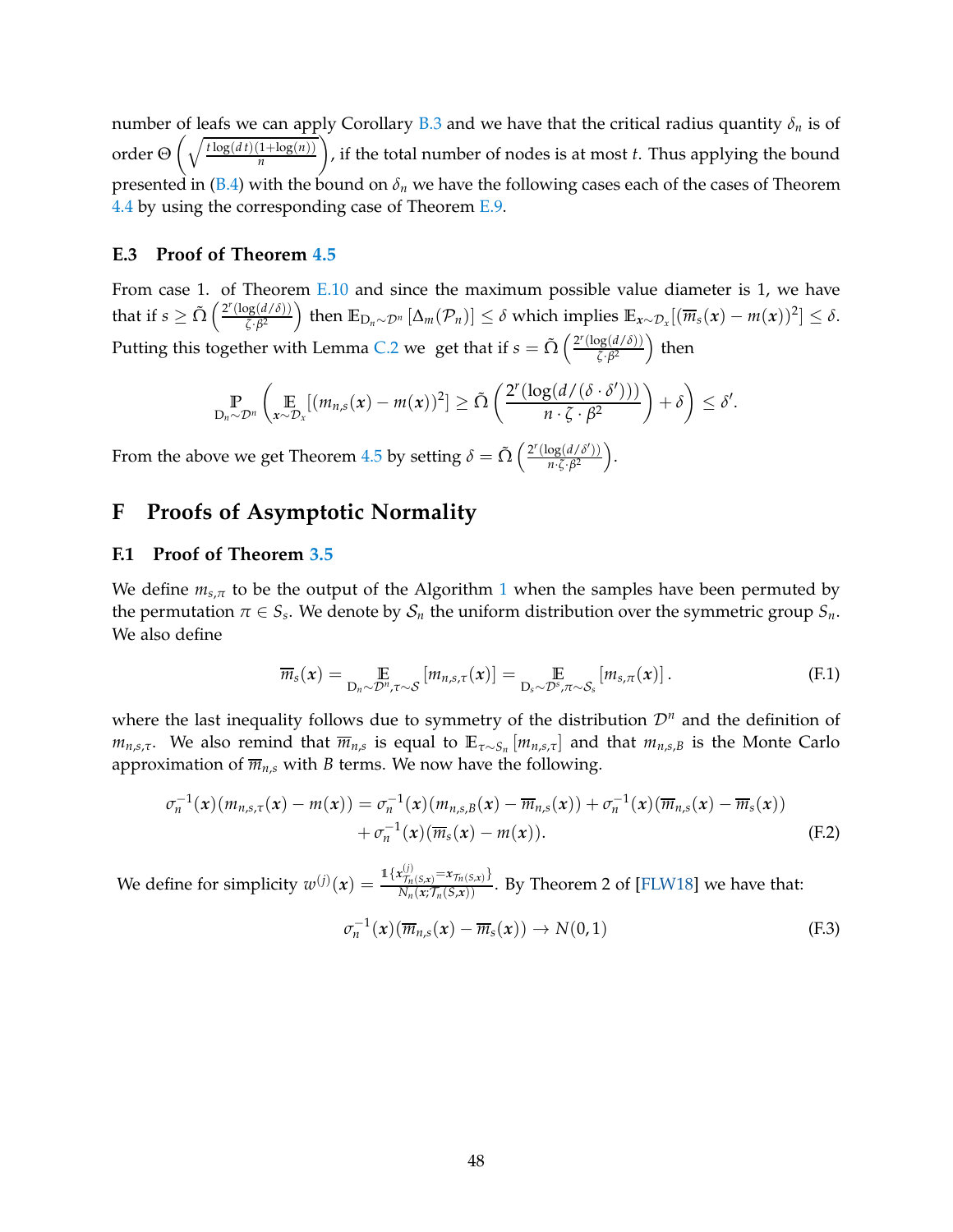where:

$$
\sigma_n^2(x) = \frac{s^2}{n} \operatorname{Var}_{x^{(1)} \sim \mathcal{D}_x} \left( \operatorname*{E}_{D_s \sim \mathcal{D}^s, \tau \sim \mathcal{S}_n} \left[ \sum_{j=1}^s w^{(j)}(x) y^{(j)} | x^{(1)}, y^{(1)} \right] \right)
$$
\n
$$
\geq \frac{s^2}{n} \operatorname*{E}_{x^{(1)} \sim \mathcal{D}_x} \left[ \operatorname*{E}_{D_s \sim \mathcal{D}^s, \tau \sim \mathcal{S}_n} \left[ w^{(1)}(x) | x^{(1)} \right]^2 \sigma^2(x^{(1)}) \right]
$$
\n
$$
\geq \frac{s^2 \sigma^2}{n} \operatorname*{E}_{x^{(1)}} \left[ \operatorname*{E}_{D_s \sim \mathcal{D}^s, \tau \sim \mathcal{S}_n} \left[ w^{(1)}(x) | x^{(1)} \right]^2 \right]
$$
\n
$$
\geq \frac{s^2 \sigma^2}{n} \operatorname*{E}_{D_s \sim \mathcal{D}^s, \tau \sim \mathcal{S}_n} \left[ w^{(1)}(x) \right]^2
$$
\n
$$
= \frac{s^2 \sigma^2}{n} \frac{1}{4s^2} = \frac{\sigma^2}{4n}
$$

Where the last inequality follows by our assumption that  $\sigma^2(x) \geq \sigma^2$ , uniformly for all *x* and the fact that due to the expectation over the random permutation  $\tau$  in the beginning of the algorithm we have symmetry between the samples and hence:  $\mathbb{E}_{D_n \sim \mathcal{D}^n, \tau \sim \mathcal{S}_n}[w^{(1)}(x)] = 1/(2s)$ . Also, since  $s \geq \tilde{\Omega} \left( \frac{2^r (\log(d/\delta))}{\beta^2} \right)$  $\frac{g(d/\delta)}{\beta^2} + \frac{2^r \log(n)}{\zeta}$  $\left(\frac{\log(n)}{\zeta}\right)$ , from part 3 of Theorem [D.10](#page-34-0) with  $\delta = 1/n^2$  we have that:

<span id="page-48-0"></span>
$$
\sigma_n^{-1}(x) \left( \overline{m}_s(x) - m(x) \right) = o_p(1) \tag{F.4}
$$

where we have used the fact that the part 3 of Theorem [D.10](#page-34-0) holds pointwise for every permutation  $\tau \in S_n$ . The last step is to bound the error from the Monte Carlo approximation  $m_{n,s,B}$  of  $\overline{m}_{n,s}$ . Since we have fixed the  $x \in \{0,1\}$  before the execution of the algorithm and since  $m_{n,s,\tau}(x) \in [-1/2,1/2]$ , we can use the Hoeffding bound with  $B = n^2 \log(n)$  and get the following

$$
\mathbb{P}\left(\left|m_{n,s,B}(x)-\overline{m}_{n,s}(x)\right|\geq \frac{1}{n}\right)\leq \frac{2}{n^2}
$$

where the probability is over the randomness that is used to sample the *B* permutations uniformly from  $S_n$  to compute the empirical expectation  $m_{n,s,B}$ . Hence we have that

<span id="page-48-1"></span>
$$
\sigma_n^{-1}(\mathbf{x}) \left( m_{n,s,B}(\mathbf{x}) - \overline{m}_{n,s}(\mathbf{x}) \right) = o_p(1). \tag{F.5}
$$

Finally, putting together  $(F.2)$ ,  $(F.3)$ ,  $(F.4)$ ,  $(F.5)$  and invoking Slutzky's theorem we get that:

$$
\sigma_n^{-1}(x)(m_{n,s,B}(x)-m(x))\rightarrow_d N(0,1).
$$

## **F.2 Proof of Theorem [4.6](#page-11-3)**

The proof is almost identical to the proof of Theorem [3.5](#page-7-1) presented in the previous section. The only difference is the derivation of  $(F.4)$ . For this instead of using part 3 of Theorem [D.10](#page-34-0) we use part 2 of Theorem [E.10](#page-45-1) again with  $\delta = 1/n$ . The rest of the proof remains the same and Theorem [4.6](#page-11-3) follows.